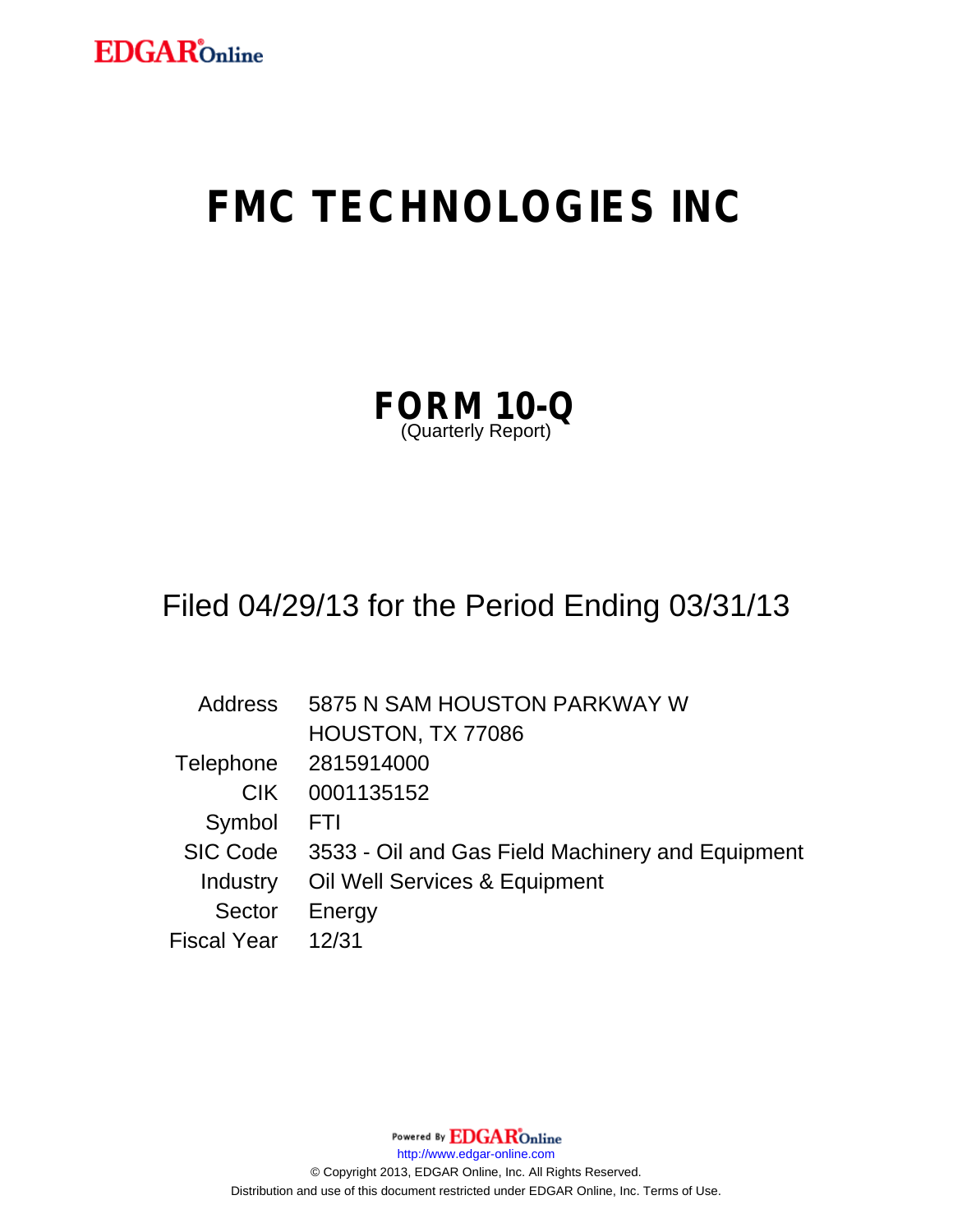# **UNITED STATES SECURITIES AND EXCHANGE COMMISSION**

**Washington, D.C. 20549 \_\_\_\_\_\_\_\_\_\_\_\_\_\_\_\_\_\_\_\_\_\_\_\_\_\_\_\_\_\_\_\_\_\_\_\_\_\_\_\_\_\_\_\_\_\_\_\_\_\_\_\_\_\_\_\_\_\_\_\_\_\_\_\_\_\_\_\_\_\_** 

# **FORM 10-Q \_\_\_\_\_\_\_\_\_\_\_\_\_\_\_\_\_\_\_\_\_\_\_\_\_\_\_\_\_\_\_\_\_\_\_\_\_\_\_\_\_\_\_\_\_\_\_\_\_\_\_\_\_\_\_\_\_\_\_\_\_\_\_\_\_\_\_\_\_\_**

**Quarterly Report Pursuant to Section 13 or 15(d) of the Securities Exchange Act of 1934** 

**For the quarterly period ended March 31, 2013** 

**or** 

**Transition Report Pursuant to Section 13 or 15(d) of the Securities Exchange Act of 1934** 

**For the transition period from to Commission File Number 1-16489** 

# **FMC Technologies, Inc.**

**\_\_\_\_\_\_\_\_\_\_\_\_\_\_\_\_\_\_\_\_\_\_\_\_\_\_\_\_\_\_\_\_\_\_\_\_\_\_\_\_\_\_\_\_\_\_\_\_\_\_\_\_\_\_\_\_** 

**(Exact name of registrant as specified in its charter) \_\_\_\_\_\_\_\_\_\_\_\_\_\_\_\_\_\_\_\_\_\_\_\_\_\_\_\_\_\_\_\_\_\_\_\_\_\_\_\_\_\_\_\_\_\_\_\_\_\_\_\_\_\_\_\_** 

**Delaware 36-4412642** 

**(State or other jurisdiction of incorporation or organization)** 

**5875 N. Sam Houston Parkway W., Houston, Texas 77086 (Address of principal executive offices) (Zip Code)** 

**(281) 591-4000** 

**(Registrant's telephone number, including area code) \_\_\_\_\_\_\_\_\_\_\_\_\_\_\_\_\_\_\_\_\_\_\_\_\_\_\_\_\_\_\_\_\_\_\_\_\_\_\_\_\_\_\_\_\_\_\_\_\_\_\_\_\_\_\_\_** 

Indicate by check mark whether the registrant (1) has filed all reports required to be filed by Section 13 or 15(d) of the Securities Exchange Act of 1934 during the preceding 12 months (or for such shorter period that the registrant was required to file such reports), and (2) has been subject to such filing requirements for the past 90 days. Yes  $\boxtimes$  No  $\square$ 

Indicate by check mark whether the registrant has submitted electronically and posted on its corporate Web site, if any, every Interactive Data File required to be submitted and posted pursuant to Rule 405 of Regulation S-T (§232.405 of this chapter) during the preceding 12 months (or for such shorter period that the registrant was required to submit and post such files). Yes  $\boxtimes$  No  $\square$ 

Indicate by check mark whether the registrant is a large accelerated filer, an accelerated filer, a non-accelerated filer or a smaller reporting company. See the definitions of "large accelerated filer," "accelerated filer" and "smaller reporting company" in Rule 12b-2 of the Exchange Act.

| Large accelerated filer | ᆓ | Accelerated filer                                 |  |
|-------------------------|---|---------------------------------------------------|--|
| Non-accelerated filer   |   | Smaller reporting company                         |  |
|                         |   | $\lambda$ is it primary and $\lambda$<br>$\cdots$ |  |

Indicate by check mark whether the registrant is a shell company (as defined in Rule 12b-2 of the Exchange Act). Yes  $\Box$  No  $\boxtimes$ 

Indicate the number of shares outstanding of each of the issuer's classes of common stock, as of the latest practicable date.

| Class                                    | Outstanding at April 23, 2013 |
|------------------------------------------|-------------------------------|
| Common Stock, par value \$0.01 per share | 237,188,777                   |

**(I.R.S. Employer Identification No.)**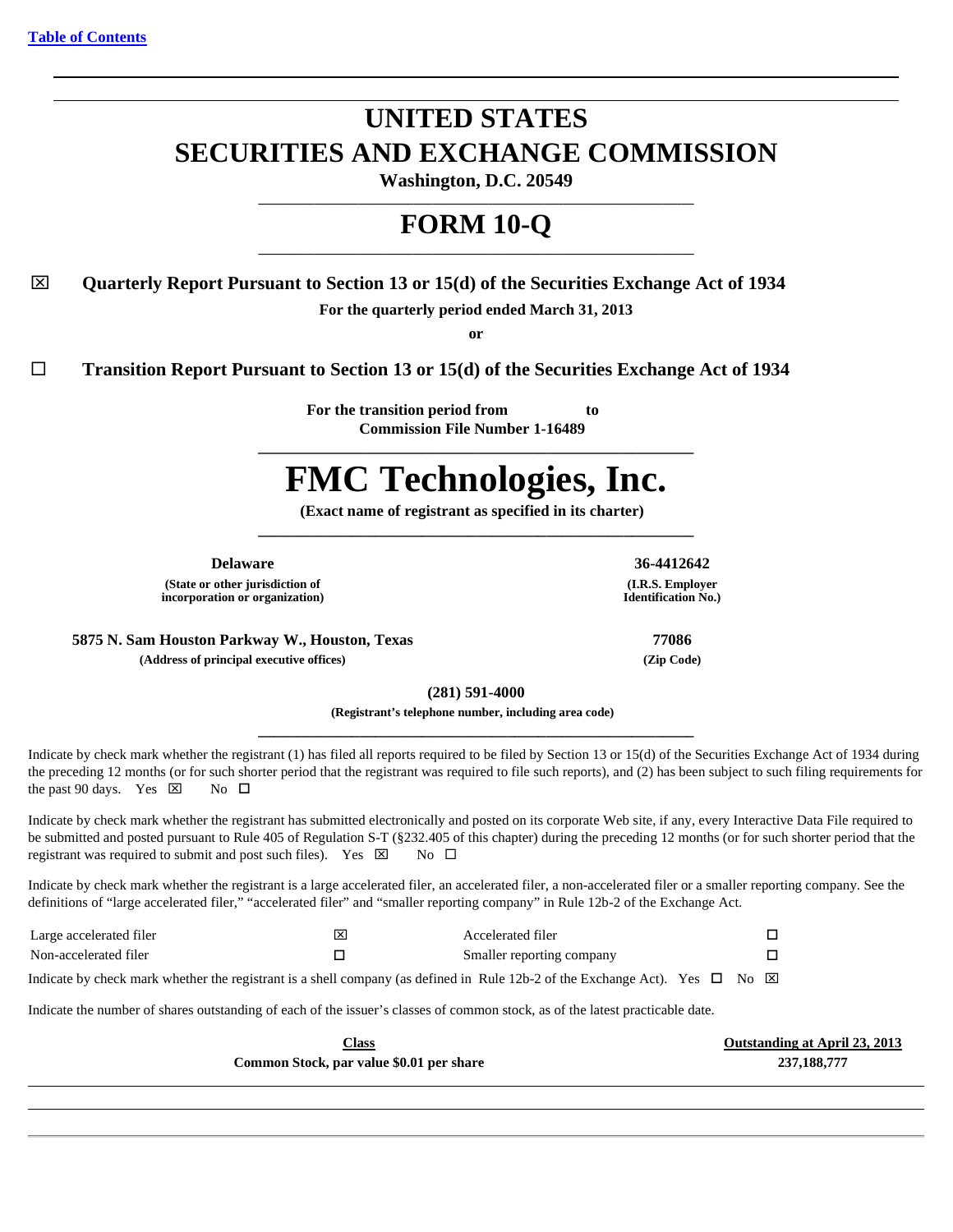# **TABLE OF CONTENTS**

| <b>PART I-Financial Information</b>                                                           | Page             |
|-----------------------------------------------------------------------------------------------|------------------|
| Item 1. Financial Statements (unaudited)                                                      | $\overline{4}$   |
| <b>Condensed Consolidated Statements of Income</b>                                            | 4                |
| <b>Condensed Consolidated Statements of Comprehensive Income</b>                              |                  |
| <b>Condensed Consolidated Balance Sheets</b>                                                  | <u>6</u>         |
| <b>Condensed Consolidated Statements of Cash Flows</b>                                        |                  |
| <b>Notes to Condensed Consolidated Financial Statements</b>                                   | 8                |
| Item 2. Management's Discussion and Analysis of Financial Condition and Results of Operations | 21               |
| Item 3. Quantitative and Qualitative Disclosures About Market Risk                            | 29               |
| Item 4. Controls and Procedures                                                               | 29               |
| <b>PART II-Other Information</b>                                                              |                  |
| Item 1. Legal Proceedings                                                                     | $\underline{30}$ |
| <b>Item 1A. Risk Factors</b>                                                                  | $\underline{30}$ |
| <u>Item 2. Unregistered Sales of Equity Securities and Use of Proceeds</u>                    | $\frac{30}{5}$   |
| Item 3. Defaults Upon Senior Securities                                                       | 31               |
| <b>Item 4. Mine Safety Disclosures</b>                                                        | 31               |
| <u>Item 5. Other Information</u>                                                              | 31               |
| Item 6. Exhibits                                                                              | 31               |
|                                                                                               |                  |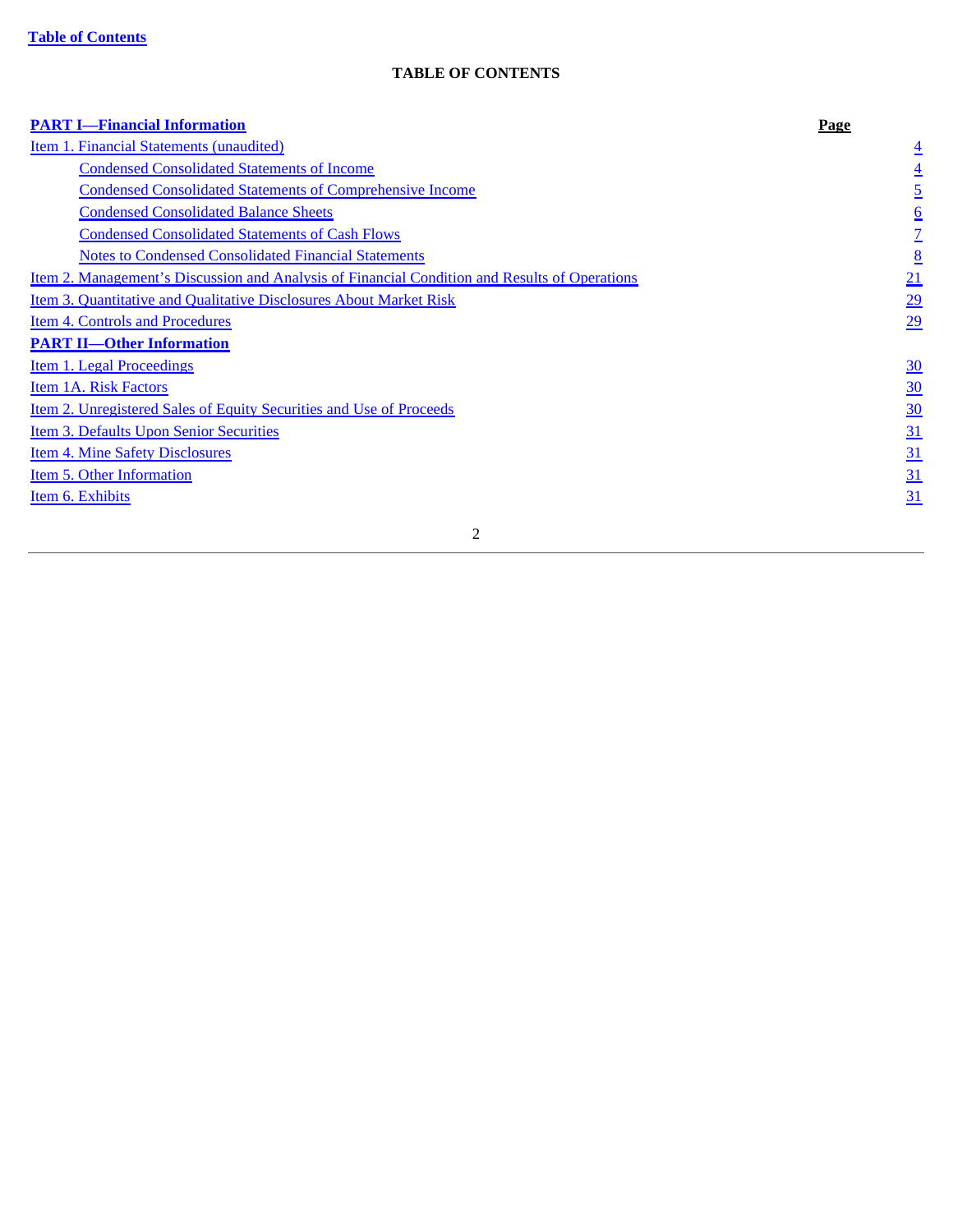#### **CAUTIONARY NOTE REGARDING FORWARD-LOOKING STATEMENTS**

This Quarterly Report on Form 10-Q contains "forward-looking statements" intended to qualify for the safe harbors from liability established by the Private Securities Litigation Reform Act of 1995. All statements other than statements of historical fact contained in this report are forward-looking statements within the meaning of Section 21E of the Securities Exchange Act of 1934, as amended (the "Exchange Act"). Forward-looking statements usually relate to future events and anticipated revenues, earnings, cash flows or other aspects of our operations or operating results. Forward-looking statements are often identified by the words "believe," "expect," "anticipate," "plan," "intend," "foresee," "should," "would," "could," "may," "estimate," "outlook" and similar expressions, including the negative thereof. The absence of these words, however, does not mean that the statements are not forward-looking. These forward-looking statements are based on our current expectations, beliefs and assumptions concerning future developments and business conditions and their potential effect on us. While management believes that these forward-looking statements are reasonable as and when made, there can be no assurance that future developments affecting us will be those that we anticipate.

All of our forward-looking statements involve significant risks and uncertainties (some of which are beyond our control) and assumptions that could cause actual results to differ materially from our historical experience and our present expectations or projections. Known material factors that could cause actual results to differ materially from those contemplated in the forward-looking statements, include those set forth in Part II, Item 1A, "Risk Factors" and elsewhere in this Quarterly Report on Form 10-Q and Part I, Item 1A, "Risk Factors" in our Annual Report on Form 10-K for the fiscal year ended December 31, 2012, as well as the following:

- Demand for our systems and services, which is affected by changes in the price of, and demand for, crude oil and natural gas in domestic and international markets;
- Potential liabilities arising out of the installation or use of our systems;
- U.S. and international laws and regulations, including environmental regulations, that may increase our costs, limit the demand for our products and services or restrict our operations;
- Disruptions in the political, regulatory, economic and social conditions of the foreign countries in which we conduct business;
- Fluctuations in currency markets worldwide;
- Cost overruns that may affect profit realized on our fixed price contracts;
- Disruptions in the timely delivery of our backlog and its effect on our future sales, profitability and our relationships with our customers;
- The cumulative loss of major contracts or alliances;
- Deterioration in future expected profitability or cash flows and its effect on our goodwill;
- Rising costs and availability of raw materials;
- Our dependence on the continuing services of key managers and employees and our ability to attract, retain and motivate additional highly-skilled employees for the operation and expansion of our business;
- A failure of our information technology infrastructure or any significant breach of security;
- Our ability to develop and implement new technologies and services, as well as our ability to protect and maintain critical intellectual property assets;
- The outcome of uninsured claims and litigation against us; and
- Downgrade in the ratings of our debt could restrict our ability to access the debt capital markets.

We wish to caution you not to place undue reliance on any forward-looking statements, which speak only as of the date hereof. We undertake no obligation to publicly update or revise any of our forward-looking statements after the date they are made, whether as a result of new information, future events or otherwise.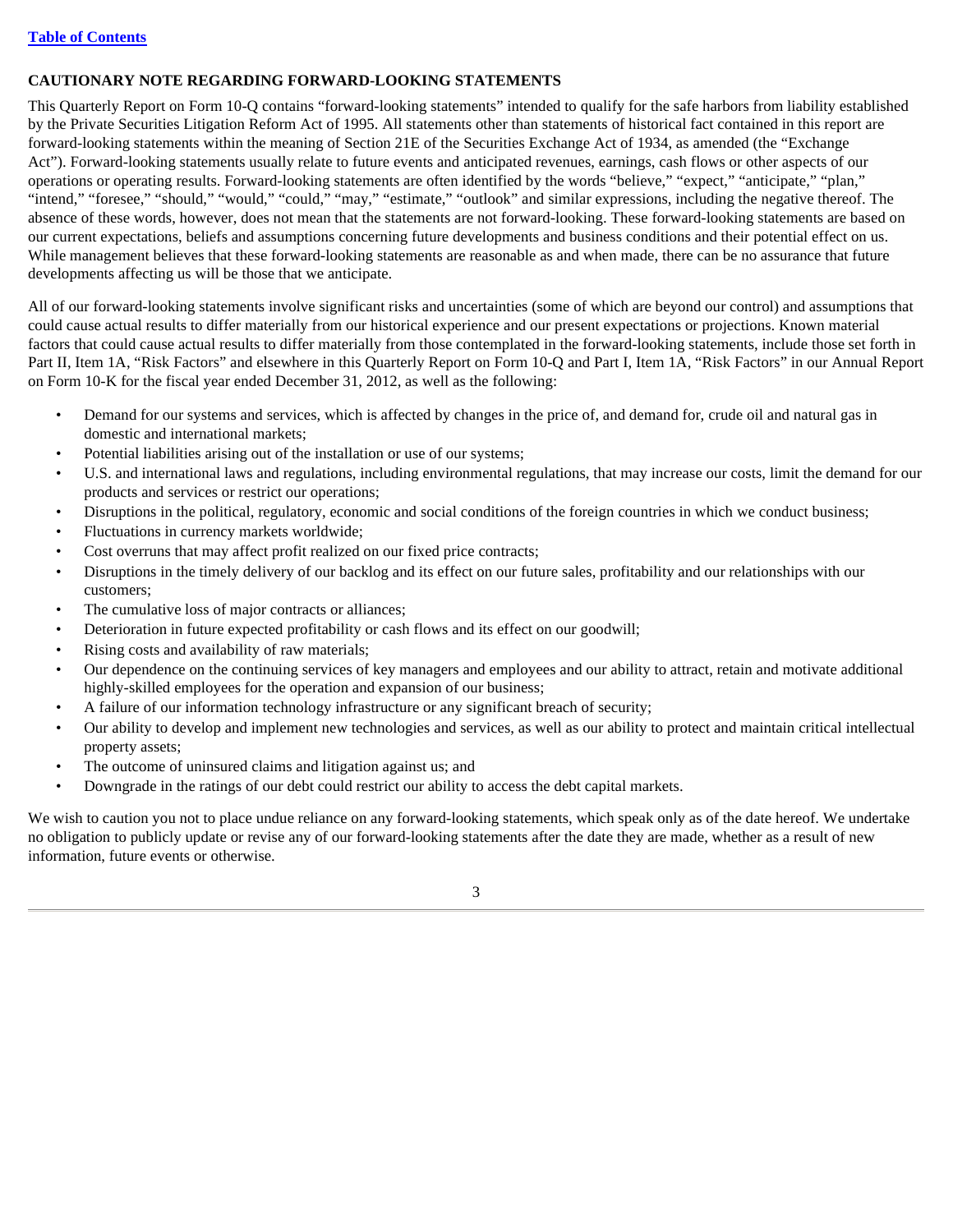### **PART I—FINANCIAL INFORMATION**

## **ITEM 1. FINANCIAL STATEMENTS**

#### FMC Technologies, Inc. and Consolidated Subsidiaries Condensed Consolidated Statements of Income (Unaudited)

(In millions, except per share data)

|                                                                     |                           | <b>Three Months Ended</b> |               |         |  |
|---------------------------------------------------------------------|---------------------------|---------------------------|---------------|---------|--|
|                                                                     | March 31,                 |                           |               |         |  |
|                                                                     |                           | 2013                      |               | 2012    |  |
| Revenue:                                                            |                           |                           |               |         |  |
| Product revenue                                                     | $\mathcal{S}$             | 1,333.3                   | <sup>\$</sup> | 1,191.1 |  |
| Service and other revenue                                           |                           | 312.7                     |               | 205.5   |  |
| Total revenue                                                       |                           | 1,646.0                   |               | 1,396.6 |  |
| Costs and expenses:                                                 |                           |                           |               |         |  |
| Cost of product revenue                                             |                           | 1,079.4                   |               | 962.8   |  |
| Cost of service and other revenue                                   |                           | 227.8                     |               | 140.9   |  |
| Selling, general and administrative expense                         |                           | 170.8                     |               | 136.2   |  |
| Research and development expense                                    |                           | 28.5                      |               | 26.8    |  |
| Total costs and expenses                                            |                           | 1,506.5                   |               | 1,266.7 |  |
| Other income, net                                                   |                           | 1.0                       |               | 4.0     |  |
| Income before net interest expense and income taxes                 |                           | 140.5                     |               | 133.9   |  |
| Net interest expense                                                |                           | (8.1)                     |               | (3.5)   |  |
| Income before income taxes                                          |                           | 132.4                     |               | 130.4   |  |
| Provision for income taxes                                          |                           | 28.8                      |               | 30.7    |  |
| Net income                                                          |                           | 103.6                     |               | 99.7    |  |
| Net income attributable to noncontrolling interests                 |                           | (1.2)                     |               | (0.9)   |  |
| Net income attributable to FMC Technologies, Inc.                   | \$                        | 102.4                     | \$            | 98.8    |  |
| Earnings per share attributable to FMC Technologies, Inc. (Note 3): |                           |                           |               |         |  |
| <b>Basic</b>                                                        | $\boldsymbol{\mathsf{S}}$ | 0.43                      | $\mathcal{S}$ | 0.41    |  |
| Diluted                                                             | \$                        | 0.43                      | \$            | 0.41    |  |
| Weighted average shares outstanding (Note 3):                       |                           |                           |               |         |  |
| <b>Basic</b>                                                        |                           | 238.7                     |               | 240.1   |  |
| Diluted                                                             |                           | 239.4                     |               | 241.3   |  |

The accompanying notes are an integral part of the condensed consolidated financial statements.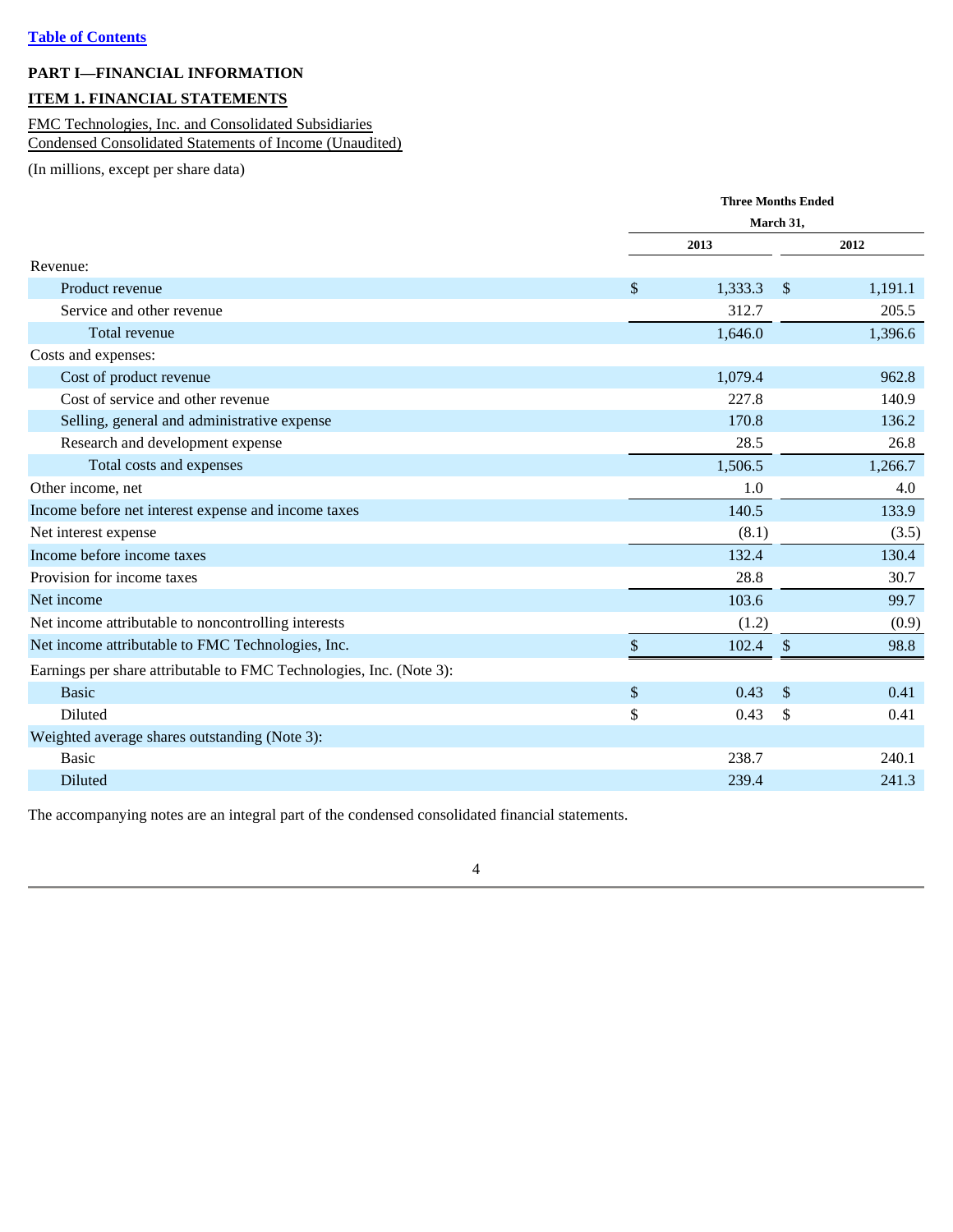**\_\_\_\_\_\_\_\_\_\_\_\_\_\_\_\_\_\_\_\_\_\_\_** 

#### FMC Technologies, Inc. and Consolidated Subsidiaries

### Condensed Consolidated Statements of Comprehensive Income (Unaudited)

(In millions)

|                                                                                                | <b>Three Months Ended</b> |           |      |       |  |
|------------------------------------------------------------------------------------------------|---------------------------|-----------|------|-------|--|
|                                                                                                |                           | March 31, |      |       |  |
|                                                                                                |                           | 2013      |      | 2012  |  |
| Net income                                                                                     | $\mathcal{S}$             | 103.6     | - \$ | 99.7  |  |
| Other comprehensive income (loss), net of tax:                                                 |                           |           |      |       |  |
| Foreign currency translation adjustments (1)                                                   |                           | (29.1)    |      | 23.6  |  |
| Net gains (losses) on hedging instruments:                                                     |                           |           |      |       |  |
| Net gains (losses) arising during the period                                                   |                           | (21.1)    |      | 13.4  |  |
| Reclassification adjustment for net gains included in net income                               |                           | (3.2)     |      | (1.1) |  |
| Net gains (losses) on hedging instruments (2)                                                  |                           | (24.3)    |      | 12.3  |  |
| Pension and other post-retirement benefits:                                                    |                           |           |      |       |  |
| Reclassification adjustment for amortization of prior service credit included in net<br>income |                           | (0.1)     |      | (0.2) |  |
| Reclassification adjustment for amortization of net actuarial losses included in net           |                           |           |      |       |  |
| income                                                                                         |                           | 5.2       |      | 4.8   |  |
| Net pension and other post-retirement benefits (3)                                             |                           | 5.1       |      | 4.6   |  |
| Other comprehensive income (loss), net of tax                                                  |                           | (48.3)    |      | 40.5  |  |
| Comprehensive income                                                                           |                           | 55.3      |      | 140.2 |  |
| Comprehensive income attributable to noncontrolling interest                                   |                           | (1.2)     |      | (0.9) |  |
| Comprehensive income attributable to FMC Technologies, Inc.                                    | \$                        | 54.1      | -S   | 139.3 |  |

(1) Net of income tax (expense) benefit of \$2.5 and \$(0.4) for the three months ended March 31, 2013 and 2012 , respectively.

(2) Net of income tax (expense) benefit of \$5.6 and \$(6.8) for the three months ended March 31, 2013 and 2012 , respectively.

(3) Net of income tax (expense) benefit of \$(2.7) and \$(2.4) for the three months ended March 31, 2013 and 2012 , respectively.

The accompanying notes are an integral part of the condensed consolidated financial statements.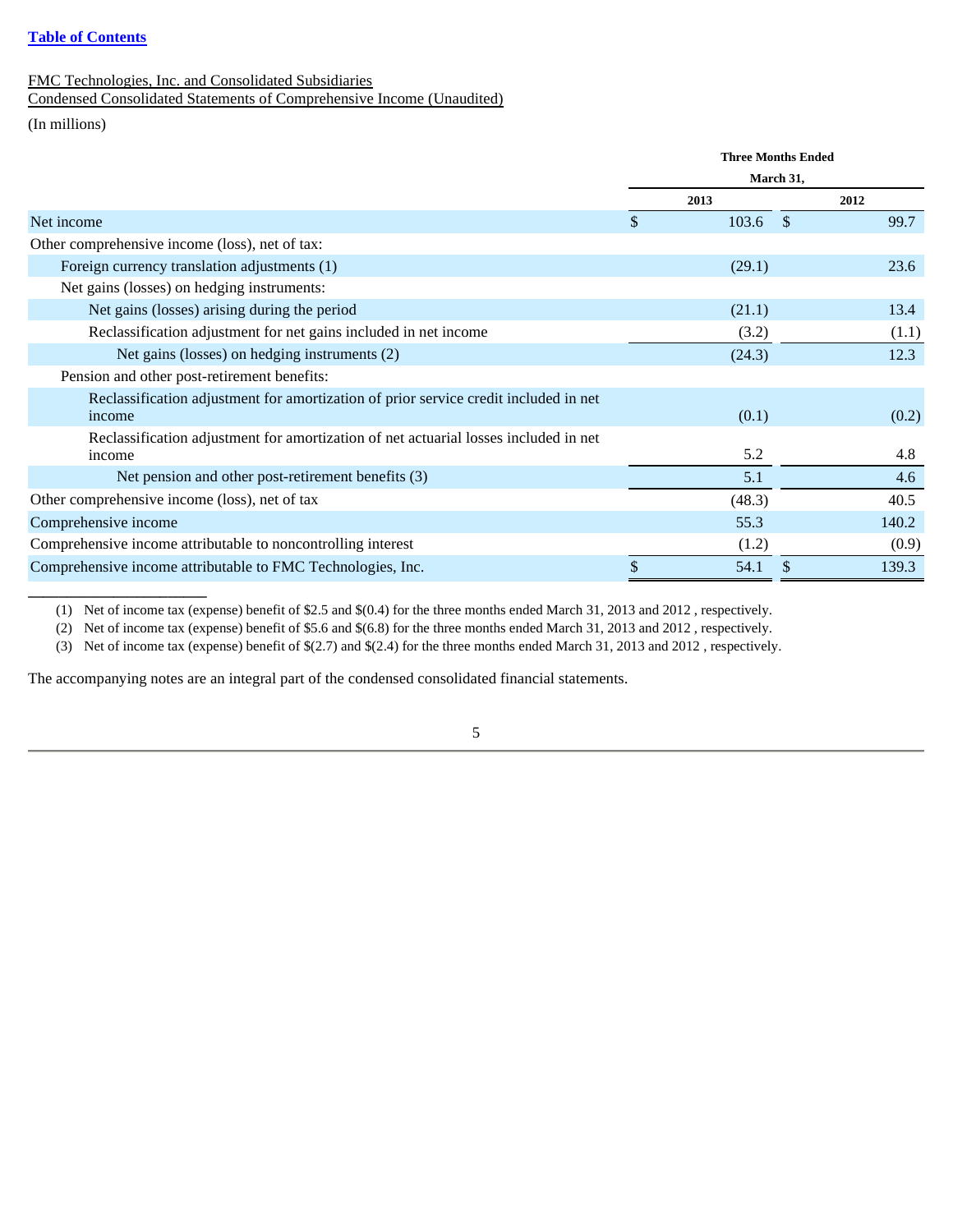FMC Technologies, Inc. and Consolidated Subsidiaries Condensed Consolidated Balance Sheets (In millions, except par value data)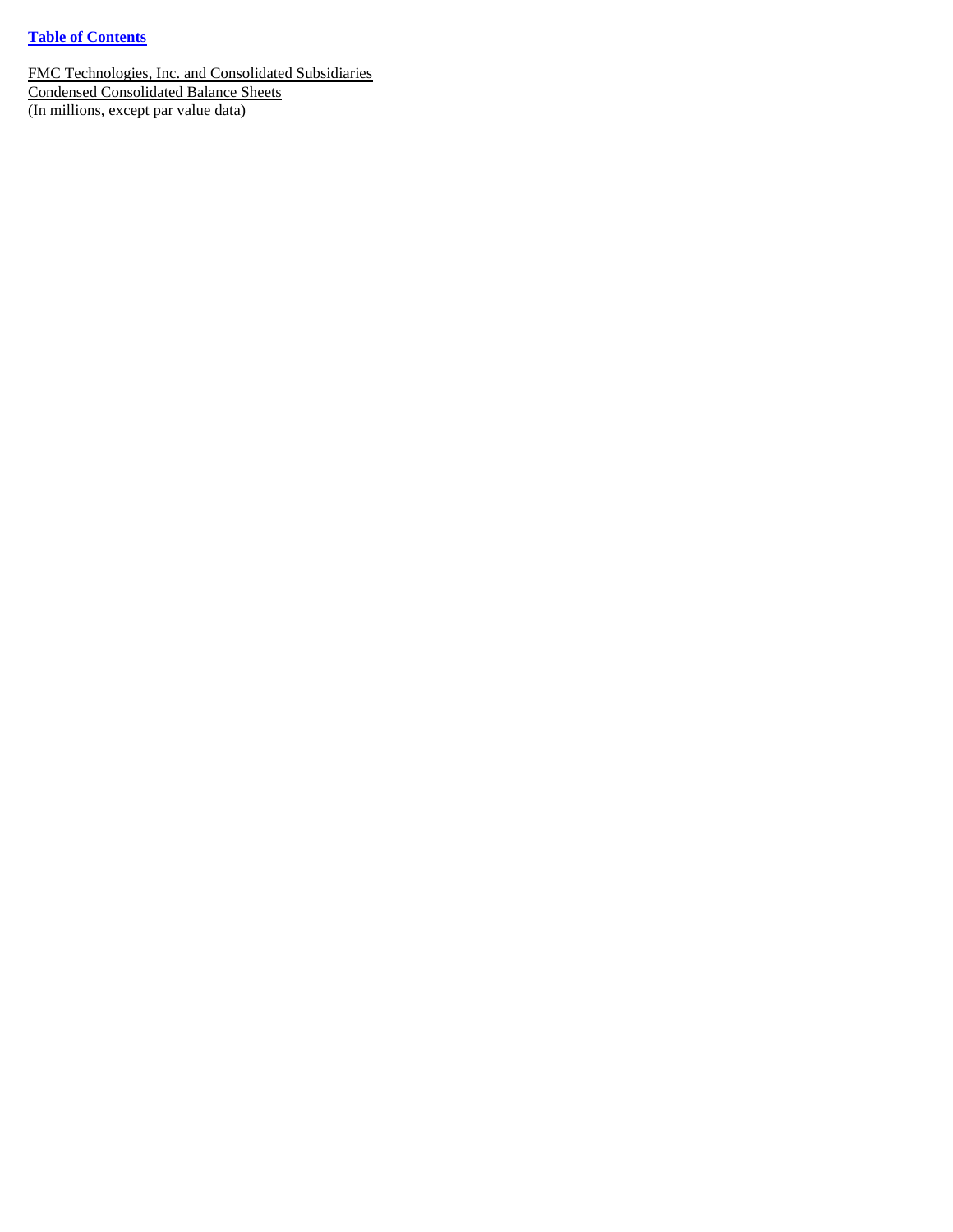|                                                                                                                                                                                      | March 31,<br>2013 |    | December 31, 2012 |  |
|--------------------------------------------------------------------------------------------------------------------------------------------------------------------------------------|-------------------|----|-------------------|--|
|                                                                                                                                                                                      | (Unaudited)       |    |                   |  |
| <b>Assets</b>                                                                                                                                                                        |                   |    |                   |  |
| Cash and cash equivalents                                                                                                                                                            | \$<br>236.6       | \$ | 342.1             |  |
| Trade receivables, net of allowances of \$5.4 in 2013 and \$6.1 in 2012                                                                                                              | 1,886.8           |    | 1,765.5           |  |
| Inventories, net (Note 4)                                                                                                                                                            | 995.9             |    | 965.1             |  |
| Derivative financial instruments (Note 11)                                                                                                                                           | 97.5              |    | 73.4              |  |
| Prepaid expenses                                                                                                                                                                     | 58.3              |    | 31.7              |  |
| Deferred income taxes                                                                                                                                                                | 61.5              |    | 55.9              |  |
| Income taxes receivable                                                                                                                                                              | 40.0              |    | 17.6              |  |
| Other current assets                                                                                                                                                                 | 251.9             |    | 237.0             |  |
| Total current assets                                                                                                                                                                 | 3,628.5           |    | 3,488.3           |  |
| Investments                                                                                                                                                                          | 38.7              |    | 37.4              |  |
| Property, plant and equipment, net of accumulated depreciation of \$667.0 in 2013 and \$643.7 in 2012                                                                                | 1,262.5           |    | 1,243.5           |  |
| Goodwill                                                                                                                                                                             | 593.0             |    | 597.7             |  |
| Intangible assets, net of accumulated amortization of \$77.5 in 2013 and \$71.1 in 2012                                                                                              | 338.1             |    | 347.4             |  |
| Deferred income taxes                                                                                                                                                                | 51.6              |    | 60.0              |  |
| Derivative financial instruments (Note 11)                                                                                                                                           | 42.9              |    | 9.2               |  |
| Other assets                                                                                                                                                                         | 119.8             |    | 119.4             |  |
| Total assets                                                                                                                                                                         | \$<br>6,075.1     | \$ | 5,902.9           |  |
| <b>Liabilities and equity</b>                                                                                                                                                        |                   |    |                   |  |
| Short-term debt and current portion of long-term debt                                                                                                                                | \$<br>48.8        | \$ | 60.4              |  |
| Accounts payable, trade                                                                                                                                                              | 655.0             |    | 664.2             |  |
| Advance payments and progress billings                                                                                                                                               | 577.5             |    | 501.6             |  |
| Accrued payroll                                                                                                                                                                      | 174.8             |    | 202.0             |  |
| Derivative financial instruments (Note 11)                                                                                                                                           | 99.7              |    | 50.4              |  |
| Income taxes payable                                                                                                                                                                 | 44.4              |    | 40.2              |  |
| Deferred income taxes                                                                                                                                                                | 57.7              |    | 67.5              |  |
| Other current liabilities                                                                                                                                                            | 343.5             |    | 384.1             |  |
| Total current liabilities                                                                                                                                                            | 2.001.4           |    | 1,970.4           |  |
| Long-term debt, less current portion (Note 5)                                                                                                                                        | 1,632.0           |    | 1.580.4           |  |
| Accrued pension and other post-retirement benefits, less current portion                                                                                                             | 260.0             |    | 266.5             |  |
| Derivative financial instruments (Note 11)                                                                                                                                           | 54.5              |    | 11.1              |  |
| Deferred income taxes                                                                                                                                                                | 77.8              |    | 57.9              |  |
| Other liabilities                                                                                                                                                                    | 162.5             |    | 163.4             |  |
| Commitments and contingent liabilities (Note 13)                                                                                                                                     |                   |    |                   |  |
| Stockholders' equity (Note 10):                                                                                                                                                      |                   |    |                   |  |
| Preferred stock, \$0.01 par value, 12.0 shares authorized; no shares issued in 2013 or 2012                                                                                          |                   |    |                   |  |
| Common stock, \$0.01 par value, 600.0 shares authorized in 2013 and 2012; 286.3 shares issued in 2013 and 2012; 237.3 and 237.1<br>shares outstanding in 2013 and 2012, respectively | 1.4               |    | 1.4               |  |
| Common stock held in employee benefit trust, at cost; 0.2 shares in 2013 and 2012                                                                                                    | (7.3)             |    | (7.8)             |  |
| Common stock held in treasury, at cost; 48.8 and 49.0 shares in 2013 and 2012, respectively                                                                                          | (1,111.8)         |    | (1,102.6)         |  |
| Capital in excess of par value of common stock                                                                                                                                       | 684.3             |    | 697.2             |  |
| Retained earnings                                                                                                                                                                    | 2,747.1           |    | 2,644.7           |  |
| Accumulated other comprehensive loss                                                                                                                                                 | (444.3)           |    | (396.0)           |  |
| Total FMC Technologies, Inc. stockholders' equity                                                                                                                                    | 1,869.4           |    | 1,836.9           |  |
| Noncontrolling interests                                                                                                                                                             | 17.5              |    | 16.3              |  |
| Total equity                                                                                                                                                                         | 1,886.9           |    | 1,853.2           |  |
| Total liabilities and equity                                                                                                                                                         | \$<br>6,075.1     | \$ | 5,902.9           |  |

The accompanying notes are an integral part of the condensed consolidated financial statements.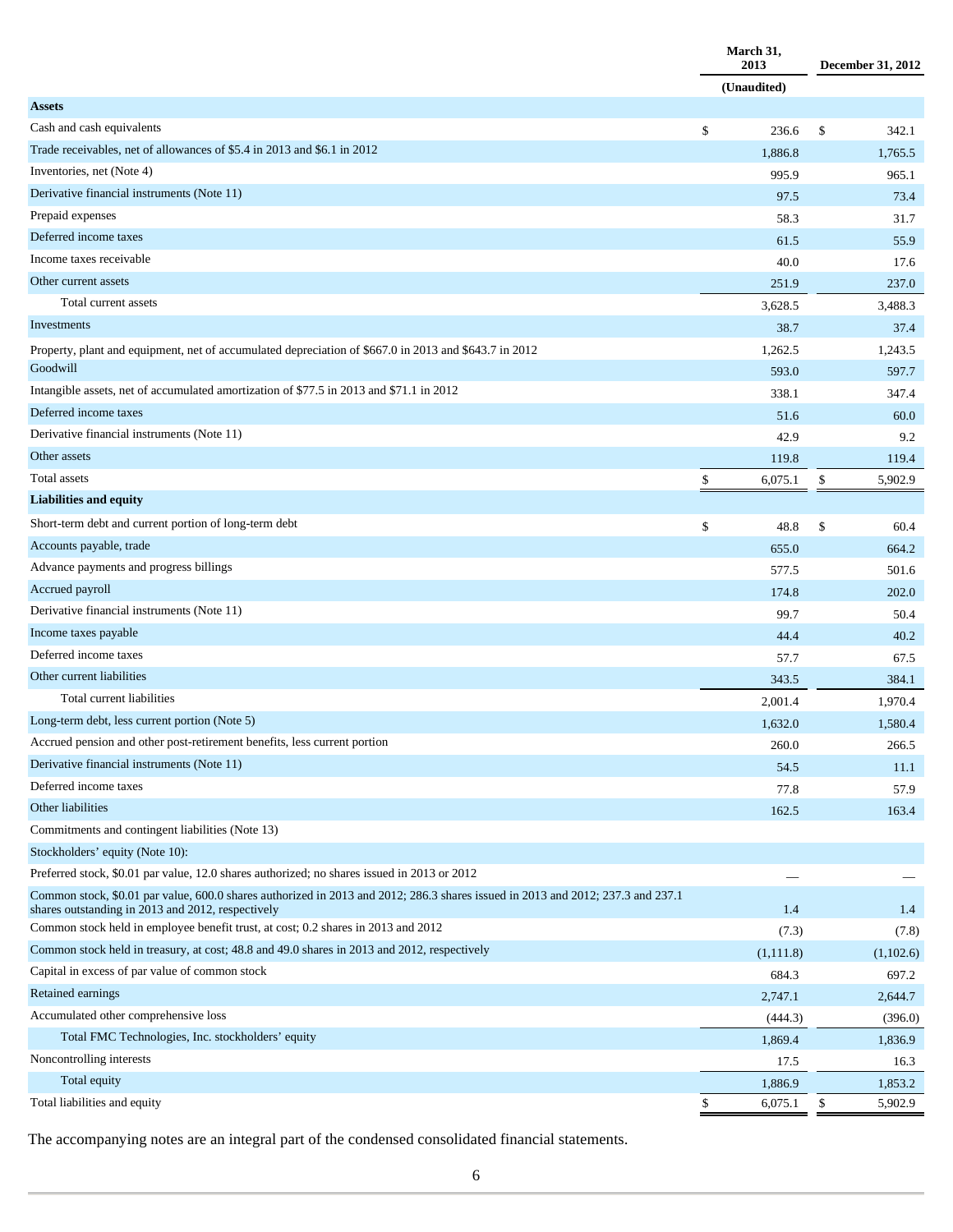# FMC Technologies, Inc. and Consolidated Subsidiaries

# Condensed Consolidated Statements of Cash Flows (Unaudited)

(In millions)

|                                                                                          | <b>Three Months Ended</b> |         |              |        |  |  |
|------------------------------------------------------------------------------------------|---------------------------|---------|--------------|--------|--|--|
|                                                                                          | March 31,                 |         |              |        |  |  |
|                                                                                          |                           | 2013    |              | 2012   |  |  |
| Cash provided (required) by operating activities:                                        |                           |         |              |        |  |  |
| Net income                                                                               | \$                        | 103.6   | $\mathbb{S}$ | 99.7   |  |  |
| Adjustments to reconcile net income to cash provided (required) by operating activities: |                           |         |              |        |  |  |
| Depreciation                                                                             |                           | 37.7    |              | 24.4   |  |  |
| Amortization                                                                             |                           | 11.3    |              | 5.7    |  |  |
| Employee benefit plan and stock-based compensation costs                                 |                           | 25.0    |              | 22.5   |  |  |
| Deferred income tax provision                                                            |                           | 24.3    |              | 4.7    |  |  |
| Unrealized (gain) loss on derivative instruments                                         |                           | (2.7)   |              | 10.6   |  |  |
| Other                                                                                    |                           | 2.1     |              | 0.8    |  |  |
| Changes in operating assets and liabilities, net of effects of acquisitions:             |                           |         |              |        |  |  |
| Trade receivables, net                                                                   |                           | (147.9) |              | 36.8   |  |  |
| Inventories, net                                                                         |                           | (45.8)  |              | (68.2) |  |  |
| Accounts payable, trade                                                                  |                           | 1.3     |              | 6.1    |  |  |
| Advance payments and progress billings                                                   |                           | 80.2    |              | (35.5) |  |  |
| Income taxes                                                                             |                           | (32.8)  |              | (21.2) |  |  |
| Accrued pension and other post-retirement benefits, net                                  |                           | (12.3)  |              | (10.4) |  |  |
| Other assets and liabilities, net                                                        |                           | (77.8)  |              | (74.3) |  |  |
| Cash provided (required) by operating activities                                         |                           | (33.8)  |              | 1.7    |  |  |
| Cash provided (required) by investing activities:                                        |                           |         |              |        |  |  |
| Capital expenditures                                                                     |                           | (78.9)  |              | (92.0) |  |  |
| Other                                                                                    |                           | 2.0     |              | 1.0    |  |  |
| Cash required by investing activities                                                    |                           | (76.9)  |              | (91.0) |  |  |
| Cash provided (required) by financing activities:                                        |                           |         |              |        |  |  |
| Net increase (decrease) in short-term debt                                               |                           | (11.9)  |              | 21.9   |  |  |
| Net increase in commercial paper                                                         |                           | 152.0   |              | 96.2   |  |  |
| Proceeds from the issuance of long-term debt                                             |                           | 0.1     |              |        |  |  |
| Repayments of long-term debt                                                             |                           | (100.1) |              | (0.1)  |  |  |
| Purchase of treasury stock                                                               |                           | (27.0)  |              | (0.5)  |  |  |
| Payments related to taxes withheld on stock-based compensation                           |                           | (16.0)  |              | (34.0) |  |  |
| Excess tax benefits                                                                      |                           | 6.9     |              | 21.8   |  |  |
| Other                                                                                    |                           | 1.0     |              | (0.2)  |  |  |
| Cash provided by financing activities                                                    |                           | 5.0     |              | 105.1  |  |  |
| Effect of exchange rate changes on cash and cash equivalents                             |                           | 0.2     |              | 1.8    |  |  |
| Increase (decrease) in cash and cash equivalents                                         |                           | (105.5) |              | 17.6   |  |  |
| Cash and cash equivalents, beginning of period                                           |                           | 342.1   |              | 344.0  |  |  |
| Cash and cash equivalents, end of period                                                 | $\sqrt$                   | 236.6   | $\sqrt{\ }$  | 361.6  |  |  |

The accompanying notes are an integral part of the condensed consolidated financial statements.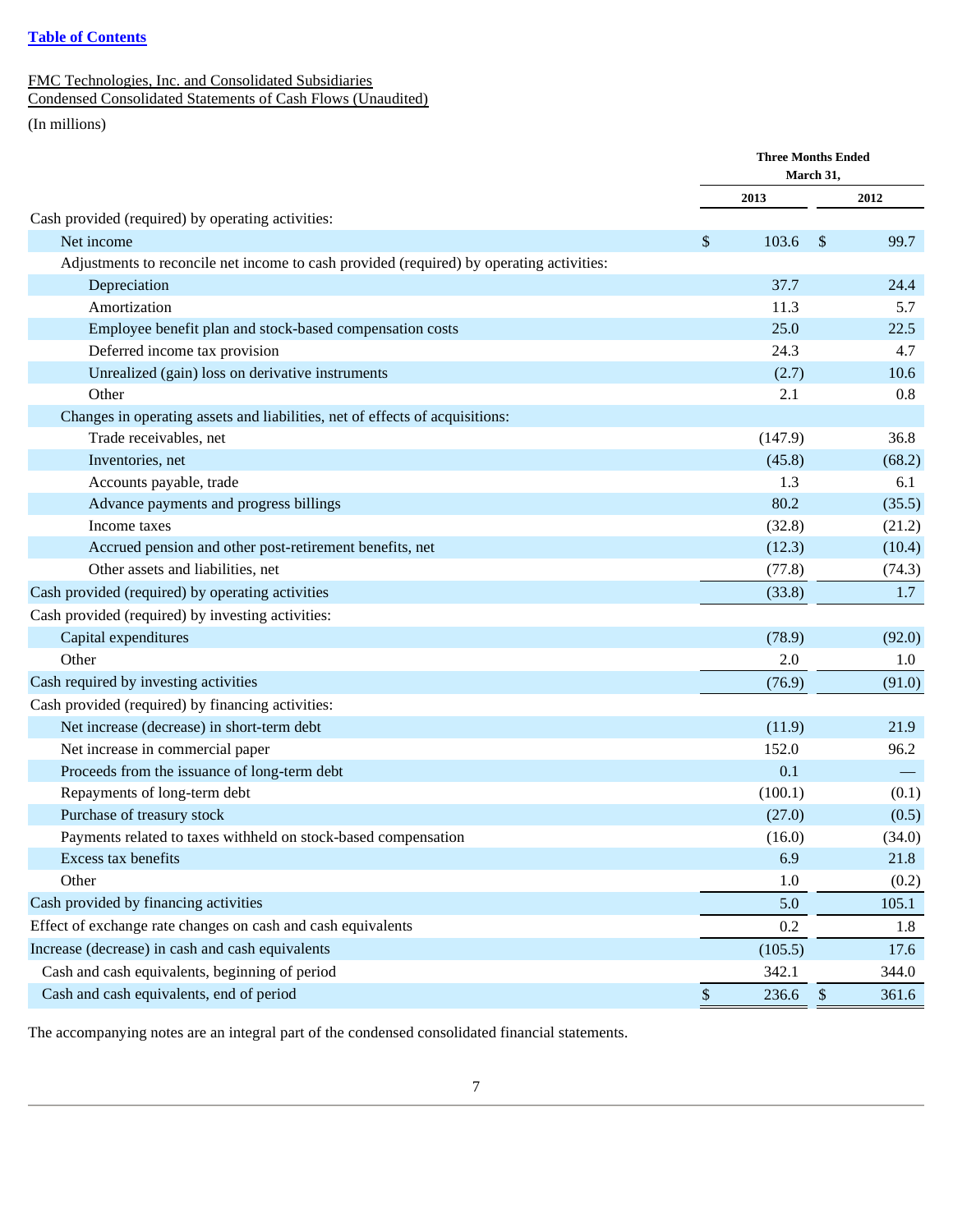# FMC Technologies, Inc. and Consolidated Subsidiaries Notes to Condensed Consolidated Financial Statements (Unaudited)

# Note 1: Basis of Presentation

The accompanying unaudited condensed consolidated financial statements of FMC Technologies, Inc. and its consolidated subsidiaries ("FMC Technologies") have been prepared in accordance with United States generally accepted accounting principles ("GAAP") and rules and regulations of the Securities and Exchange Commission ("SEC") pertaining to interim financial information. As permitted under those rules, certain footnotes or other financial information that are normally required by GAAP have been condensed or omitted. Therefore, these statements should be read in conjunction with the audited consolidated financial statements, and notes thereto, which are included in our Annual Report on Form 10-K for the year ended December 31, 2012.

Our accounting policies are in accordance with GAAP. The preparation of financial statements in conformity with these accounting principles requires us to make estimates and assumptions that affect the reported amounts of assets and liabilities at the date of the financial statements and the reported amounts of revenue and expenses during the reporting period. Ultimate results could differ from our estimates.

In the opinion of management, the statements reflect all adjustments (consisting of normal recurring adjustments) necessary for a fair presentation of our financial condition and operating results as of and for the periods presented. Revenue, expenses, assets and liabilities can vary during each quarter of the year. Therefore, the results and trends in these statements may not be representative of the results that may be expected for the year ending December 31, 2013.

### Note 2: Recently Adopted Accounting Standards

Effective January 1, 2013, we adopted Accounting Standards Update ("ASU") No. 2011-11 *, "Balance Sheet (Topic 210): Disclosures about Offsetting Assets and Liabilities* " and ASU No. 2013-01, " *Balance Sheet (Topic 210): Clarifying the Scope of Disclosures about Offsetting Assets and Liabilities* " issued by the Financial Accounting Standards Board ("FASB"). These updates require management to disclose both gross information and net information of recognized derivative instruments, repurchase agreements and securities borrowing and lending transactions offset in the consolidated balance sheet or subject to an agreement similar to an enforceable master netting arrangement. The updated guidance is to be applied retrospectively, effective January 1, 2013. The adoption of these updates concern disclosure only and did not have any financial impact on our condensed consolidated financial statements.

Effective January 1, 2013, we adopted ASU No. 2013-02, " *Comprehensive Income (Topic 220): Reporting of Amounts Reclassified Out of Accumulated Other Comprehensive Income* " issued by the FASB. This update requires management to report the effect of significant reclassifications out of accumulated other comprehensive income on the respective line items in net income if the amount being reclassified is required under GAAP to be reclassified in its entirety to net income. For other amounts that are not required under GAAP to be reclassified in their entirety to net income in the same reporting period, we are required to cross-reference other disclosures required under GAAP that provide additional detail about those amounts. The updated guidance is to be applied prospectively, effective January 1, 2013. The adoption of this update concerns disclosure only and did not have any financial impact on our condensed consolidated financial statements.

### Note 3: Earnings per Share

A reconciliation of the number of shares used for the basic and diluted earnings per share calculation was as follows:

|                                                                   | <b>Three Months Ended</b><br>March 31, |       |  |       |  |
|-------------------------------------------------------------------|----------------------------------------|-------|--|-------|--|
| (In millions, except per share data)                              |                                        | 2013  |  |       |  |
| Net income attributable to FMC Technologies, Inc.                 |                                        | 102.4 |  | 98.8  |  |
| Weighted average number of shares outstanding                     |                                        | 238.7 |  | 240.1 |  |
| Dilutive effect of restricted stock units and stock options       |                                        | 0.7   |  | 1.2   |  |
| Total shares and dilutive securities                              |                                        | 239.4 |  | 241.3 |  |
| Basic earnings per share attributable to FMC Technologies, Inc.   |                                        | 0.43  |  | 0.41  |  |
| Diluted earnings per share attributable to FMC Technologies, Inc. |                                        | 0.43  |  | 0.41  |  |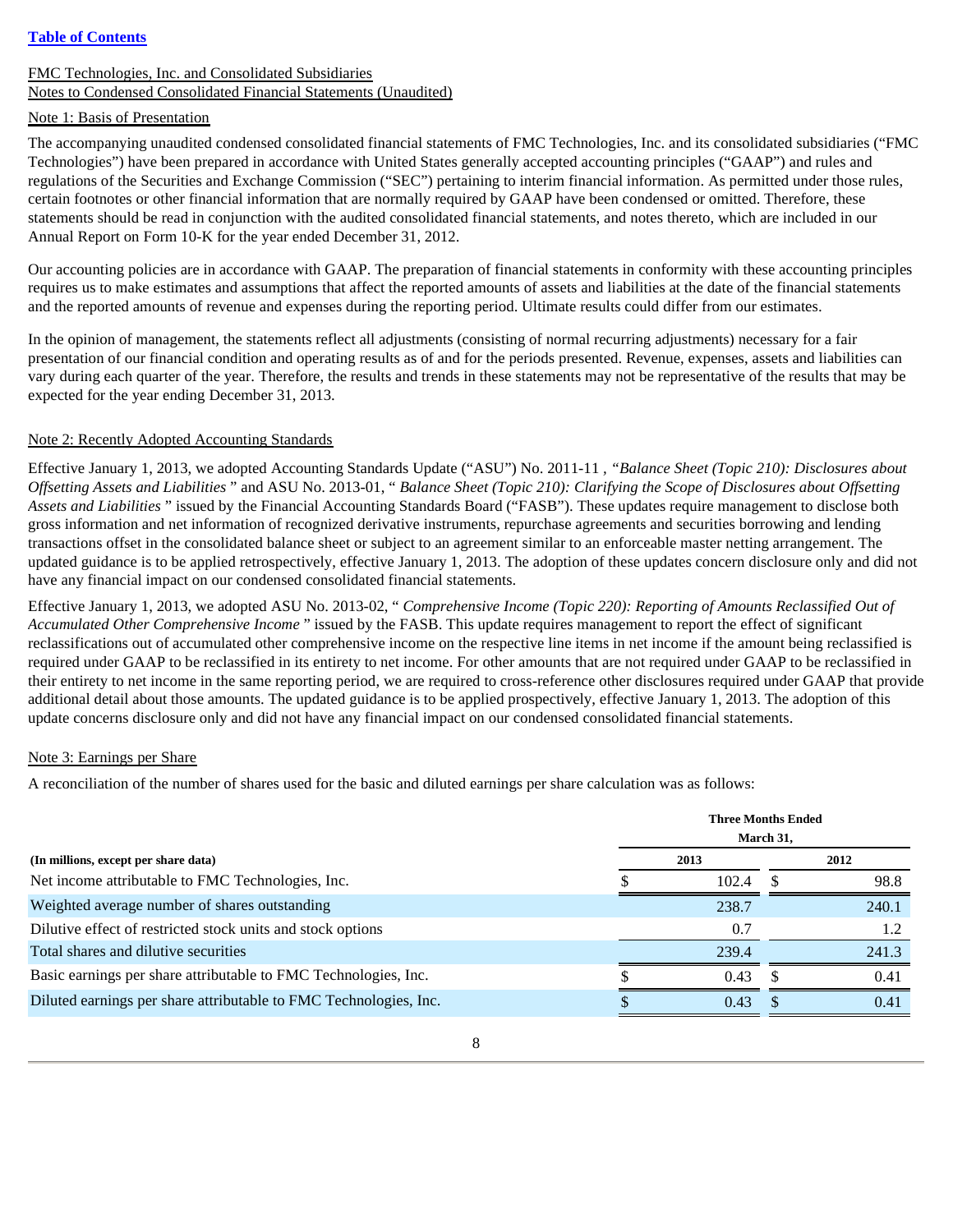#### Note 4: Inventories

Inventories consisted of the following:

| (In millions)                  |   | March 31,<br>2013 | December 31,<br>2012 |         |  |
|--------------------------------|---|-------------------|----------------------|---------|--|
| Raw materials                  | D | 183.3             |                      | 188.4   |  |
| Work in process                |   | 149.2             |                      | 146.4   |  |
| Finished goods                 |   | 827.9             |                      | 788.8   |  |
|                                |   | 1,160.4           |                      | 1,123.6 |  |
| LIFO and valuation adjustments |   | (164.5)           |                      | (158.5) |  |
| Inventories, net               |   | 995.9             |                      | 965.1   |  |

#### Note 5: Debt

Long-term debt consisted of the following:

| (In millions)                        | March 31,<br>2013 |         | December 31,<br>2012 |         |
|--------------------------------------|-------------------|---------|----------------------|---------|
| Revolving credit facility            | Φ                 |         |                      | 100.0   |
| Commercial paper (1)                 |                   | 821.8   |                      | 669.8   |
| 2.00% Notes due 2017                 |                   | 299.4   |                      | 299.3   |
| 3.45% Notes due 2022                 |                   | 499.6   |                      | 499.6   |
| Term loan                            |                   | 27.1    |                      | 26.8    |
| Property financing                   |                   | 16.2    |                      | 16.7    |
| Total long-term debt                 |                   | 1,664.1 |                      | 1,612.2 |
| Less: current portion                |                   | (32.1)  |                      | (31.8)  |
| Long-term debt, less current portion |                   | 1,632.0 |                      | 1,580.4 |

(1) At March 31, 2013, committed credit available under our revolving credit facility provided the ability to refinance our commercial paper obligations on a long-term basis. As we have both the ability and intent to refinance these obligations on a long-term basis, our commercial paper borrowings were classified as long-term in the condensed consolidated balance sheet at March 31, 2013. As of March 31, 2013, our commercial paper borrowings had a weighted average interest rate of 0.38%.

#### Note 6: Income Taxes

**\_\_\_\_\_\_\_\_\_\_\_\_\_\_\_\_\_\_\_\_\_\_\_** 

Our income tax provisions for the three months ended March 31, 2013 and 2012, reflected effective tax rates of 21.9% and 23.7% , respectively. The decrease in the effective tax rate year-over-year was primarily due to the American Taxpayer Relief Act of 2012, which was signed into law on January 2, 2013, and which retroactively reinstated and extended certain provisions of U.S. tax law. This reduction in the effective tax rate was partially offset by higher charges related to unrecognized tax benefits and an unfavorable change in the forecasted country mix of earnings.

Our effective tax rate can fluctuate depending on our country mix of earnings, since our foreign earnings are generally subject to lower tax rates than in the United States. In certain jurisdictions, primarily Singapore and Malaysia, our tax rate is significantly less than the relevant statutory rate due to tax holidays.

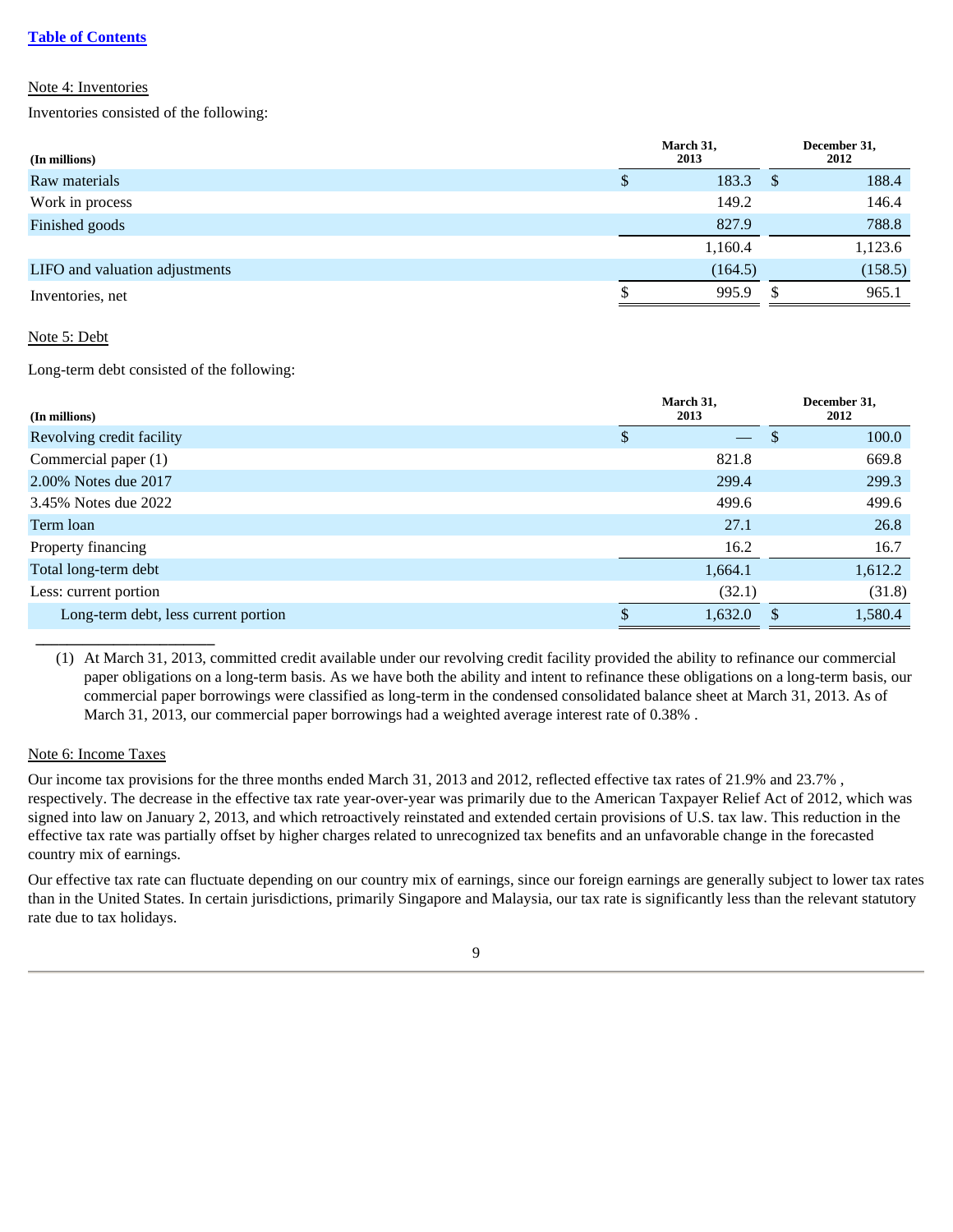## Note 7: Warranty Obligations

Warranty cost and accrual information was as follows:

|                                  | Three Months Ended March 31, |       |  |        |  |  |  |
|----------------------------------|------------------------------|-------|--|--------|--|--|--|
| (In millions)                    | 2013                         |       |  | 2012   |  |  |  |
| Balance at beginning of period   |                              | 15.4  |  | 25.7   |  |  |  |
| Expense for new warranties       |                              | 5.4   |  | 7.8    |  |  |  |
| Adjustments to existing accruals |                              | (1.3) |  | (1.6)  |  |  |  |
| Claims paid                      |                              | (6.0) |  | (11.8) |  |  |  |
| Balance at end of period         |                              | 13.5  |  | 20.1   |  |  |  |

#### Note 8: Pension and Other Post-retirement Benefits

The components of net periodic benefit cost were as follows:

|                                               | <b>Pension Benefits</b>      |        |      |       |    |       |              |       |  |  |  |
|-----------------------------------------------|------------------------------|--------|------|-------|----|-------|--------------|-------|--|--|--|
|                                               | Three Months Ended March 31, |        |      |       |    |       |              |       |  |  |  |
|                                               |                              |        | 2013 |       |    | 2012  |              |       |  |  |  |
| (In millions)                                 |                              | U.S.   |      | Int'l |    | U.S.  |              | Int'l |  |  |  |
| Service cost                                  | S                            | 4.3    | -SS  | 3.8   | -S | 3.7   | <sup>S</sup> | 9.4   |  |  |  |
| Interest cost                                 |                              | 6.5    |      | 4.1   |    | 6.5   |              | 5.4   |  |  |  |
| Expected return on plan assets                |                              | (11.0) |      | (6.0) |    | (9.9) |              | (6.6) |  |  |  |
| Amortization of transition asset              |                              |        |      |       |    |       |              | (0.1) |  |  |  |
| Amortization of actuarial losses (gains), net |                              | 6.7    |      | 1.3   |    | 5.4   |              | 2.0   |  |  |  |
| Net periodic benefit cost                     |                              | 6.5    |      | 3.2   |    | 5.7   |              | 10.1  |  |  |  |

| <b>Other Post-retirement Benefits</b> |                                 |    |       |  |  |  |  |
|---------------------------------------|---------------------------------|----|-------|--|--|--|--|
| Three Months Ended March 31,          |                                 |    |       |  |  |  |  |
|                                       | 2013                            |    | 2012  |  |  |  |  |
|                                       | $\hspace{0.1mm}-\hspace{0.1mm}$ |    |       |  |  |  |  |
|                                       | 0.1                             |    | 0.1   |  |  |  |  |
|                                       |                                 |    |       |  |  |  |  |
|                                       | (0.2)                           |    | (0.3) |  |  |  |  |
|                                       |                                 |    |       |  |  |  |  |
|                                       | (0.1)                           | -8 | (0.2) |  |  |  |  |
|                                       |                                 |    |       |  |  |  |  |

During the first three months of 2013, we contributed \$4.8 million to our international benefit plans.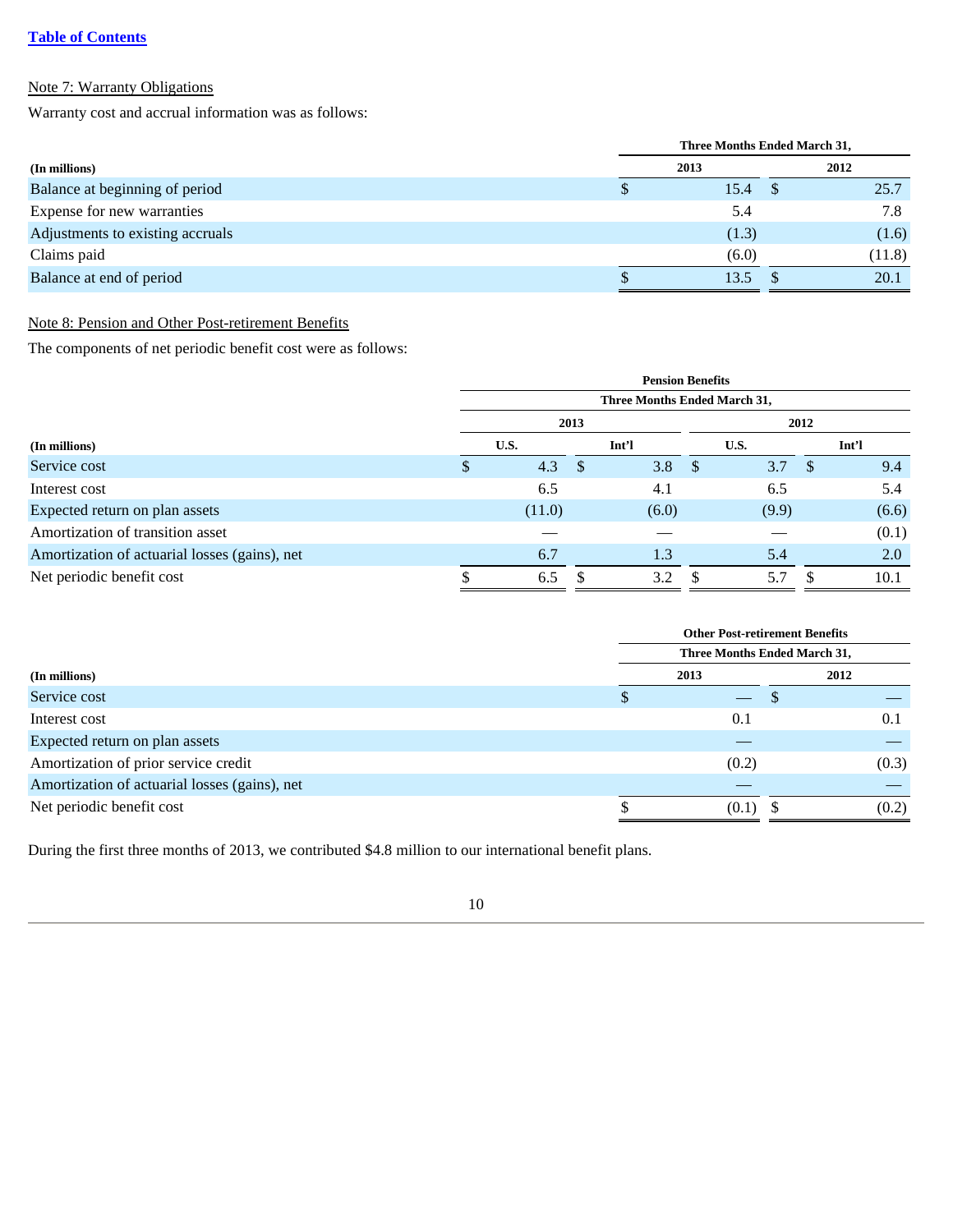# Note 9: Stock-Based Compensation

Under the Amended and Restated FMC Technologies, Inc. Incentive Compensation and Stock Plan (the "Plan"), we have granted awards primarily in the form of nonvested stock units (also known as restricted stock in the plan document). We recognize compensation expense for awards under the Plan and the corresponding income tax benefits related to the expense. Stock-based compensation expense for nonvested stock awards was \$13.3 million and \$7.3 million for the three months ended March 31, 2013 and 2012, respectively.

In the three months ended March 31, 2013, we granted the following restricted stock awards to employees:

| (Number of restricted stock shares in thousands) | <b>Shares</b> | Weighted-<br><b>Average Grant</b><br>Date Fair Value (per<br>share) |
|--------------------------------------------------|---------------|---------------------------------------------------------------------|
| Time-based                                       | 428           |                                                                     |
| Performance-based                                | $172$ *       |                                                                     |
| Market-based                                     | $86 *$        |                                                                     |
| Total granted                                    | 686           | 53.32                                                               |

### Assumes target payout

For current-year performance-based awards, actual payouts may vary from zero to 344 thousand shares, contingent upon our performance relative to a peer group of companies with respect to earnings growth and return on investment for the year ending December 31, 2013. Compensation cost is measured based on the current expected outcome of the performance conditions and may be adjusted until the performance period ends.

For current-year market-based awards, actual payouts may vary from zero to 172 thousand shares, contingent upon our performance relative to the same peer group of companies with respect to total shareholder return ("TSR") for the year ending December 31, 2013. The payout for the TSR metric is determined based on our performance relative to the peer group, however a payout is possible regardless of whether our TSR for the year is positive or negative. If our TSR for the year is not positive, the payout with respect to TSR is limited to the target previously established by the Compensation Committee of the Board of Directors. Compensation cost for these awards is calculated using the grant date fair market value, as estimated using a Monte Carlo simulation, and is not subject to change based on future events.

# Note 10: Stockholders' Equity

There were no cash dividends declared during the three months ended March 31, 2013 and 2012.

Repurchases of shares of common stock under our share repurchase program were as follows:

|                                    | <b>Three Months Ended</b><br>March 31. |  |        |  |  |  |  |
|------------------------------------|----------------------------------------|--|--------|--|--|--|--|
| (In millions, except share data)   | 2013                                   |  | 2012   |  |  |  |  |
| Shares of common stock repurchased | 570,000                                |  | 10,000 |  |  |  |  |
| Value of common stock repurchased  | 27.0                                   |  |        |  |  |  |  |

As of March 31, 2013, our Board of Directors had authorized 75 million shares of common stock under our share repurchase program, and approximately 14.6 million shares of common stock remained available for purchase, which may be executed from time to time in the open market. We intend to hold repurchased shares in treasury for general corporate purposes, including issuances under our stock-based compensation plan. Treasury shares are accounted for using the cost method.

During the three months ended March 31, 2013, 0.8 million shares of common stock were issued from treasury stock in connection with our stock-based compensation plan. During the year ended December 31, 2012, 1.4 million shares of common stock were issued from treasury stock.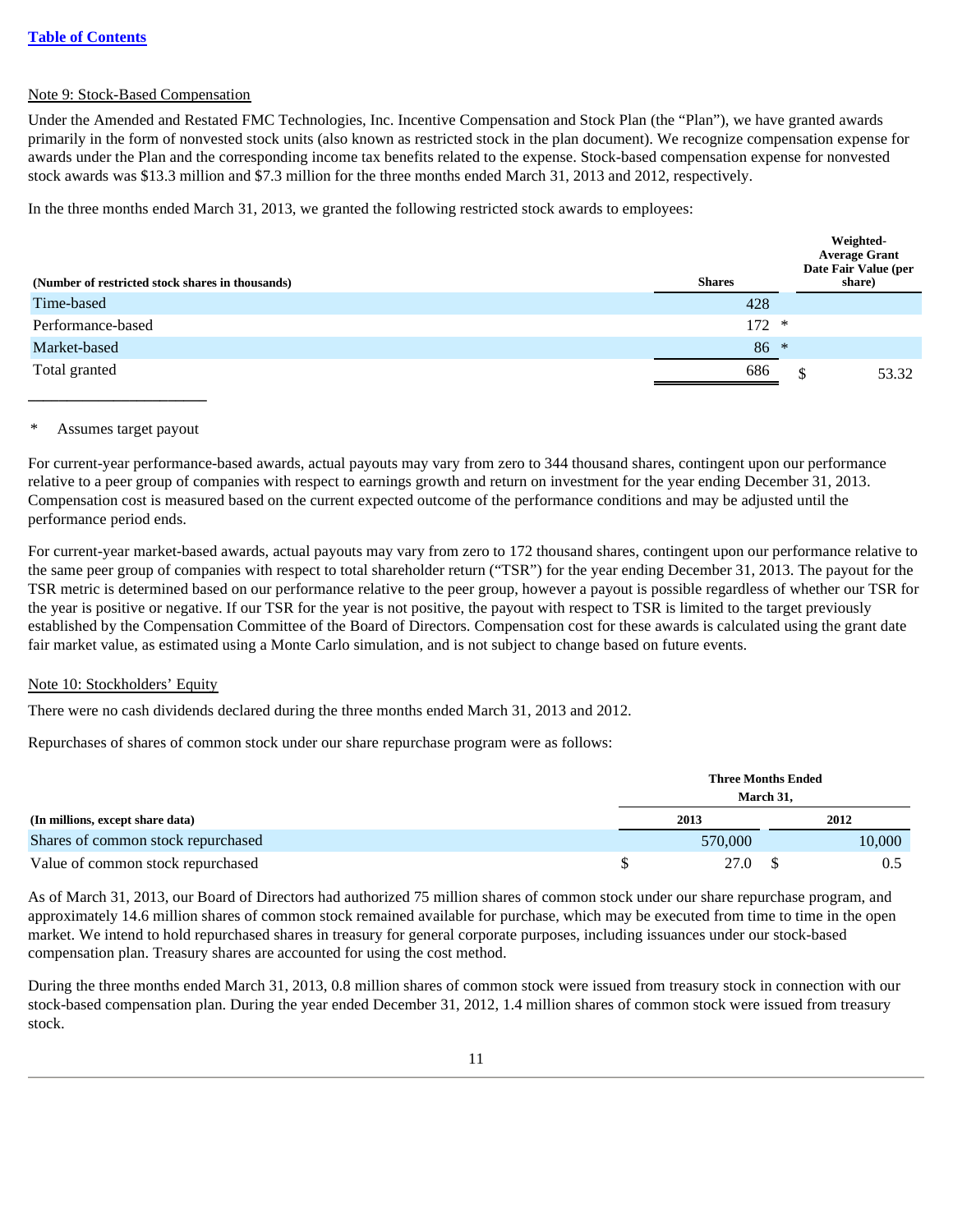Accumulated other comprehensive loss consisted of the following:

| (In millions)                                                                            | <b>Foreign Currency</b><br><b>Translation</b> | <b>Hedging</b> | <b>Defined Pension and Other</b><br><b>Post-retirement Benefits</b> |    | <b>Accumulated Other</b><br><b>Comprehensive Loss</b> |
|------------------------------------------------------------------------------------------|-----------------------------------------------|----------------|---------------------------------------------------------------------|----|-------------------------------------------------------|
| December 31, 2012                                                                        | $(104.6)$ \$                                  | 10.0           | (301.4)                                                             |    | (396.0)                                               |
| Other comprehensive income (loss) before<br>reclassifications, net of tax                | (29.1)                                        | (21.1)         |                                                                     |    | (50.2)                                                |
| Reclassification adjustment for net (gains)<br>losses included in net income, net of tax |                                               | (3.2)          | 5.1                                                                 |    | 1.9                                                   |
| Net current-period other comprehensive<br>income (loss), net of tax                      | (29.1)                                        | (24.3)         | 5.1                                                                 |    | (48.3)                                                |
| March 31, 2013                                                                           | $(133.7)$ \$                                  | $(14.3)$ \$    | (296.3)                                                             | -S | (444.3)                                               |

Reclassifications out of accumulated other comprehensive loss for the period ended March 31, 2013, consisted of the following:

**(In millions)** 

| <b>Details about Accumulated Other Comprehensive Loss</b><br><b>Components</b> |                           | <b>Amount Reclassified out of</b><br><b>Accumulated Other</b><br><b>Comprehensive Loss</b> | Affected Line Item in the Condensed Consolidated Statement<br>of Income |
|--------------------------------------------------------------------------------|---------------------------|--------------------------------------------------------------------------------------------|-------------------------------------------------------------------------|
| Gains (losses) on hedging instruments                                          |                           |                                                                                            |                                                                         |
| Foreign exchange contracts:                                                    | \$                        | 2.3                                                                                        | Revenue                                                                 |
|                                                                                |                           | 1.5                                                                                        | Costs of sales                                                          |
|                                                                                |                           | 0.1                                                                                        | Selling, general and administrative expense                             |
|                                                                                | $\boldsymbol{\mathsf{S}}$ | 3.9                                                                                        | Total before tax                                                        |
|                                                                                |                           | (0.7)                                                                                      | Income tax (expense) benefit                                            |
|                                                                                | \$                        | 3.2                                                                                        | Net of tax                                                              |
|                                                                                |                           |                                                                                            |                                                                         |
| Pension and other post-retirement benefits                                     |                           |                                                                                            |                                                                         |
| Amortization of actuarial losses                                               | \$                        | (8.0)                                                                                      | (a)                                                                     |
| Amortization of prior service credit                                           |                           | 0.2                                                                                        | (a)                                                                     |
| Amortization of transition asset                                               |                           |                                                                                            | (a)                                                                     |
|                                                                                | \$                        | (7.8)                                                                                      | Total before tax                                                        |
|                                                                                |                           | 2.7                                                                                        | Income tax (expense) benefit                                            |
|                                                                                | \$                        | (5.1)                                                                                      | Net of tax                                                              |
|                                                                                |                           |                                                                                            |                                                                         |

(a) These accumulated other comprehensive income components are included in the computation of net periodic pension cost (see Note 8 for additional details).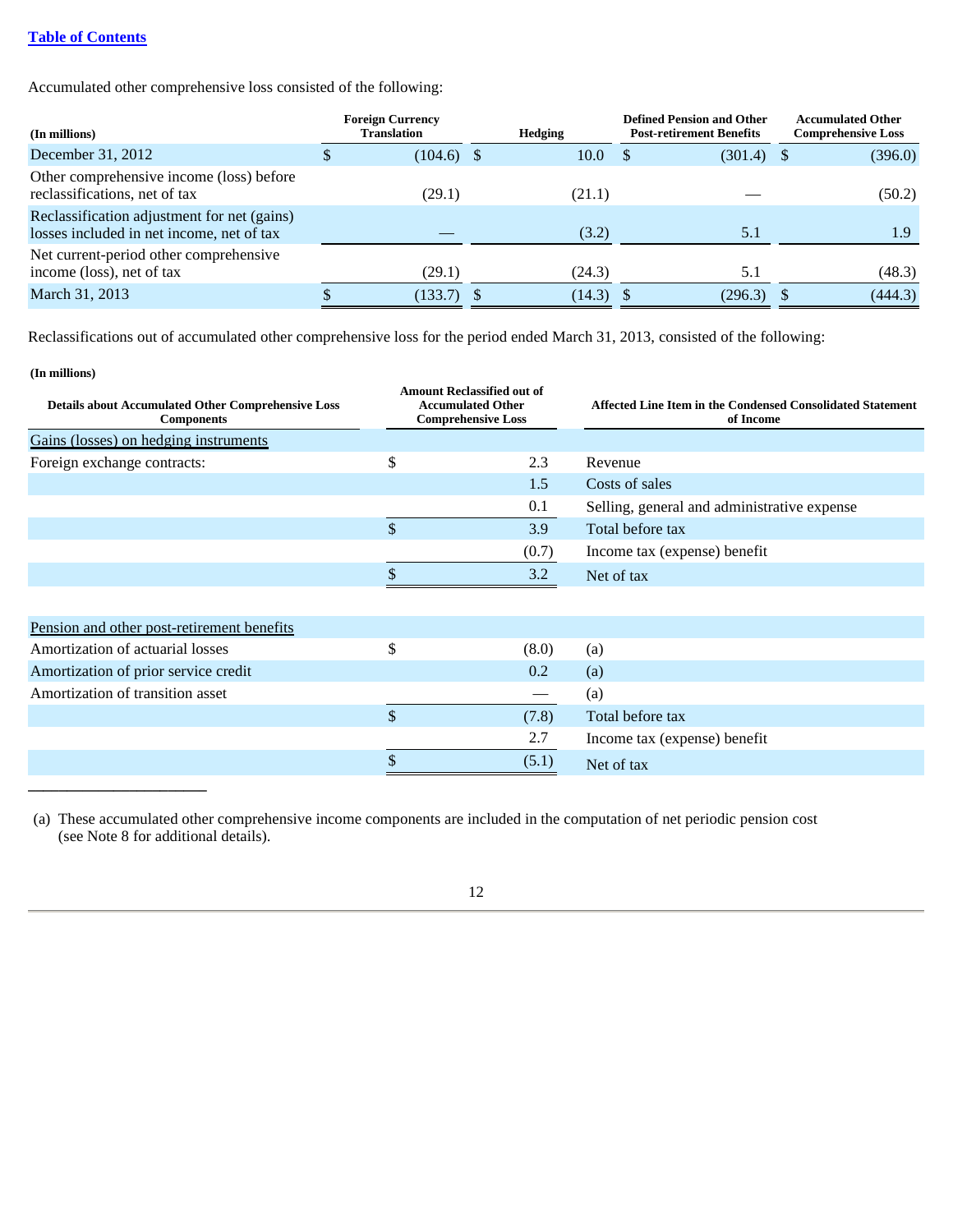# Note 11: Derivative Financial Instruments

We hold derivative financial instruments for the purpose of hedging the risks of certain identifiable and anticipated transactions. The types of risks hedged are those relating to the variability of future earnings and cash flows caused by movements in foreign currency exchange rates. We hold the following types of derivative instruments:

Foreign exchange rate forward contracts —The purpose of these instruments is to hedge the risk of changes in future cash flows of anticipated purchase or sale commitments denominated in foreign currencies. At March 31, 2013, we held the following material positions:

|                   | <b>Notional Amount</b><br><b>Bought (Sold)</b> |                       |
|-------------------|------------------------------------------------|-----------------------|
| (In millions)     |                                                | <b>USD Equivalent</b> |
| Australian dollar | (25.4)                                         | (26.5)                |
| British pound     | (16.2)                                         | (24.5)                |
| Canadian dollar   | 13.1                                           | 12.9                  |
| Chinese renminbi  | 155.8                                          | 25.1                  |
| Euro              | 24.3                                           | 31.1                  |
| Kuwaiti dinar     | (9.2)                                          | (32.1)                |
| Malaysian ringgit | 98.7                                           | 31.9                  |
| Norwegian krone   | 1,703.0                                        | 290.3                 |
| Russian ruble     | (585.5)                                        | (18.9)                |
| Singapore dollar  | 180.7                                          | 145.5                 |
| Swedish krona     | 118.5                                          | 18.2                  |
| Swiss franc       | 23.0                                           | 24.1                  |
| U.S. dollar       | (487.7)                                        | (487.7)               |

Foreign exchange rate instruments embedded in purchase and sale contracts —The purpose of these instruments is to match offsetting currency payments and receipts for particular projects, or comply with government restrictions on the currency used to purchase goods in certain countries. At March 31, 2013, our portfolio of these instruments included the following material positions:

| <b>Notional Amount</b><br><b>Bought (Sold)</b> |                       |  |  |
|------------------------------------------------|-----------------------|--|--|
|                                                | <b>USD Equivalent</b> |  |  |
| (20.1)                                         | (20.9)                |  |  |
| 16.6                                           | 25.2                  |  |  |
| 19.1                                           | 24.4                  |  |  |
| (181.2)                                        | (30.9)                |  |  |
| (13.7)                                         | (13.7)                |  |  |
|                                                |                       |  |  |

The purpose of our foreign currency hedging activities is to manage the volatility associated with anticipated foreign currency purchases and sales created in the normal course of business. We primarily utilize forward exchange contracts with maturities of less than three years.

Our policy is to hold derivatives only for the purpose of hedging risks and not for trading purposes where the objective is solely to generate profit. Generally, we enter into hedging relationships such that changes in the fair values or cash flows of the transactions being hedged are expected to be offset by corresponding changes in the fair value of the derivatives. For derivative instruments that qualify as a cash flow hedge, the effective portion of the gain or loss of the derivative, which does not include the time value component of a forward currency rate, is reported as a component of other comprehensive income ("OCI") and reclassified into earnings in the same period or periods during which the hedged transaction affects earnings.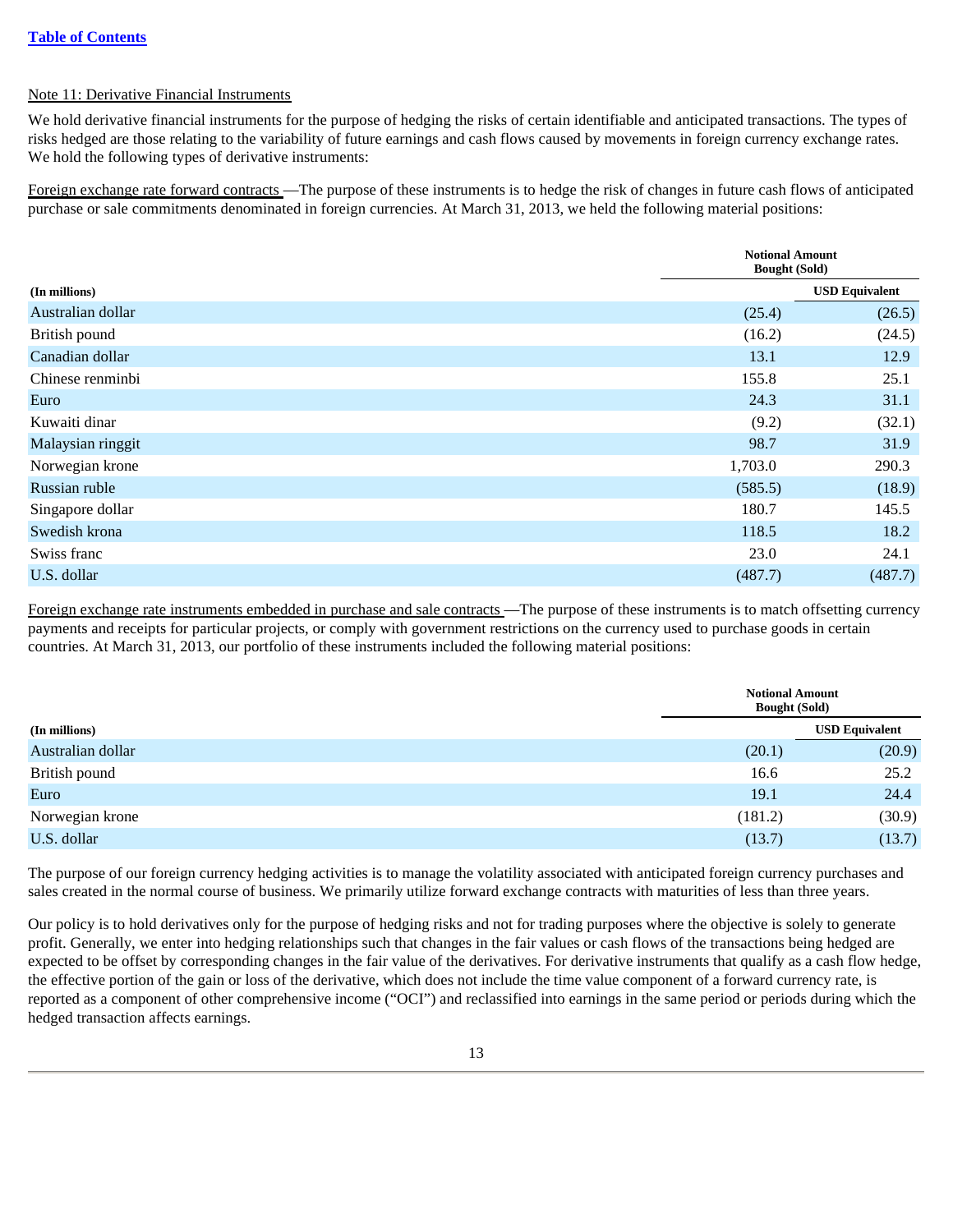The following table of all outstanding derivative instruments is based on estimated fair value amounts that have been determined using available market information and commonly accepted valuation methodologies. Refer to Note 12 for further disclosures related to the fair value measurement process. Accordingly, the estimates presented may not be indicative of the amounts that we would realize in a current market exchange and may not be indicative of the gains or losses we may ultimately incur when these contracts settle or mature.

|                                                         | <b>March 31, 2013</b> |               |     | <b>December 31, 2012</b> |      |               |      |                    |
|---------------------------------------------------------|-----------------------|---------------|-----|--------------------------|------|---------------|------|--------------------|
| (In millions)                                           |                       | <b>Assets</b> |     | <b>Liabilities</b>       |      | <b>Assets</b> |      | <b>Liabilities</b> |
| Derivatives designated as hedging instruments:          |                       |               |     |                          |      |               |      |                    |
| Foreign exchange contracts:                             |                       |               |     |                          |      |               |      |                    |
| Current – Derivative financial instruments              | \$                    | 65.7          | -S  | 80.0                     | - \$ | 29.2          | - \$ | 23.2               |
| Long-term – Derivative financial instruments            |                       | 38.2          |     | 51.0                     |      | 5.7           |      | 8.3                |
| Total derivatives designated as hedging instruments     |                       | 103.9         |     | 131.0                    |      | 34.9          |      | 31.5               |
| Derivatives not designated as hedging instruments:      |                       |               |     |                          |      |               |      |                    |
| Foreign exchange contracts:                             |                       |               |     |                          |      |               |      |                    |
| Current – Derivative financial instruments              |                       | 31.8          |     | 19.7                     |      | 44.2          |      | 27.2               |
| Long-term – Derivative financial instruments            |                       | 4.7           |     | 3.5                      |      | 3.5           |      | 2.8                |
| Total derivatives not designated as hedging instruments |                       | 36.5          |     | 23.2                     |      | 47.7          |      | 30.0               |
| Total derivatives                                       |                       | 140.4         | \$. | 154.2                    | \$.  | 82.6          | £.   | 61.5               |

We recognized gains of \$0.3 million and \$0.2 million on cash flow hedges for the three months ended March 31, 2013 and 2012, respectively, due to hedge ineffectiveness as it was probable that the original forecasted transaction would not occur. Cash flow hedges of forecasted transactions, net of tax, resulted in accumulated other comprehensive losses of \$14.3 million and gains of \$10.0 million at March 31, 2013, and December 31, 2012, respectively. We expect to transfer an approximate \$10.5 million loss from accumulated OCI to earnings during the next 12 months when the anticipated transactions actually occur. All anticipated transactions currently being hedged are expected to occur by the end of 2015 .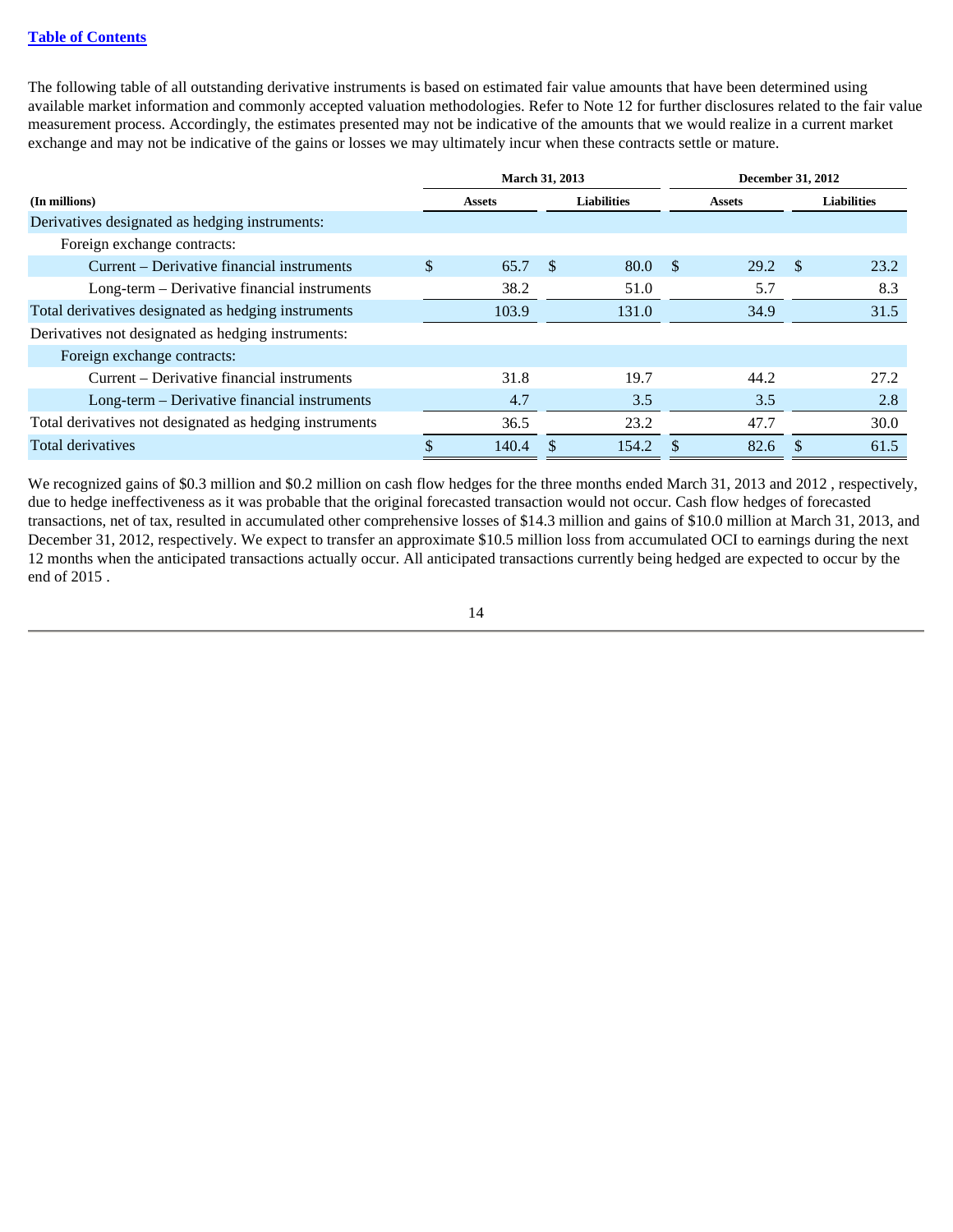The following tables present the impact of derivative instruments in cash flow hedging relationships and their location within the accompanying condensed consolidated statements of income.

|                            |   | Gain (Loss) Recognized in<br><b>OCI</b> (Effective Portion) |  |      |  |  |  |  |  |
|----------------------------|---|-------------------------------------------------------------|--|------|--|--|--|--|--|
| (In millions)              |   | Three Months Ended March 31,                                |  |      |  |  |  |  |  |
|                            |   | 2013                                                        |  | 2012 |  |  |  |  |  |
| Interest rate contracts    | D |                                                             |  | 0.3  |  |  |  |  |  |
| Foreign exchange contracts |   | (26.0)                                                      |  | 20.6 |  |  |  |  |  |
| Total                      |   | (26.0)                                                      |  | 20.9 |  |  |  |  |  |

| Location of Gain (Loss) Reclassified from Accumulated OCI into Income | Gain (Loss) Reclassified from Accumulated<br><b>OCI</b> into Income (Effective Portion) |      |       |  |  |  |  |  |  |
|-----------------------------------------------------------------------|-----------------------------------------------------------------------------------------|------|-------|--|--|--|--|--|--|
|                                                                       | <b>Three Months Ended March 31.</b>                                                     |      |       |  |  |  |  |  |  |
| (In millions)                                                         | 2013                                                                                    | 2012 |       |  |  |  |  |  |  |
| Foreign exchange contracts:                                           |                                                                                         |      |       |  |  |  |  |  |  |
| Revenue                                                               | 2.3                                                                                     | -S   | 4.4   |  |  |  |  |  |  |
| Cost of sales                                                         | 1.5                                                                                     |      | (2.6) |  |  |  |  |  |  |
| Selling, general and administrative expense                           | 0.1                                                                                     |      | (0.1) |  |  |  |  |  |  |
| Total                                                                 | 3.9                                                                                     |      |       |  |  |  |  |  |  |

| <b>Location of Gain (Loss) Recognized in Income</b> | Gain (Loss) Recognized in Income (Ineffective Portion<br>and Amount Excluded from Effectiveness Testing) |                              |       |  |  |  |  |  |
|-----------------------------------------------------|----------------------------------------------------------------------------------------------------------|------------------------------|-------|--|--|--|--|--|
|                                                     |                                                                                                          | Three Months Ended March 31, |       |  |  |  |  |  |
| (In millions)                                       | 2013                                                                                                     | 2012                         |       |  |  |  |  |  |
| Foreign exchange contracts:                         |                                                                                                          |                              |       |  |  |  |  |  |
| Revenue                                             | 4.9                                                                                                      |                              |       |  |  |  |  |  |
| Cost of sales                                       | (2.9)                                                                                                    |                              | (3.0) |  |  |  |  |  |
| Total                                               | 2.0                                                                                                      |                              |       |  |  |  |  |  |

Instruments that are not designated as hedging instruments are executed to hedge the effect of exposures in the condensed consolidated balance sheets, and occasionally, forward foreign currency contracts or currency options are executed to hedge exposures which do not meet all of the criteria to qualify for hedge accounting.

| <b>Location of Gain (Loss) Recognized in Income</b> | Gain (Loss) Recognized in Income on Derivatives<br>(Instruments Not Designated<br>as Hedging Instruments) |       |      |       |  |  |  |  |  |
|-----------------------------------------------------|-----------------------------------------------------------------------------------------------------------|-------|------|-------|--|--|--|--|--|
|                                                     | <b>Three Months Ended March 31,</b>                                                                       |       |      |       |  |  |  |  |  |
| (In millions)                                       |                                                                                                           | 2013  | 2012 |       |  |  |  |  |  |
| Foreign exchange contracts:                         |                                                                                                           |       |      |       |  |  |  |  |  |
| Revenue                                             |                                                                                                           | 1.0   | -S   | 1.1   |  |  |  |  |  |
| Cost of sales                                       |                                                                                                           | (0.4) |      | (0.5) |  |  |  |  |  |
| Other income (expense), net                         |                                                                                                           | 7.3   |      | 5.3   |  |  |  |  |  |
| Total                                               |                                                                                                           | 7.9   |      | 5.9   |  |  |  |  |  |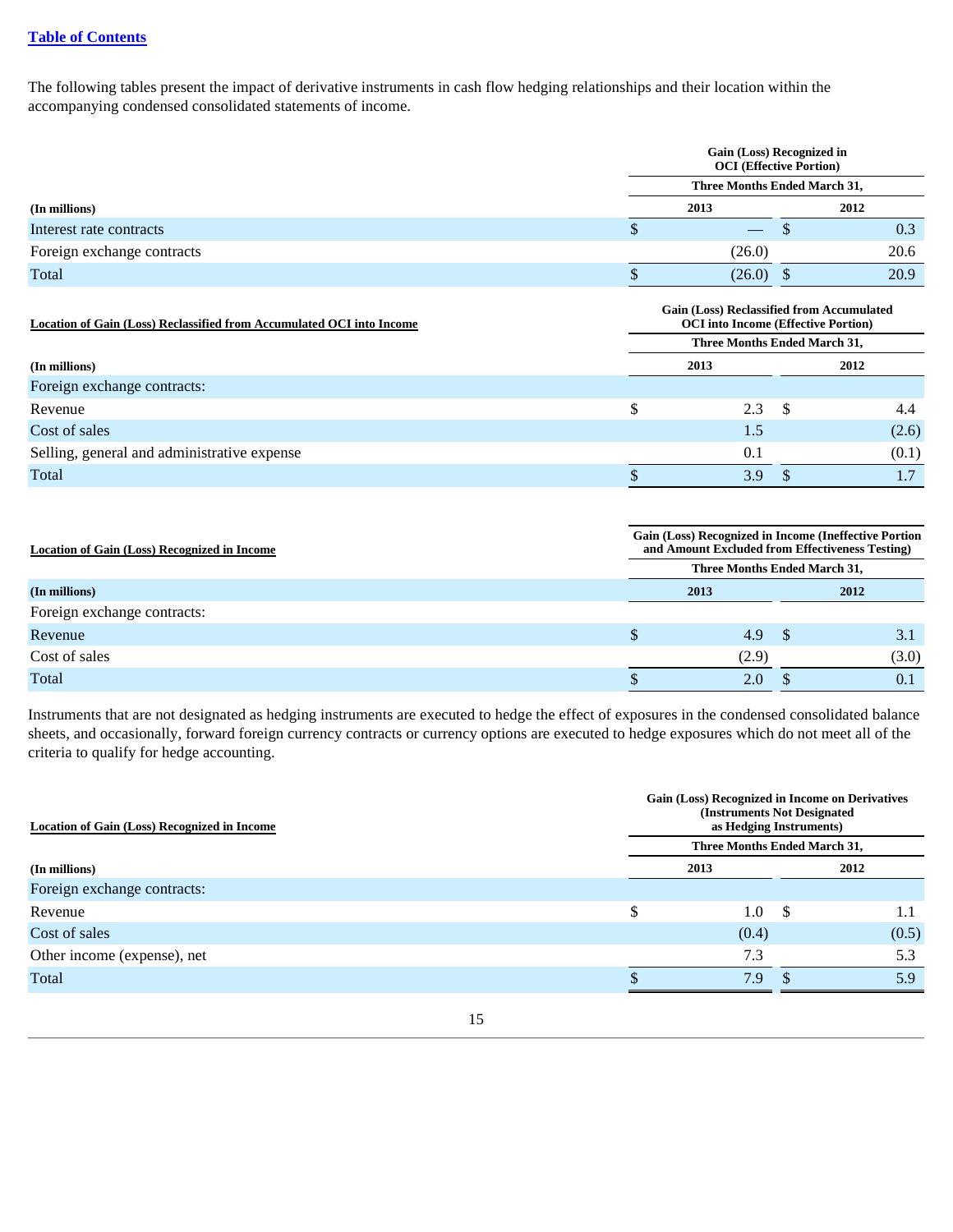Balance Sheet Offsetting —We execute derivative contracts only with counterparties that consent to a master netting agreement which permits net settlement of the gross derivative assets against gross derivative liabilities. As of March 31, 2013, and December 31, 2012, we had no collateralized derivative contracts. The following tables present both gross information and net information of recognized derivative instruments:

|                        |                                   | <b>March 31, 2013</b>                                                                                             |   |                   |    |                                          | <b>December 31, 2012</b>                                                                                          |               |                   |
|------------------------|-----------------------------------|-------------------------------------------------------------------------------------------------------------------|---|-------------------|----|------------------------------------------|-------------------------------------------------------------------------------------------------------------------|---------------|-------------------|
| (In millions)          | <b>Gross Amount</b><br>Recognized | <b>Gross Amounts</b><br><b>Not Offset</b><br><b>Permitted Under</b><br><b>Master Netting</b><br><b>Agreements</b> |   | <b>Net Amount</b> |    | <b>Gross Amount</b><br><b>Recognized</b> | <b>Gross Amounts</b><br><b>Not Offset</b><br><b>Permitted Under</b><br><b>Master Netting</b><br><b>Agreements</b> |               | <b>Net Amount</b> |
| Derivative assets      | \$<br>140.4                       | $(123.0)$ \$                                                                                                      |   | 17.4              | S  | 82.6                                     | $(47.1)$ \$                                                                                                       |               | 35.5              |
|                        |                                   | <b>March 31, 2013</b>                                                                                             |   |                   |    |                                          | <b>December 31, 2012</b>                                                                                          |               |                   |
| (In millions)          | <b>Gross Amount</b><br>Recognized | <b>Gross Amounts</b><br><b>Not Offset</b><br><b>Permitted Under</b><br><b>Master Netting</b><br><b>Agreements</b> |   | <b>Net Amount</b> |    | <b>Gross Amount</b><br>Recognized        | <b>Gross Amounts</b><br><b>Not Offset</b><br><b>Permitted Under</b><br><b>Master Netting</b><br><b>Agreements</b> |               | <b>Net Amount</b> |
| Derivative liabilities | \$<br>154.2                       | (123.0)                                                                                                           | S | 31.2              | \$ | 61.5                                     | (47.1)                                                                                                            | <sup>\$</sup> | 14.4              |

#### Note 12: Fair Value Measurements

Assets and liabilities measured at fair value on a recurring basis were as follows:

|                                   |               |              | March 31, 2013 |               |         |               |         | <b>December 31, 2012</b> |              |               |         |              |         |               |         |
|-----------------------------------|---------------|--------------|----------------|---------------|---------|---------------|---------|--------------------------|--------------|---------------|---------|--------------|---------|---------------|---------|
| (In millions)                     |               | <b>Total</b> | <b>Level 1</b> |               | Level 2 |               | Level 3 |                          | <b>Total</b> |               | Level 1 |              | Level 2 |               | Level 3 |
| Assets                            |               |              |                |               |         |               |         |                          |              |               |         |              |         |               |         |
| Investments:                      |               |              |                |               |         |               |         |                          |              |               |         |              |         |               |         |
| <b>Equity securities</b>          | $\frac{1}{2}$ | 17.7         | \$<br>17.7     | <sup>\$</sup> |         | <sup>\$</sup> |         | \$                       | 17.2         | $\mathcal{S}$ | 17.2    | -\$          |         | $\mathcal{S}$ |         |
| Fixed income                      |               | 10.9         | 10.9           |               |         |               |         |                          | 11.6         |               | 11.6    |              |         |               |         |
| Stable value fund                 |               | 4.7          |                |               | 4.7     |               |         |                          | 3.9          |               |         |              | 3.9     |               |         |
| Other                             |               | 2.6          | 2.6            |               |         |               |         |                          | 2.9          |               | 2.9     |              |         |               |         |
| Derivative financial instruments: |               |              |                |               |         |               |         |                          |              |               |         |              |         |               |         |
| Foreign exchange contracts        |               | 140.4        |                |               | 140.4   |               |         |                          | 82.6         |               |         |              | 82.6    |               |         |
| Total assets                      | S.            | 176.3        | \$<br>31.2     | \$.           | 145.1   | \$.           |         | \$                       | 118.2        | <sup>\$</sup> | 31.7    | $\mathbb{S}$ | 86.5    | \$.           |         |
| Liabilities                       |               |              |                |               |         |               |         |                          |              |               |         |              |         |               |         |
| Derivative financial instruments: |               |              |                |               |         |               |         |                          |              |               |         |              |         |               |         |
| Foreign exchange contracts        |               | 154.2        |                |               | 154.2   |               |         |                          | 61.5         |               |         |              | 61.5    |               |         |
| Contingent earn-out consideration |               | 99.9         |                |               |         |               | 99.9    |                          | 105.3        |               |         |              |         |               | 105.3   |
| Total liabilities                 | S             | 254.1        |                |               | 154.2   | \$            | 99.9    | \$                       | 166.8        | \$            |         | \$           | 61.5    | S             | 105.3   |

*Investments—* The fair value measurement of our equity securities, fixed income fund and other investment assets is based on quoted prices that we have the ability to access in public markets. Our stable value fund is valued at the net asset value of the shares held at the end of the quarter, which is based on the fair value of the underlying investments using information reported by the investment advisor at quarter-end.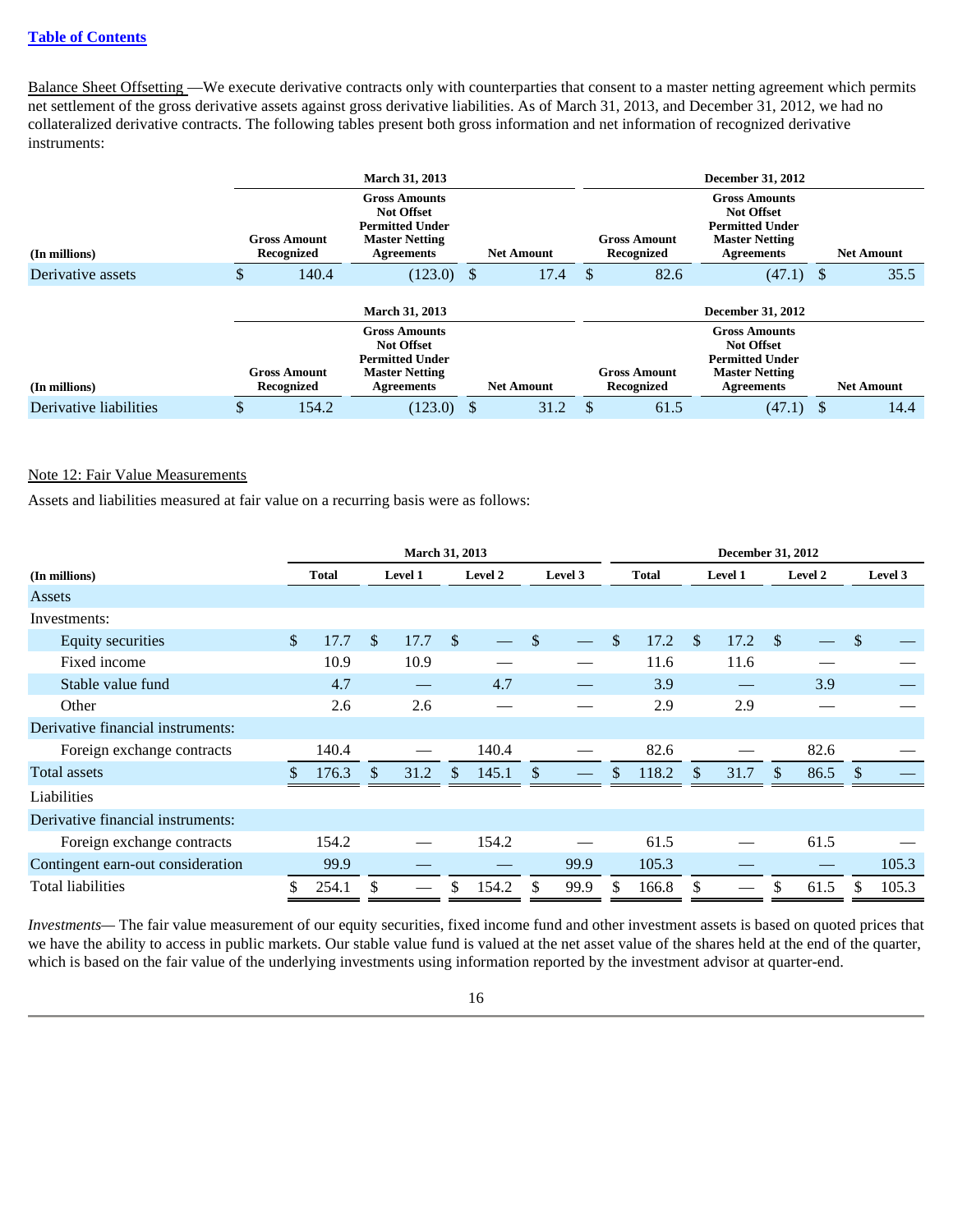*Derivative financial instruments—* We use the income approach as the valuation technique to measure the fair value of foreign currency derivative instruments on a recurring basis. This approach calculates the present value of the future cash flow by measuring the change from the derivative contract rate and the published market indicative currency rate, multiplied by the contract notional values. Credit risk is then incorporated by reducing the derivative's fair value in asset positions by the result of multiplying the present value of the portfolio by the counterparty's published credit spread. Portfolios in a liability position are adjusted by the same calculation; however, a spread representing our credit spread is used. Our credit spread, and the credit spread of other counterparties not publicly available are approximated by using the spread of similar companies in the same industry, of similar size and with the same credit rating.

At the present time, we have no credit-risk-related contingent features in our agreements with the financial institutions that would require us to post collateral for derivative positions in a liability position.

See Note 11 for additional disclosure related to derivative financial instruments.

*Contingent earn-out consideration—* We determined the fair value of the contingent earn-out consideration using a discounted cash flow model. The key assumptions used in applying the income approach are the expected profitability and debt, net of cash, of the acquired company during the earn-out period and the discount rate which approximates our debt credit rating. The fair value measurement is based upon significant inputs not observable in the market. Changes in the value of the contingent earn-out consideration are recorded as cost of service or other revenue in our condensed consolidated statements of income.

Changes in the fair value of our Level 3 contingent earn-out consideration obligation were as follows:

|                                         | Three Months Ended March 31, |  |      |  |  |  |  |  |
|-----------------------------------------|------------------------------|--|------|--|--|--|--|--|
| (In millions)                           | 2013                         |  | 2012 |  |  |  |  |  |
| Balance at beginning of period          | 105.3                        |  | 57.5 |  |  |  |  |  |
| Remeasurement adjustment                |                              |  | 0.6  |  |  |  |  |  |
| Foreign currency translation adjustment | (5.4)                        |  | 2.8  |  |  |  |  |  |
| Balance at end of period                | 99.9                         |  | 60.9 |  |  |  |  |  |

*Fair value of debt* —At March 31, 2013, the fair value, based on Level 1 quoted market rates, of our 2.00% Notes due 2017 and 3.45% Notes due 2022 (collectively, "Senior Notes") was approximately \$809.2 million as compared to the \$800.0 million face value of the debt, net of issue discounts, recorded in the consolidated balance sheet.

*Other fair value disclosures—* The carrying amounts of cash and cash equivalents, trade receivables, accounts payable, short-term debt, commercial paper, debt associated with our term loan, revolving credit facility as well as amounts included in other current assets and other current liabilities that meet the definition of financial instruments, approximate fair value.

*Credit risk—* By their nature, financial instruments involve risk including credit risk for non-performance by counterparties. Financial instruments that potentially subject us to credit risk primarily consist of trade receivables and derivative contracts. We manage the credit risk on financial instruments by transacting only with what management believes are financially secure counterparties, requiring credit approvals and credit limits, and monitoring counterparties' financial condition. Our maximum exposure to credit loss in the event of non-performance by the counterparty is limited to the amount drawn and outstanding on the financial instrument. Allowances for losses on trade receivables are established based on collectability assessments. We mitigate credit risk on derivative contracts by executing contracts only with counterparties that consent to a master netting agreement which permits the net settlement of gross derivative assets against gross derivative liabilities.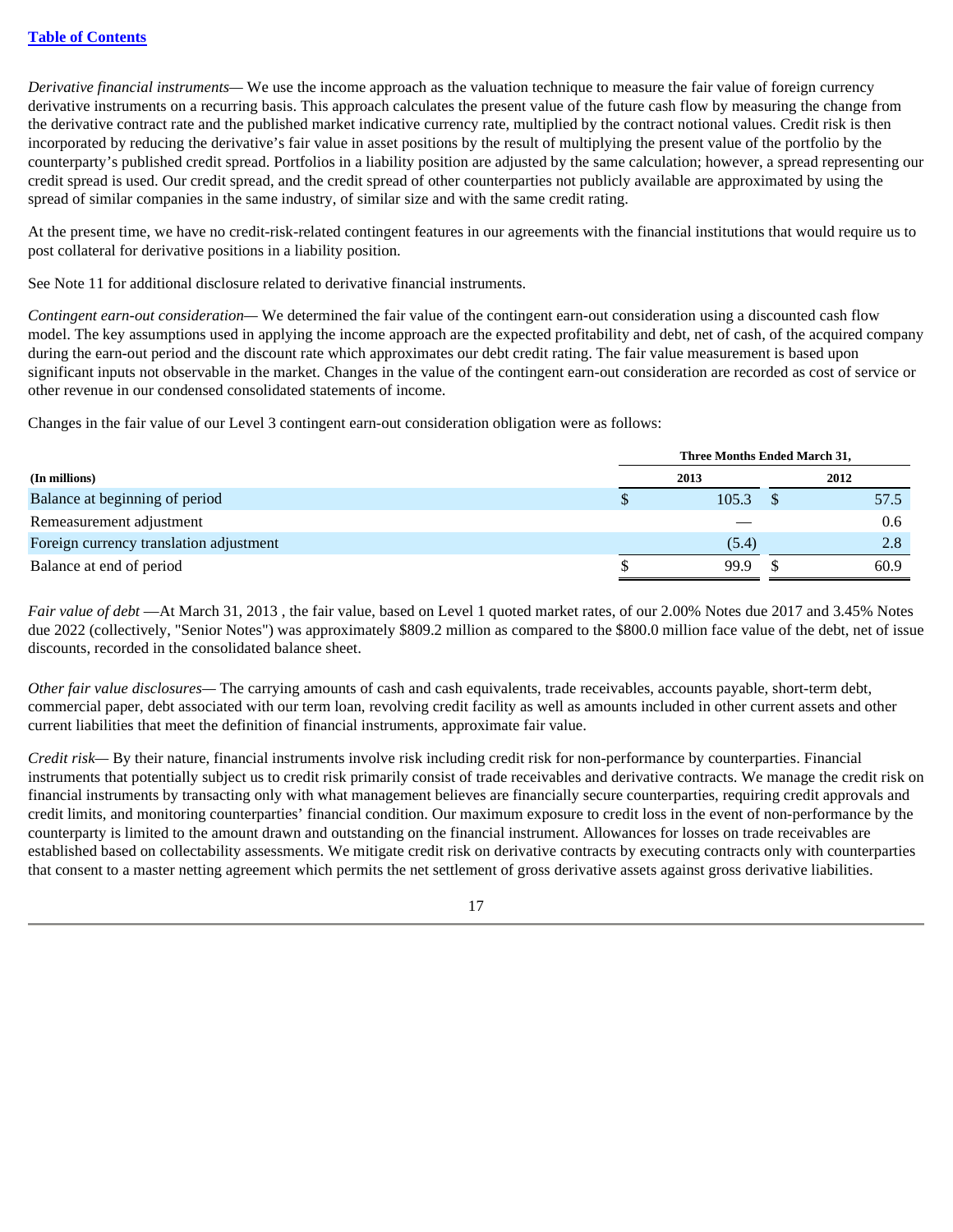# Note 13: Commitments and Contingent Liabilities

In the ordinary course of business with customers, vendors and others, we issue standby letters of credit, performance bonds, surety bonds and other guarantees. The majority of these financial instruments represent guarantees of our future performance. Additionally, we were the named guarantor on certain letters of credit and performance bonds issued by our former subsidiary, John Bean Technologies Corporation ("JBT"). Pursuant to the terms of the Separation and Distribution Agreement, dated July 31, 2008, between FMC Technologies and JBT (the "JBT Separation and Distribution Agreement"), we are fully indemnified by JBT with respect to certain residual obligations. Management does not expect any of these financial instruments to result in losses that, if incurred, would have a material adverse effect on our consolidated financial position, results of operations or cash flows.

*Contingent liabilities associated with legal matters—* We are involved in various pending or potential legal actions in the ordinary course of our business. Management is unable to predict the ultimate outcome of these actions, because of the inherent uncertainty of litigation. However, management believes that the most probable, ultimate resolution of these matters will not have a material adverse effect on our consolidated financial position, results of operations or cash flows.

In addition, under the Separation and Distribution Agreement, dated May 31, 2001, between FMC Corporation and FMC Technologies, FMC Corporation is required to indemnify us for certain claims made prior to our spin-off from FMC Corporation, as well as for other claims related to discontinued operations. Under the JBT Separation and Distribution Agreement, JBT is required to indemnify us for certain claims made prior to the spin-off of our Airport and FoodTech businesses, as well as for certain other claims related to JBT products or business operations. We expect that FMC Corporation will bear responsibility for a majority of these claims initiated subsequent to the spin-off, and that JBT will bear most, if not substantially all, of any responsibility for certain other claims initiated subsequent to the spin-off.

*Contingent liabilities associated with liquidated damages—* Some of our contracts contain penalty provisions that require us to pay liquidated damages if we are responsible for the failure to meet specified contractual milestone dates and the applicable customer asserts a conforming claim under these provisions. These contracts define the conditions under which our customers may make claims against us for liquidated damages. Based upon the evaluation of our performance and other legal analysis, management believes we have appropriately accrued for probable liquidated damages at March 31, 2013, and December 31, 2012, and that the ultimate resolution of such matters will not materially affect our consolidated financial position, results of operations or cash flows for the year ending December 31, 2013.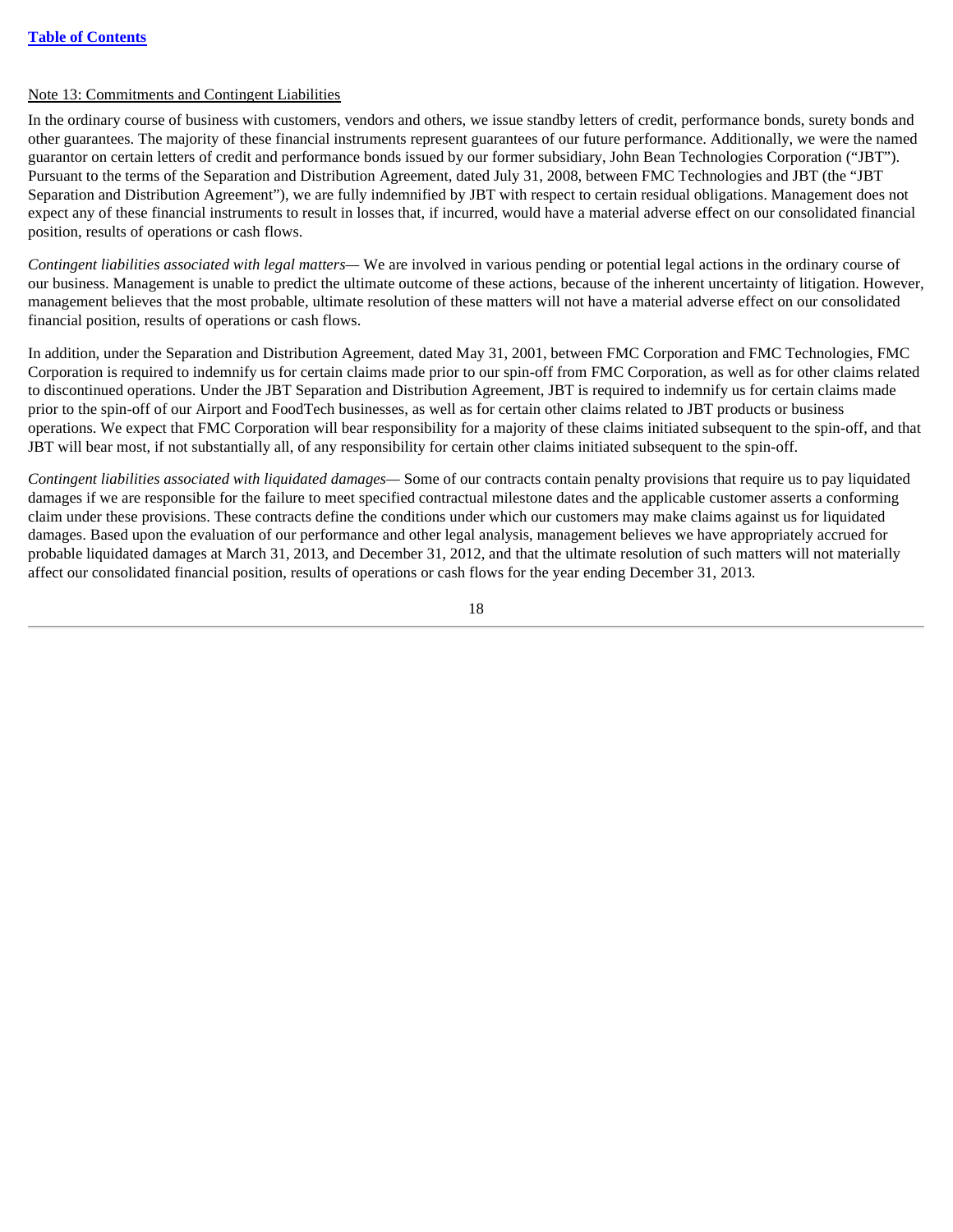# Note 14: Business Segment Information

**\_\_\_\_\_\_\_\_\_\_\_\_\_\_\_\_\_\_\_\_\_\_\_** 

Segment revenue and segment operating profit were as follows:

|                                                                   |    | Three Months Ended March 31, |               |         |  |  |  |
|-------------------------------------------------------------------|----|------------------------------|---------------|---------|--|--|--|
| (In millions)                                                     |    | 2013                         |               | 2012    |  |  |  |
| <b>Segment revenue</b>                                            |    |                              |               |         |  |  |  |
| Subsea Technologies                                               | \$ | 1,092.2                      | \$            | 894.9   |  |  |  |
| <b>Surface Technologies</b>                                       |    | 421.7                        |               | 377.8   |  |  |  |
| <b>Energy Infrastructure</b>                                      |    | 135.6                        |               | 137.0   |  |  |  |
| Other revenue (1) and intercompany eliminations                   |    | (3.5)                        |               | (13.1)  |  |  |  |
| Total revenue                                                     |    | 1,646.0                      | S             | 1,396.6 |  |  |  |
| Income before income taxes:                                       |    |                              |               |         |  |  |  |
| Segment operating profit:                                         |    |                              |               |         |  |  |  |
| Subsea Technologies                                               | \$ | 99.4                         | <sup>\$</sup> | 75.1    |  |  |  |
| <b>Surface Technologies</b>                                       |    | 57.3                         |               | 78.0    |  |  |  |
| <b>Energy Infrastructure</b>                                      |    | 10.1                         |               | 9.3     |  |  |  |
| Intercompany eliminations                                         |    | (0.2)                        |               |         |  |  |  |
| Total segment operating profit                                    |    | 166.6                        |               | 162.4   |  |  |  |
| Corporate items:                                                  |    |                              |               |         |  |  |  |
| Corporate expense (2)                                             |    | (10.3)                       |               | (8.5)   |  |  |  |
| Other revenue $(1)$ and other expense, net $(3)$                  |    | (17.0)                       |               | (20.9)  |  |  |  |
| Net interest expense                                              |    | (8.1)                        |               | (3.5)   |  |  |  |
| Total corporate items                                             |    | (35.4)                       |               | (32.9)  |  |  |  |
| Income before income taxes attributable to FMC Technologies, Inc. | \$ | 131.2                        | \$            | 129.5   |  |  |  |

(1) Other revenue comprises certain unrealized gains and losses on derivative instruments related to unexecuted sales contracts.

(2) Corporate expense primarily includes corporate staff expenses.

(3) Other expense, net, generally includes stock-based compensation, other employee benefits, LIFO adjustments, certain foreign exchange gains and losses and the impact of unusual or strategic transactions not representative of segment operations.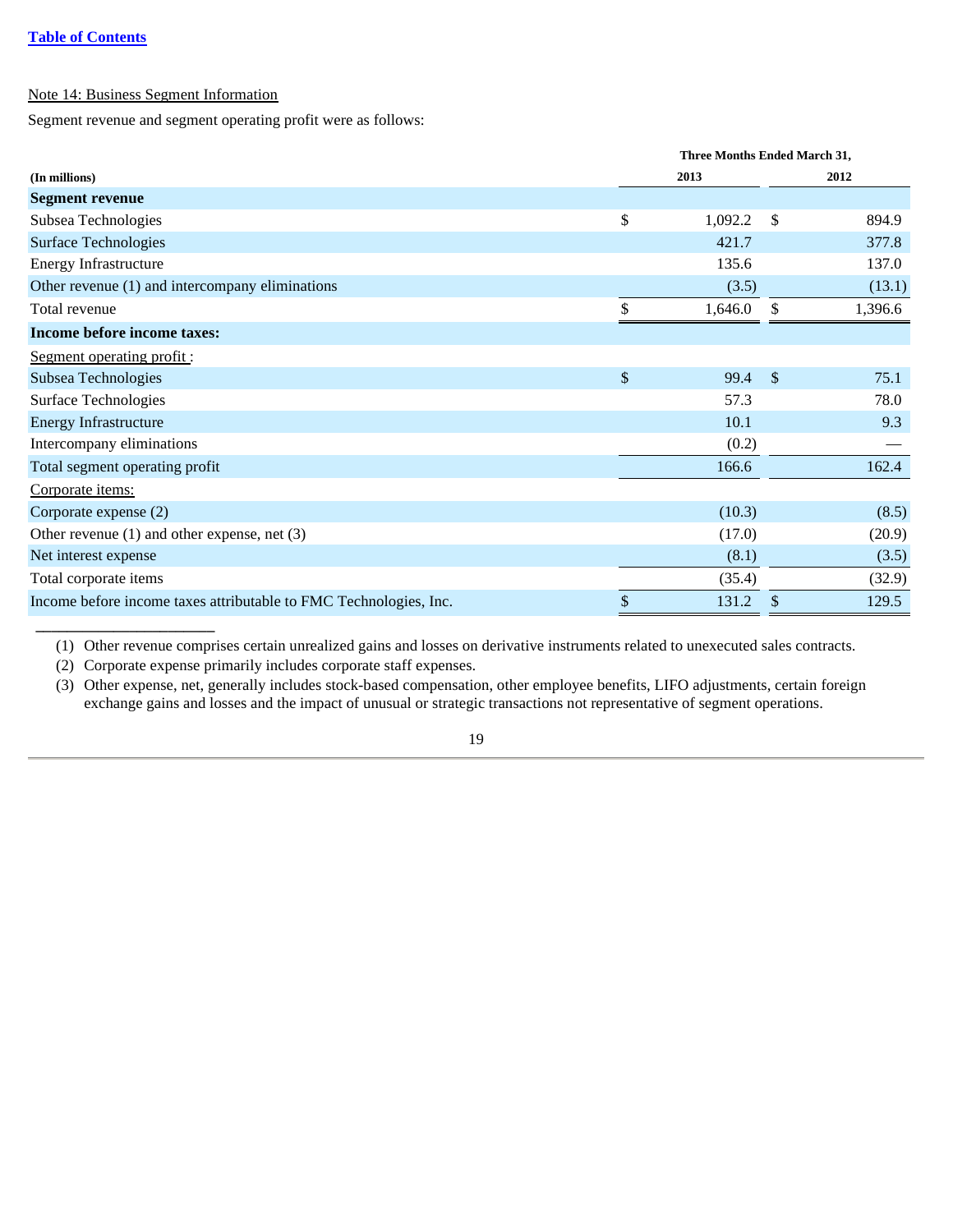Segment operating capital employed and assets were as follows:

| (In millions)                                                                |               | March 31, 2013 |     | <b>December 31, 2012</b> |
|------------------------------------------------------------------------------|---------------|----------------|-----|--------------------------|
| Segment operating capital employed (1):                                      |               |                |     |                          |
| Subsea Technologies                                                          | \$            | 2,112.0        | \$  | 1,919.3                  |
| <b>Surface Technologies</b>                                                  |               | 1,209.0        |     | 1,185.3                  |
| Energy Infrastructure                                                        |               | 475.4          |     | 468.0                    |
| Total segment operating capital employed                                     |               | 3,796.4        |     | 3,572.6                  |
| Segment liabilities included in total segment operating capital employed (2) |               | 1,824.6        |     | 1,824.2                  |
| Corporate (3)                                                                |               | 454.1          |     | 506.1                    |
| Total assets                                                                 | $\mathcal{S}$ | 6,075.1        | \$  | 5,902.9                  |
| <b>Segment assets:</b>                                                       |               |                |     |                          |
| Subsea Technologies                                                          | \$            | 3,561.4        | \$. | 3,318.4                  |
| Surface Technologies                                                         |               | 1,480.1        |     | 1,487.9                  |
| Energy Infrastructure                                                        |               | 606.5          |     | 609.9                    |
| Intercompany eliminations                                                    |               | (27.0)         |     | (19.4)                   |
| Total segment assets                                                         |               | 5,621.0        |     | 5,396.8                  |
| Corporate (3)                                                                |               | 454.1          |     | 506.1                    |
| Total assets                                                                 | \$            | 6,075.1        | \$. | 5,902.9                  |

(1) FMC's management views segment operating capital employed, which consists of assets, net of its liabilities, as the primary measure of segment capital. Segment operating capital employed excludes debt, pension liabilities, income taxes, and LIFO and valuation adjustments.

(2) Segment liabilities included in total segment operating capital employed consist of trade and other accounts payable, advance payments and progress billings, accrued payroll and other liabilities.

(3) Corporate includes cash, LIFO adjustments, deferred income tax balances, property, plant and equipment not associated with a specific segment, pension assets and the fair value of derivative financial instruments.

#### Note 15: Subsequent Events

**\_\_\_\_\_\_\_\_\_\_\_\_\_\_\_\_\_\_\_\_\_\_\_** 

On April 11, 2013, we made the first payment related to the Multi Phase Meters earn-out consideration obligation of approximately \$58.8 million .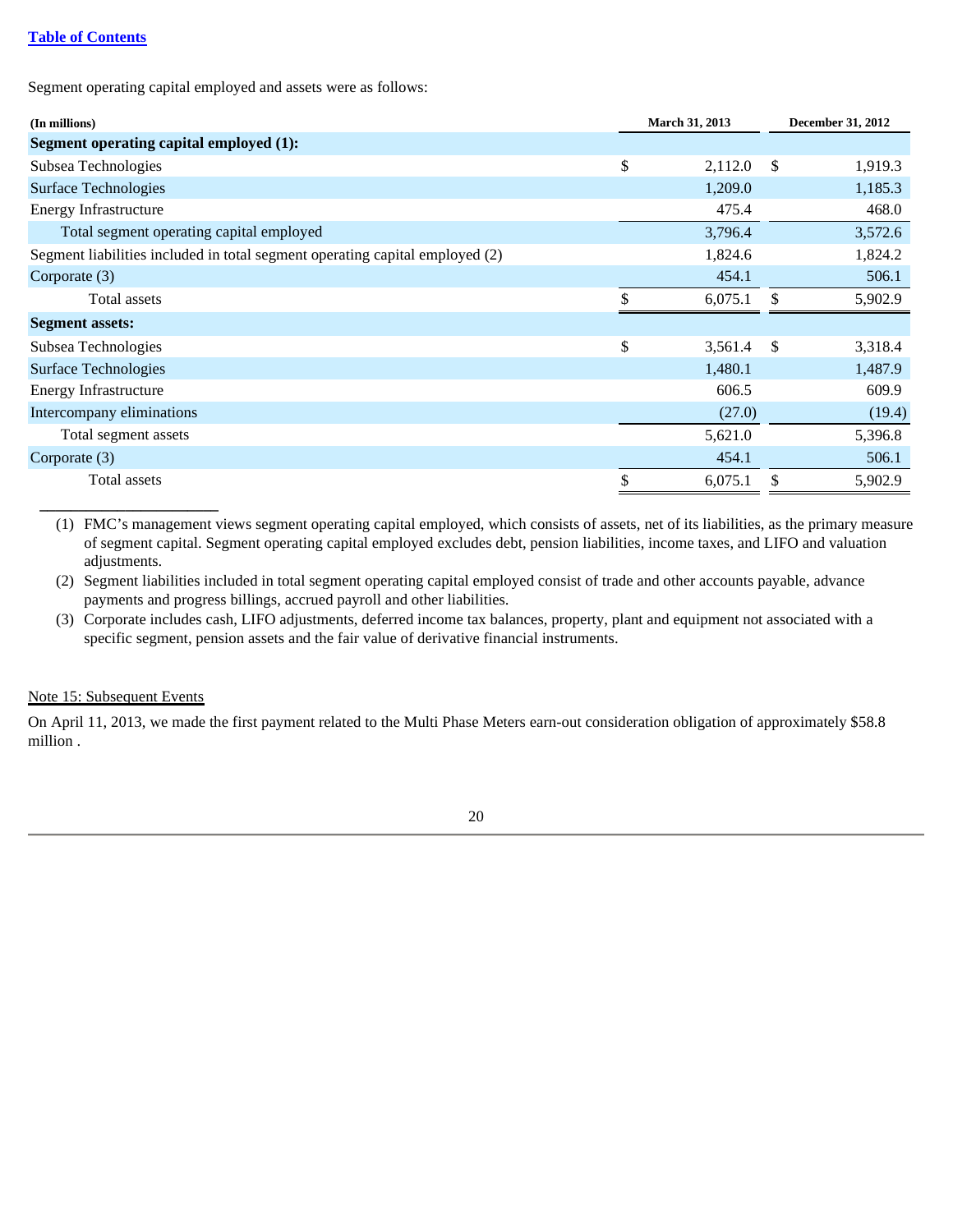#### **ITEM 2. MANAGEMENT'S DISCUSSION AND ANALYSIS OF FINANCIAL CONDITION AND RESULTS OF OPERATIONS**

#### **Business Outlook**

Overall, management remains optimistic about business activity for the remainder of 2013 as global economic growth is supporting some signs of a moderate recovery. While expectations of future energy demand remain closely tied to economic activity in major world economies, total world consumption of crude oil and liquid fuels is expected to slightly increase in 2013. As a result, we currently expect crude oil prices to remain at a level that supports strong exploration and production activity, especially in subsea markets.

Our strong subsea project backlog as of March 31, 2013, combined with continued strong demand for subsea services related to exploration and production activity, supports our expectations of higher subsea revenue and increasing margins during the remainder of 2013. The subsea market growth in the first quarter of 2013 is aligning with our expectations of market materialization and continued improvement in pricing for our products and services. Our ability to sign significant service agreements with some of our major customers during the first quarter of 2013 has demonstrated the growth in service requirements associated with subsea fields, and we expect this service demand to continue to grow as more equipment continues to be installed offshore. We believe the workforce we added in the past two years, including increased capacity surrounding supply chain management, has prepared us for this overall subsea market growth. We expect market demand to remain strong for our subsea technologies systems and service offerings worldwide.

Regarding our surface technologies portfolio, the slowdown in North American shale activity during the last half of 2012, resulting from curtailed fracturing capacity expansion, continued in the first quarter of 2013 and is expected to continue for the rest of the year. This slowdown had a negative impact on segment profits in the first quarter of 2013 compared to the prior year; however, we expect the North American shale markets to see some improvements in the latter half of the year, leading to increases in repair and replacement sales for our fluid control business.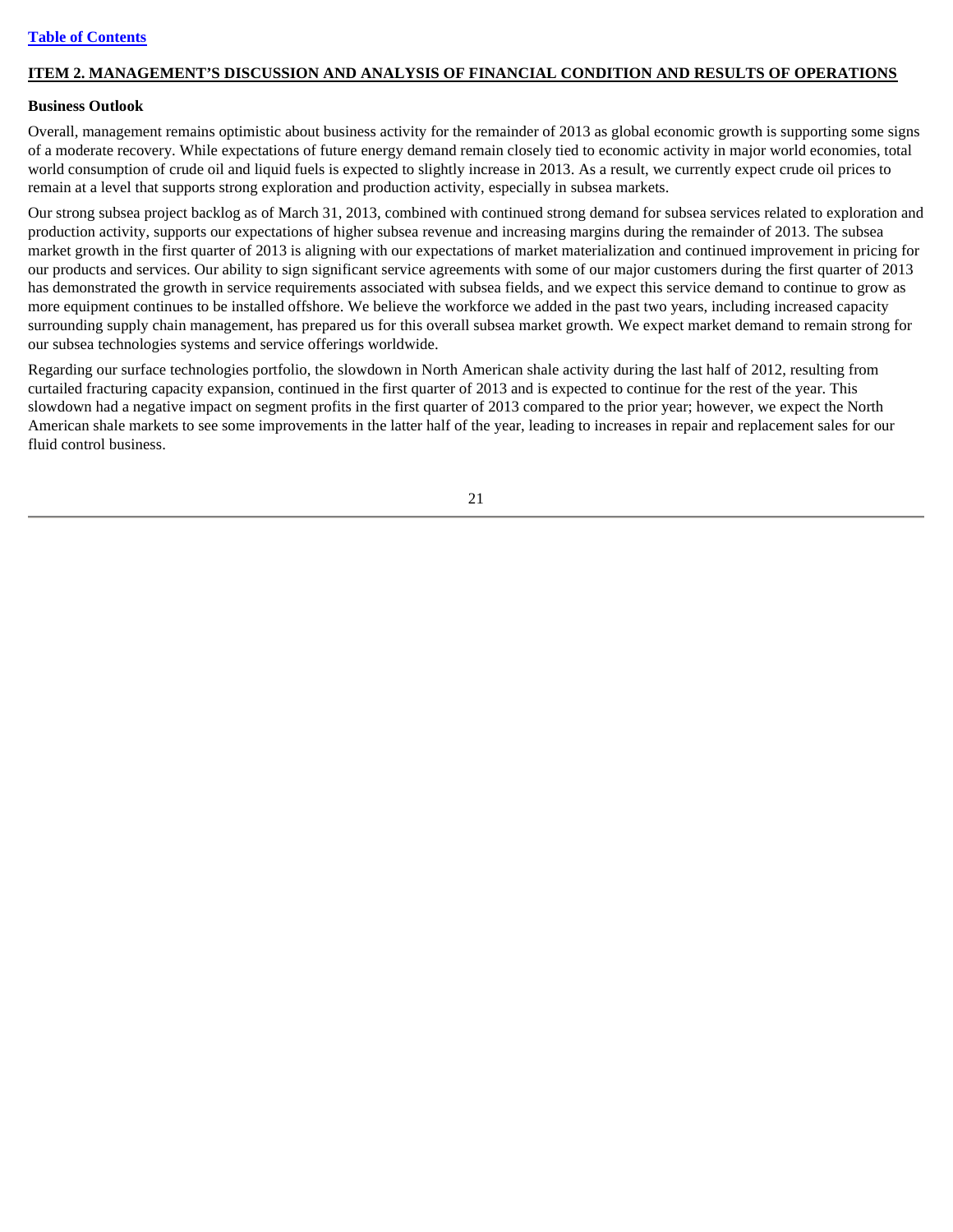#### **CONSOLIDATED RESULTS OF OPERATIONS THREE MONTHS ENDED MARCH 31 , 2013 AND 2012**

|                                                     | <b>Change</b> |         |     |         |       |               |
|-----------------------------------------------------|---------------|---------|-----|---------|-------|---------------|
| (In millions, except %)                             |               | 2013    |     | 2012    | \$    | $\frac{0}{0}$ |
| Revenue                                             | S.            | 1,646.0 | \$. | 1,396.6 | 249.4 | 17.9          |
| Costs and expenses:                                 |               |         |     |         |       |               |
| Cost of sales                                       |               | 1,307.2 |     | 1,103.7 | 203.5 | 18.4          |
| Selling, general and administrative expense         |               | 170.8   |     | 136.2   | 34.6  | 25.4          |
| Research and development expense                    |               | 28.5    |     | 26.8    | 1.7   | 6.3           |
| Total costs and expenses                            |               | 1,506.5 |     | 1,266.7 | 239.8 | 18.9          |
| Other income, net                                   |               | 1.0     |     | 4.0     | (3.0) | $\ast$        |
| Net interest expense                                |               | (8.1)   |     | (3.5)   | (4.6) | (131.4)       |
| Income before income taxes                          |               | 132.4   |     | 130.4   | 2.0   | 1.5           |
| Provision for income taxes                          |               | 28.8    |     | 30.7    | (1.9) | (6.2)         |
| Net income                                          |               | 103.6   |     | 99.7    | 3.9   | 3.9           |
| Net income attributable to noncontrolling interests |               | (1.2)   |     | (0.9)   | (0.3) | (33.3)        |
| Net income attributable to FMC Technologies, Inc.   |               | 102.4   | \$  | 98.8    | 3.6   | 3.6           |

\* Not meaningful

**\_\_\_\_\_\_\_\_\_\_\_\_\_\_\_\_\_\_\_\_\_\_\_** 

Revenue increased by \$249.4 million in the first quarter of 2013 compared to the prior-year quarter. Revenue in the first quarter of 2013 included a \$18.6 million unfavorable impact of foreign currency translation, compared to the prior-year quarter. The impact of the strong backlog coming into the first quarter of 2013 led to increased Subsea Technologies revenue year-over-year. Additionally, revenue increased year-over-year as a result of our acquisition of the remaining 55% interest of Schilling Robotics during the second quarter of 2012. Surface Technologies posted higher revenue during the first quarter of 2013 primarily from our acquisition of our completion services business during the fourth quarter of 2012 and our surface wellhead business in the Asia Pacific and Europe regions due to conventional wellhead system sales.

Gross profit (revenue less cost of sales) decreased as a percentage of sales to 20.5% in the first quarter of 2013, from 21.0% in the prior-year quarter. The decline in gross profit was predominantly due to our Surface Technologies segment as the slowdown in the North American shale markets negatively impacted demand for well service pumps and flowline products in our fluid control business and which created an unfavorable pricing environment for our fracturing rental assets in our surface wellhead business. The decline in gross profit was partially offset by improved performance and execution in our Subsea Technologies segment from the prior-year quarter and from our acquisition of the remaining 55% interest of Schilling Robotics during the second quarter of 2012. Gross profit for the first quarter of 2013 included a \$5.2 million unfavorable impact of foreign currency translation.

Selling, general and administrative expense increased by \$34.6 million year-over-year, driven by additional staffing to support expanding operations and higher project tendering costs.

Research and development expense increased by \$1.7 million year-over-year as we continued to advance new technologies in Subsea Technologies, including subsea processing capabilities.

Other income, net, reflected \$1.0 million and \$4.0 million in gains during the three months ended March 31, 2013 and 2012, respectively, primarily associated with investments held in an employee benefit trust for our non-qualified deferred compensation plan.

Net interest expense increased by \$4.6 million year-over-year due to higher average debt balances during the first quarter of 2013.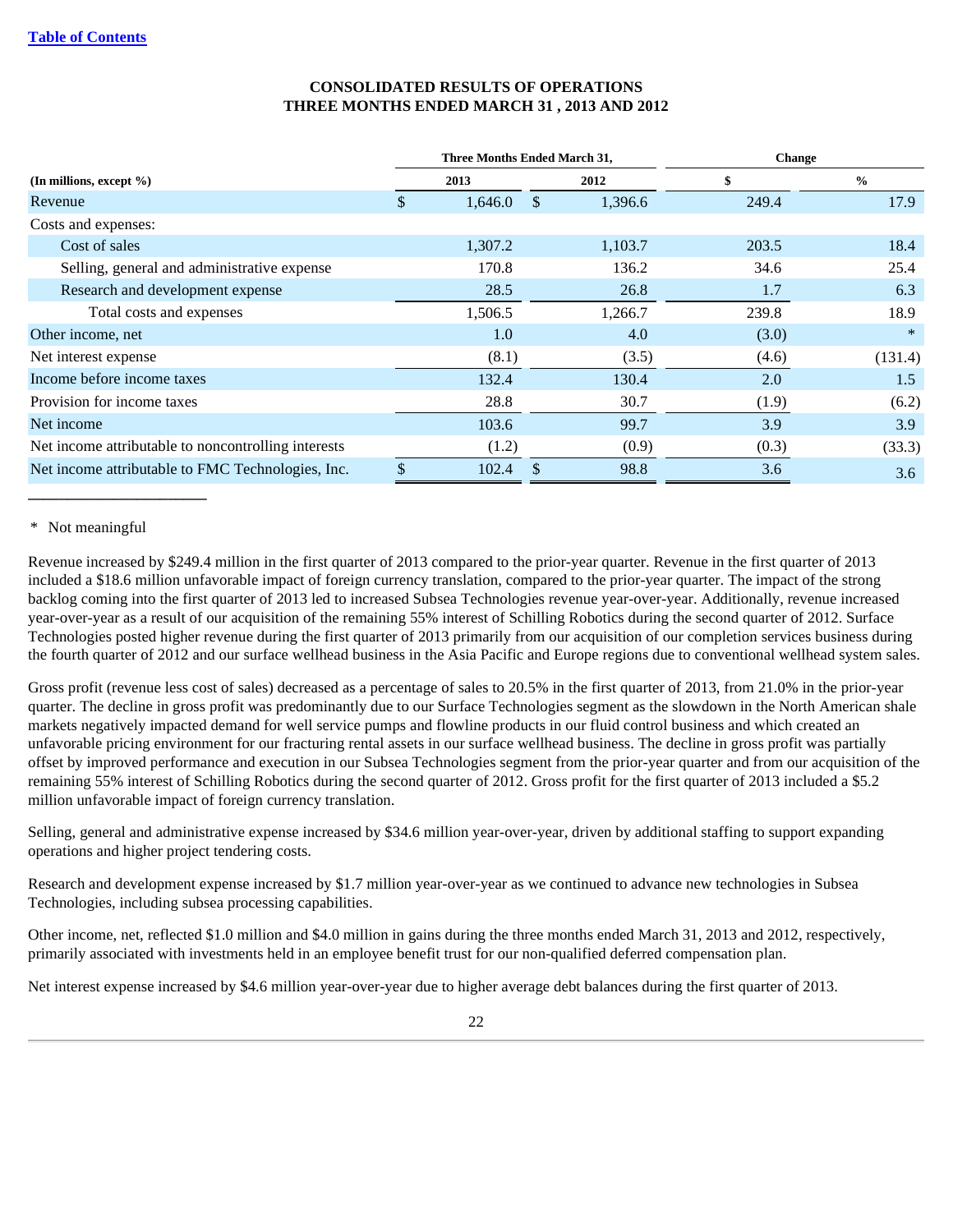Our income tax provisions for the first quarter of 2013 and 2012, reflected effective tax rates of 21.9% and 23.7%, respectively. The decrease in the effective tax rate year-over-year was primarily due to the American Taxpayer Relief Act of 2012, which was signed into law on January 2, 2013, and which retroactively reinstated certain provisions of U.S. tax law. This reduction in the effective tax rate was partially offset by higher charges related to unrecognized tax benefits and an unfavorable change in the forecasted country mix of earnings. Our effective tax rate can fluctuate depending on our country mix of earnings, since our foreign earnings are generally subject to lower tax rates than in the United States. In certain jurisdictions, primarily Singapore and Malaysia, our tax rate is significantly less than the relevant statutory rate due to tax holidays. The cumulative balance of foreign earnings for which no provision for U.S. income taxes has been recorded was \$1,296 million at March 31, 2013. We would need to accrue and pay U.S. tax on such undistributed earnings if these funds were repatriated. We have no current intention to repatriate these earnings.

#### **OPERATING RESULTS OF BUSINESS SEGMENTS THREE MONTHS ENDED MARCH 31 , 2013 AND 2012**

|                                                   |              | Three Months Ended March 31, |               |         | Change |               |  |  |
|---------------------------------------------------|--------------|------------------------------|---------------|---------|--------|---------------|--|--|
| (In millions, except %)                           |              | 2013                         |               | 2012    | \$     | $\frac{0}{0}$ |  |  |
| <b>Revenue</b>                                    |              |                              |               |         |        |               |  |  |
| Subsea Technologies                               | \$           | 1,092.2                      | \$            | 894.9   | 197.3  | 22.0          |  |  |
| <b>Surface Technologies</b>                       |              | 421.7                        |               | 377.8   | 43.9   | 11.6          |  |  |
| <b>Energy Infrastructure</b>                      |              | 135.6                        |               | 137.0   | (1.4)  | (1.0)         |  |  |
| Other revenue and intercompany eliminations       |              | (3.5)                        |               | (13.1)  | 9.6    | $\ast$        |  |  |
| Total revenue                                     | \$           | 1,646.0                      | \$            | 1,396.6 | 249.4  | 17.9          |  |  |
| Net income                                        |              |                              |               |         |        |               |  |  |
| Segment operating profit:                         |              |                              |               |         |        |               |  |  |
| Subsea Technologies                               | $\mathbb{S}$ | 99.4                         | $\mathcal{S}$ | 75.1    | 24.3   | 32.4          |  |  |
| Surface Technologies                              |              | 57.3                         |               | 78.0    | (20.7) | (26.5)        |  |  |
| <b>Energy Infrastructure</b>                      |              | 10.1                         |               | 9.3     | 0.8    | 8.6           |  |  |
| Intercompany eliminations                         |              | (0.2)                        |               |         | (0.2)  | $\ast$        |  |  |
| Total segment operating profit                    |              | 166.6                        |               | 162.4   | 4.2    | 2.6           |  |  |
| Corporate items:                                  |              |                              |               |         |        |               |  |  |
| Corporate expense                                 |              | (10.3)                       |               | (8.5)   | (1.8)  | (21.2)        |  |  |
| Other revenue and other (expense), net            |              | (17.0)                       |               | (20.9)  | 3.9    | 18.7          |  |  |
| Net interest expense                              |              | (8.1)                        |               | (3.5)   | (4.6)  | (131.4)       |  |  |
| Total corporate items                             |              | (35.4)                       |               | (32.9)  | (2.5)  | (7.6)         |  |  |
| Income before income taxes                        |              | 131.2                        |               | 129.5   | 1.7    | 1.3           |  |  |
| Provision for income taxes                        |              | 28.8                         |               | 30.7    | (1.9)  | (6.2)         |  |  |
| Net income attributable to FMC Technologies, Inc. | \$           | 102.4                        | $\sqrt$       | 98.8    | 3.6    | 3.6           |  |  |

<sup>\*</sup> Not meaningful

**\_\_\_\_\_\_\_\_\_\_\_\_\_\_\_\_\_\_\_\_\_\_\_** 

Segment operating profit is defined as total segment revenue less segment operating expenses. The following items have been excluded in computing segment operating profit: corporate staff expense, interest income and expense associated with corporate investments and debt, income taxes and other revenue and other expense, net.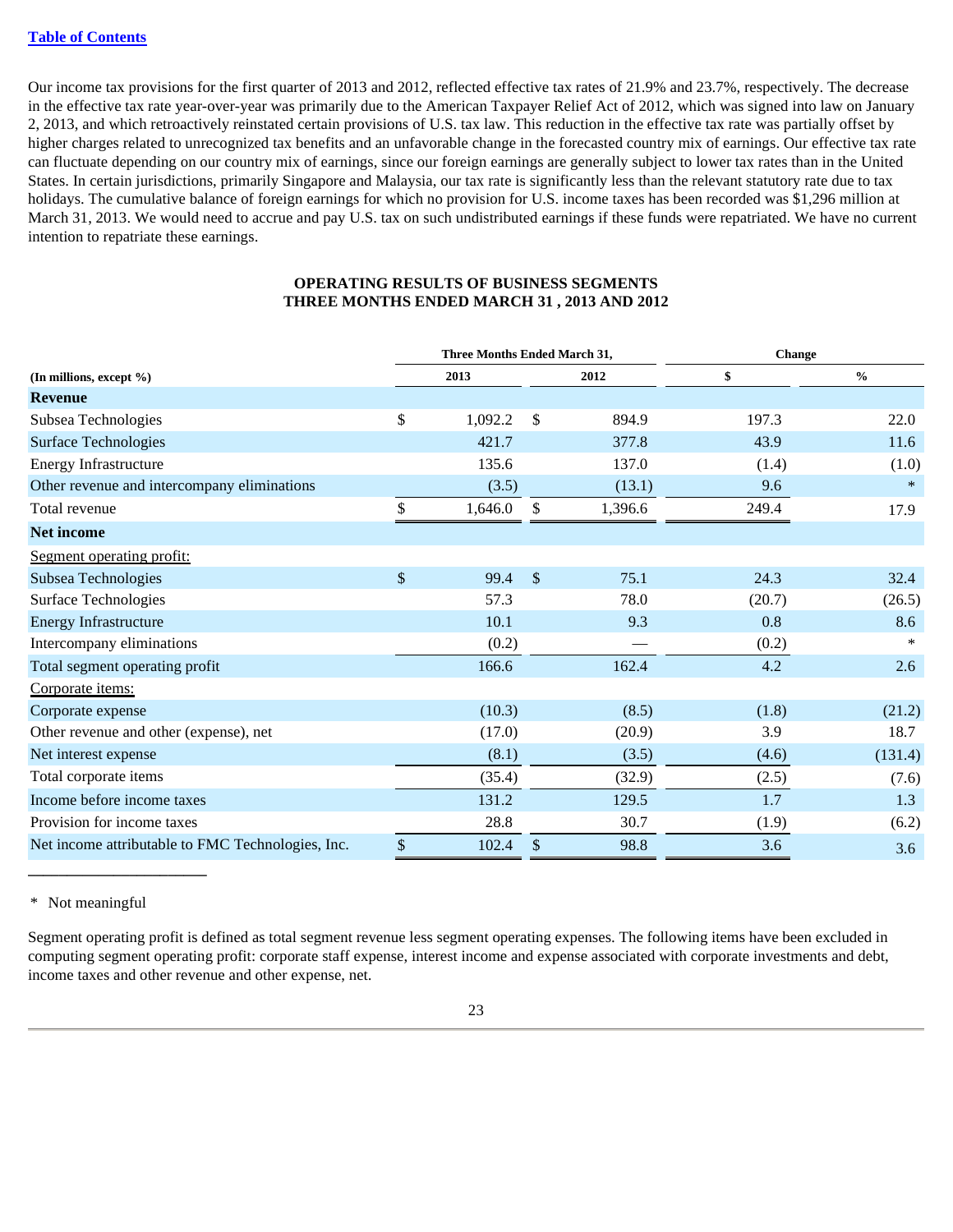#### *Subsea Technologies*

Subsea Technologies' revenue increased \$197.3 million year-over-year. Revenue for the first quarter of 2013 included a \$16.5 million unfavorable impact of foreign currency translation, compared to the prior-year quarter. Excluding the impact of foreign currency translation, total revenue increased by \$213.8 million year-over-year. Subsea Technologies revenue is primarily impacted by the level of backlog conversion. Subsea revenue increased year-over-year in all regions of our subsea systems business. We entered the first quarter with solid subsea backlog and continued to have strong subsea systems and service order activity during the first quarter of 2013. Additionally, revenue increased year-over-year resulting from our acquisition of the remaining 55% interest of Schilling Robotics during the second quarter of 2012.

Subsea Technologies' operating profit in the first quarter of 2013 totaled \$99.4 million , or 9.1% of revenue, compared to the prior-year quarter's operating profit as a percentage of revenue of 8.4%. The year-over-year margin improvement was predominantly due to our acquisition of the remaining 55% interest of Schilling Robotics during the second quarter of 2012. Additionally, margin improvement was also due to lower warranty costs in our subsea systems business, partially offset by increased selling, general and administrative expenses due to higher costs of staffing to support expanding operations and higher bidding and qualification costs. Foreign currency translation unfavorably impacted operating profit in the first quarter of 2013 by \$4.2 million compared to the prior-year quarter.

#### *Surface Technologies*

Surface Technologies' revenue increased by \$43.9 million year-over-year. Revenue for the first quarter of 2013 included a \$2.0 million unfavorable impact of foreign currency translation, compared to the prior-year quarter. Excluding the impact of foreign currency translation, total revenue increased by \$45.9 million year-over-year. The increase in revenue was primarily driven by our acquisition of our completion services business in the fourth quarter of 2012 and our surface wellhead business in the Asia Pacific and Europe regions due to conventional wellhead system sales. These increases were partially offset by a decrease in revenue in our fluid control business resulting from the slowdown of the North American shale markets which have decreased demand for our wells service pumps and flowline products.

Surface Technologies' operating profit in the first quarter of 2013 totaled \$57.3 million , or 13.6% of revenue, compared to the prior-year quarter's operating profit as a percentage of revenue of 20.6%. The margin decline was primarily driven by the slowdown in the North American shale markets which lowered demand for our well service pumps and flowline products in our fluid control business and which created an unfavorable pricing environment for our fracturing rental assets in our surface wellhead business.

#### *Energy Infrastructure*

Energy Infrastructure's revenue decreased by \$1.4 million year-over-year. The decrease was driven by our blending and transfer business due to large project revenue in 2012, lower beginning backlog in our material handling business, and lower demand in Europe for products in our measurement solutions business, partially offset by our loading systems business related to work on a liquefied natural gas project and the acquisition of our automation and controls business during the second quarter of 2012.

Energy Infrastructure's operating profit in the first quarter of 2013 totaled \$10.1 million , or 7.4% of revenue, compared to the prior-year quarter's operating profit as a percentage of revenue of 6.8%. The margin improvement was primarily driven by lower research and development expenses in our direct drive systems business, lower warranty costs in our loading systems business, and higher margin projects in our separation systems business. These margin improvements were partially offset by margin declines from higher margin product sales in 2012 in our measurement solutions business and reduced operating leverage from lower sales volumes in our material handling business.

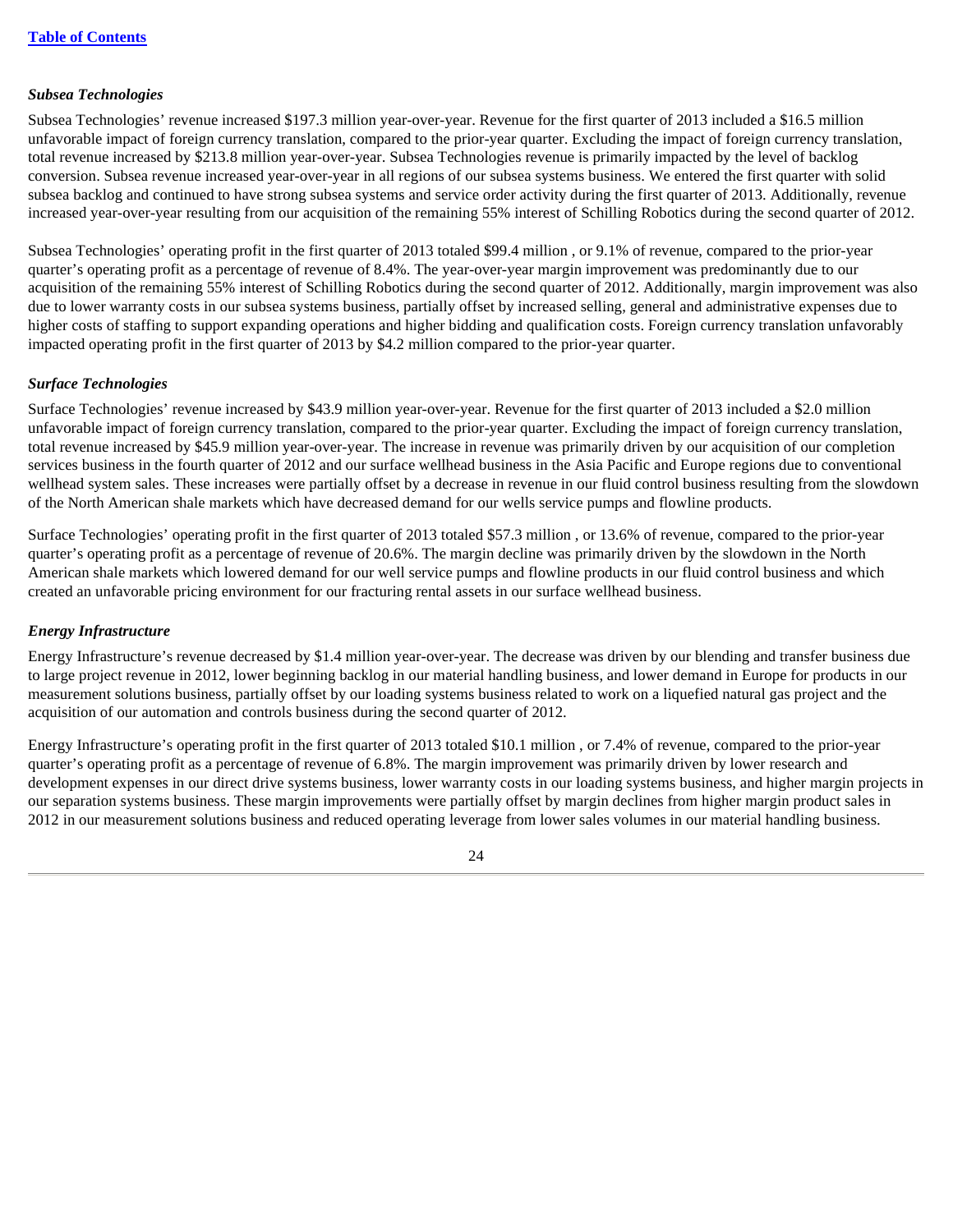#### *Corporate Items*

Our corporate items reduced earnings by \$35.4 million in 2013, compared to \$32.9 million in 2012. The year-over-year increase primarily reflected the following:

- favorable variance in foreign currency gains and losses of \$12.2 million;
- unfavorable variance related to stock-based compensation expense, primarily from the accelerated vesting of executive awards, of \$5.8 million;
- unfavorable variance related to investments held in an employee benefit trust for our non-qualified deferred compensation plan of \$2.2 million; and an
- unfavorable variance related to higher net interest expense of \$4.6 million due to increased debt balances during the first quarter of 2013 compared to the first quarter of 2012.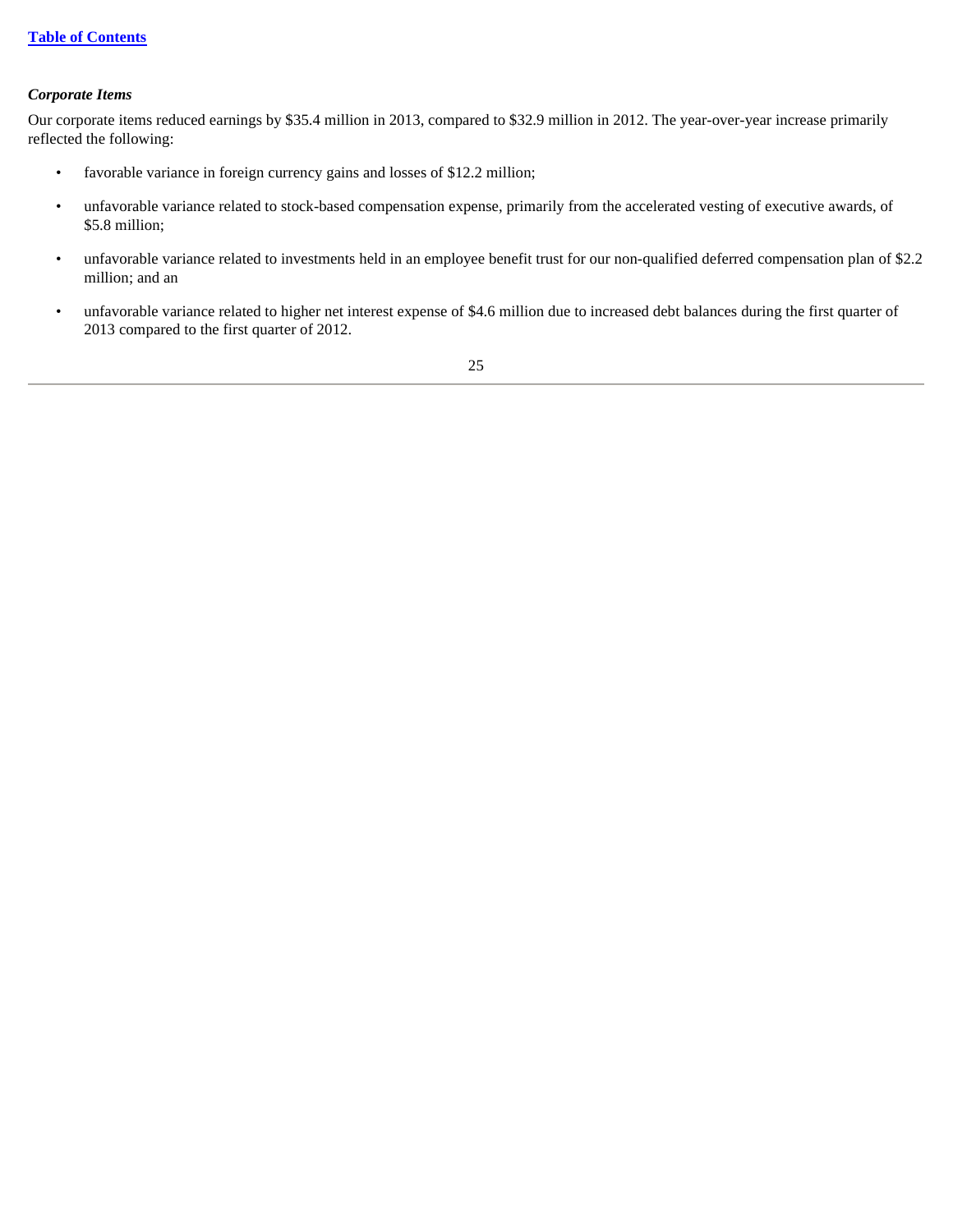# *Inbound Orders and Order Backlog*

Inbound orders represent the estimated sales value of confirmed customer orders received during the reporting period.

|                                     | <b>Inbound Orders</b>        |         |               |         |  |  |  |
|-------------------------------------|------------------------------|---------|---------------|---------|--|--|--|
|                                     | Three Months Ended March 31, |         |               |         |  |  |  |
| (In millions)                       |                              | 2013    |               | 2012    |  |  |  |
| Subsea Technologies                 | Φ                            | 1,193.3 | <sup>\$</sup> | 1,428.8 |  |  |  |
| Surface Technologies                |                              | 448.9   |               | 424.7   |  |  |  |
| <b>Energy Infrastructure</b>        |                              | 134.3   |               | 192.2   |  |  |  |
| Intercompany eliminations and other |                              | (12.1)  |               | 2.3     |  |  |  |
| Total inbound orders                |                              | 1,764.4 | <b>S</b>      | 2,048.0 |  |  |  |

Order backlog is calculated as the estimated sales value of unfilled, confirmed customer orders at the reporting date. Translation negatively affected backlog by \$69.5 million and positively affected backlog by \$71.4 million for the three months ended March 31, 2013 and 2012, respectively.

|                              | <b>Order Backlog</b> |                       |                          |         |  |                       |  |  |  |  |
|------------------------------|----------------------|-----------------------|--------------------------|---------|--|-----------------------|--|--|--|--|
| (In millions)                |                      | <b>March 31, 2013</b> | <b>December 31, 2012</b> |         |  | <b>March 31, 2012</b> |  |  |  |  |
| Subsea Technologies          | Φ                    | 4,621.6               |                          | 4,580.1 |  | 4,688.5               |  |  |  |  |
| Surface Technologies         |                      | 522.3                 |                          | 500.8   |  | 627.8                 |  |  |  |  |
| <b>Energy Infrastructure</b> |                      | 291.9                 |                          | 298.0   |  | 285.4                 |  |  |  |  |
| Intercompany eliminations    |                      | (9.0)                 |                          | (1.1)   |  | (2.5)                 |  |  |  |  |
| Total order backlog          |                      | 5,426.8               |                          | 5,377.8 |  | 5,599.2               |  |  |  |  |

Order backlog for Subsea Technologies at March 31, 2013, increased by \$41.5 million compared to December 31, 2012. Backlog of \$4.6 billion at March 31, 2013, was composed of various subsea projects, including BP's Block 18 and Thunder Horse; Chevron's Wheatstone; CNR International's Baobab Field Phase 3; ExxonMobil's Hibernia Southern Extension; LLOG Exploration's Delta House; Petrobras' Tree and Manifold Frame Agreements, Congro & Corvina, and Pre-Salt Tree award; Shell's Prelude and Bonga; Statoil's Statfjord Workover System, Gullfaks South, Tyrihans, Smorbukk South Extension and Oseberg Delta; and Total's CLOV.

Surface Technologies' order backlog at March 31, 2013, increased by \$21.5 million compared to December 31, 2012. The increase was due to strong inbound orders in our Latin American surface wellhead business during the three months ended March 31, 2013.

Energy Infrastructure's order backlog at March 31, 2013, decreased by \$6.1 million compared to December 31, 2012, reflecting reduced orders in our loading systems and measurement solutions businesses, partially offset by backlog build in our material handling business.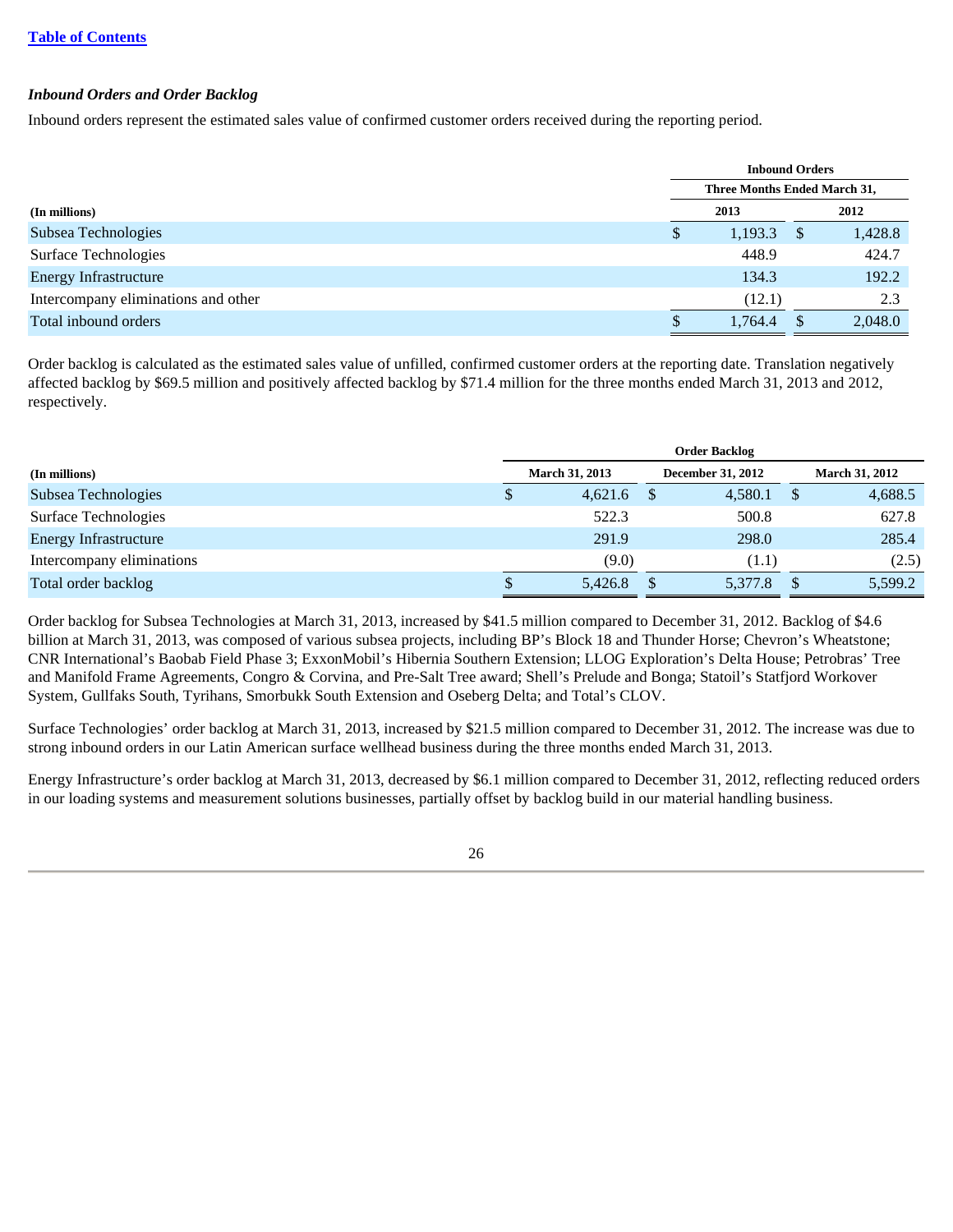# **LIQUIDITY AND CAPITAL RESOURCES**

Substantially all of our cash balances are held outside the United States and are generally used to meet the liquidity needs of our non-U.S. operations. Most of our cash held outside the United States could be repatriated to the United States, but under current law, any such repatriation would be subject to U.S. federal income tax, as adjusted for applicable foreign tax credits. We have provided for U.S. federal income taxes on undistributed foreign earnings where we have determined that such earnings are not indefinitely reinvested.

We expect to meet the continuing funding requirements of our U.S. operations with cash generated by such U.S. operations, cash from earnings generated by non-U.S. operations that are not indefinitely reinvested and our existing credit facility. If cash held by non-U.S. operations is required for funding operations in the United States, and if U.S. tax has not previously been provided on the earnings of such operations, we would make a provision for additional U.S. tax in connection with repatriating this cash, which may be material to our cash flows and results of operations.

Net debt, or net cash, is a non-GAAP measure reflecting debt, net of cash and cash equivalents. Management uses this non-GAAP measure to evaluate our capital structure and financial leverage. We believe that net debt, or net cash, is a meaningful measure that may assist investors in understanding our results and recognizing underlying trends. Net debt, or net cash, should not be considered an alternative to, or more meaningful than, cash and cash equivalents as determined in accordance with GAAP or as an indicator of our operating performance or liquidity. The following table provides a reconciliation of our cash and cash equivalents to net debt, utilizing details of classifications from our condensed consolidated balance sheets.

| (In millions)                                         | <b>March 31, 2013</b> |  | <b>December 31, 2012</b> |  |  |
|-------------------------------------------------------|-----------------------|--|--------------------------|--|--|
| Cash and cash equivalents                             | 236.6                 |  | 342.1                    |  |  |
| Short-term debt and current portion of long-term debt | (48.8)                |  | (60.4)                   |  |  |
| Long-term debt, less current portion                  | (1,632.0)             |  | (1,580.4)                |  |  |
| Net debt                                              | (1.444.2)             |  | (1,298.7)                |  |  |

The change in our net debt position was primarily due to capital expenditures and increased borrowings to fund working capital requirements.

#### *Cash Flows*

We used \$33.8 million and generated \$1.7 million in cash flows from operating activities during the three months ended March 31, 2013 and 2012, respectively. The decrease in cash flows from operating activities year-over-year was primarily due to changes in our working capital driven by our portfolio of projects. Our working capital balances can vary significantly depending on the payment and delivery terms on key contracts. This unfavorable change was partially offset by higher net income year-over-year. In the next two quarters, we expect our cash from operations to improve as a result of improvements in our working capital position related to advance payments from significant projects.

During the three months ended March 31, 2013, cash flows required by investing activities totaled \$76.9 million, consisting of amounts required to fund capital expenditures. Capital expenditures totaled \$78.9 million primarily reflecting our investment in capacity expansion and equipment upgrades.

Cash provided by financing activities was \$5.0 million and \$105.1 million for the three months ended March 31, 2013 and 2012, respectively. The year-over-year decrease in cash provided by financing activities was due to the repayment of debt outstanding on our revolving credit facility during the first quarter of 2013.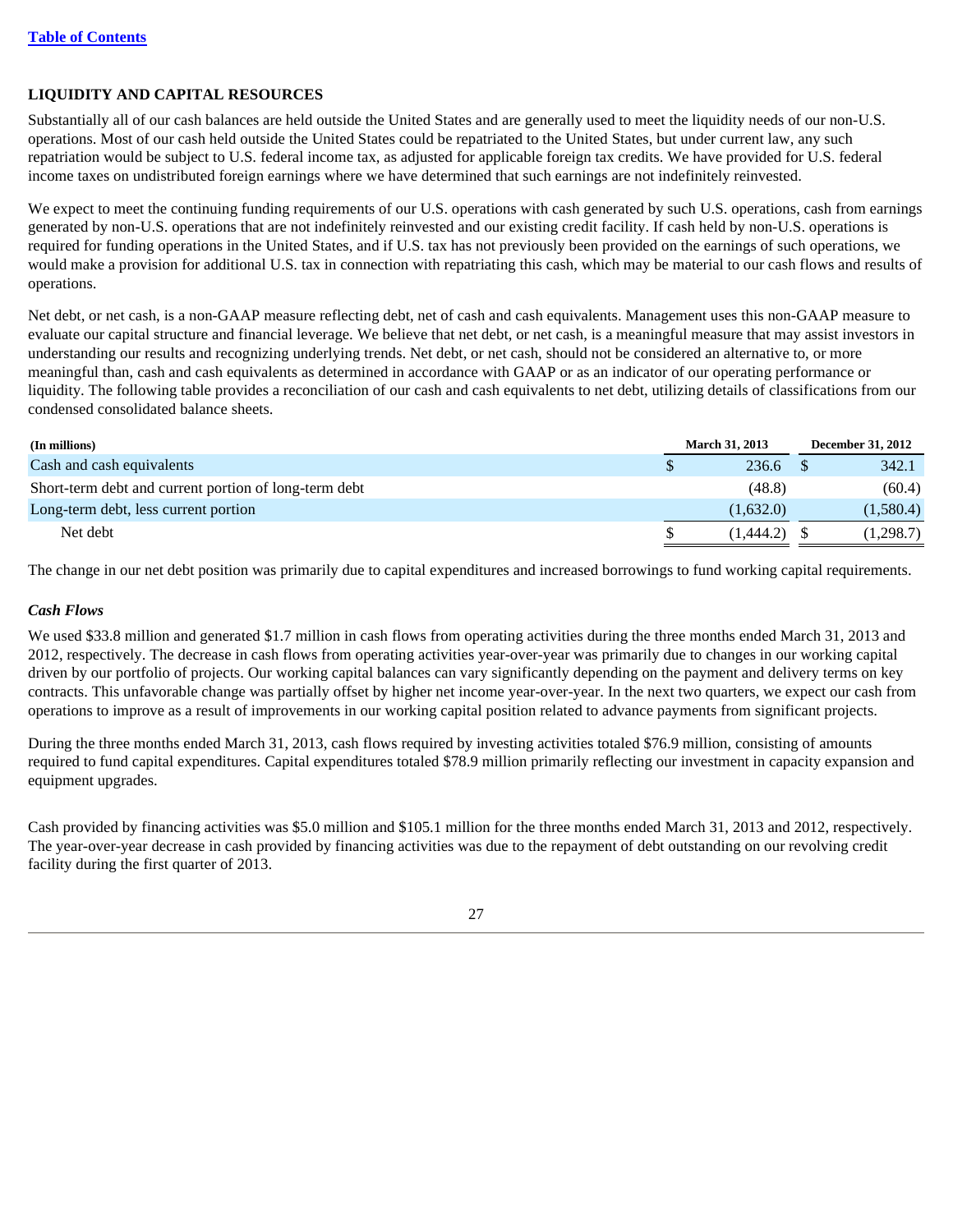#### *Debt and Liquidity*

**\_\_\_\_\_\_\_\_\_\_\_\_\_\_\_\_\_\_\_\_\_\_\_** 

*Senior Notes* —Refer to Part II, Item 8 of our Annual Report on Form 10-K for the year ended December 31, 2012 for information related to our Senior Notes.

*Credit Facility* —The following is a summary of our credit facility at March 31, 2013:

| (In millions)                       |        | Debt        | <b>Commercial</b><br>Paper | <b>Letters</b><br>01 | Unused          |            |
|-------------------------------------|--------|-------------|----------------------------|----------------------|-----------------|------------|
| <b>Description</b>                  | Amount | Outstanding | <b>Outstanding</b> (a)     | $T_{\text{redit}}$   | <b>Capacity</b> | Maturitv   |
| Five-year revolving credit facility | .500.0 |             |                            | o.u                  | 672.2           | March 2017 |

(a) Under our commercial paper program, we have the ability to access up to \$1.0 billion of financing through our commercial paper dealers. Our available capacity under our revolving credit facility is reduced by any outstanding commercial paper.

Committed credit available under our revolving credit facility provides the ability to issue our commercial paper obligations on a long-term basis. We had \$821.8 million of commercial paper issued under our facility at March 31, 2013. As we had both the ability and intent to refinance these obligations on a long-term basis, our commercial paper borrowings were classified as long-term in the accompanying condensed consolidated balance sheets at March 31, 2013.

As of March 31, 2013, we were in compliance with debt covenants under our revolving credit facility.

#### *Credit Risk Analysis*

Valuations of derivative assets and liabilities reflect the value of the instruments, including the values associated with counterparty risk. These values must also take into account our credit standing, thus including in the valuation of the derivative instrument the value of the net credit differential between the counterparties to the derivative contract. Our methodology includes the impact of both counterparty and our own credit standing. Additional information about credit risk is incorporated herein by reference from Note 12 to our condensed consolidated financial statements included in Item 1 of this Quarterly Report on Form 10-Q.

#### *Outlook*

Historically, we have generated our capital resources primarily through operations and, when needed, through our credit facility. The volatility in credit, equity and commodity markets creates some uncertainty for our businesses. However, management believes, based on our current financial condition, existing backlog levels and current expectations for future market conditions, that we will continue to meet our short- and long-term liquidity needs with a combination of cash on hand, cash generated from operations and access to capital markets.

We project spending approximately \$400 million in 2013 for capital expenditures, largely towards our subsea expansion in Brazil, Norway, and West Africa and related to growth of our subsea service offerings. We expect to make contributions of approximately \$19.0 million and \$15.8 million to our domestic and international pension plans during the remainder of 2013, respectively. Actual contribution amounts are dependent upon plan investment returns, changes in pension obligations, regulatory environments and other economic factors. We update our pension estimates annually during the fourth quarter or more frequently upon the occurrence of significant events. Further, we expect to continue our stock repurchases authorized by our Board of Directors, with the timing and amounts of these repurchases dependent upon market conditions and liquidity.

We have \$672.2 million of capacity available under our revolving credit facility that we expect to utilize if working capital needs temporarily increase in response to market demand. We also continue to evaluate acquisitions, divestitures and joint ventures that meet our strategic priorities. Our intent is to maintain a level of financing sufficient to meet these objectives.

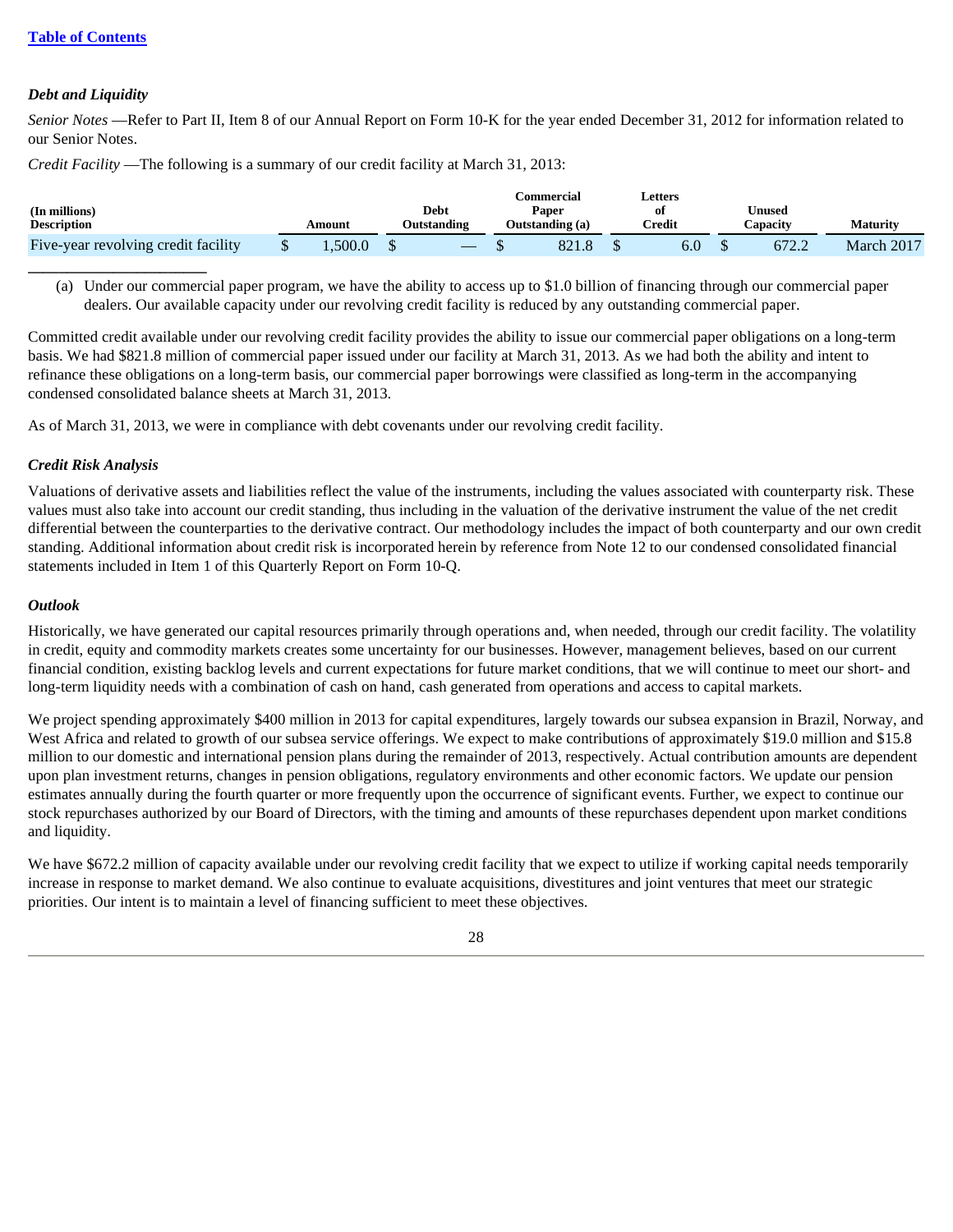# **CRITICAL ACCOUNTING ESTIMATES**

Refer to our Annual Report on Form 10-K for the year ended December 31, 2012, for a discussion of our critical accounting estimates. During the three months ended March 31, 2013, there were no material changes in our judgments and assumptions associated with the development of our critical accounting estimates.

# **RECENTLY ISSUED ACCOUNTING STANDARDS**

Management believes that recently issued accounting standards, which are not yet effective, will not have a material impact on our condensed consolidated financial statements upon adoption.

# **ITEM 3. QUANTITATIVE AND QUALITATIVE DISCLOSURES ABOUT MARKET RISK**

Refer to Part II, Item 7A of our Annual Report on Form 10-K for the year ended December 31, 2012, for quantitative and qualitative disclosures about market risk. There have been no material changes in our exposures to market risk since December 31, 2012.

# **ITEM 4. CONTROLS AND PROCEDURES**

Under the direction of our principal executive officer and principal financial officer, we have evaluated the effectiveness of our disclosure controls and procedures as of March 31, 2013. Based upon this evaluation, we have concluded as of March 31, 2013, that our disclosure controls and procedures were:

- i) effective in ensuring that information required to be disclosed by us in reports that we file or submit under the Exchange Act is recorded, processed, summarized and reported within the time periods specified in the SEC's rules and forms; and
- ii) effective in ensuring that information required to be disclosed by us in reports that we file or submit under the Exchange Act is accumulated and communicated to management, including our principal executive officer and principal financial officer, as appropriate to allow timely decisions regarding required disclosure.

There were no changes in internal controls identified in the evaluation for the quarter ended March 31, 2013, that have materially affected, or are reasonably likely to materially affect, our internal control over financial reporting, as defined in Rule 13a-15(f) under the Exchange Act.

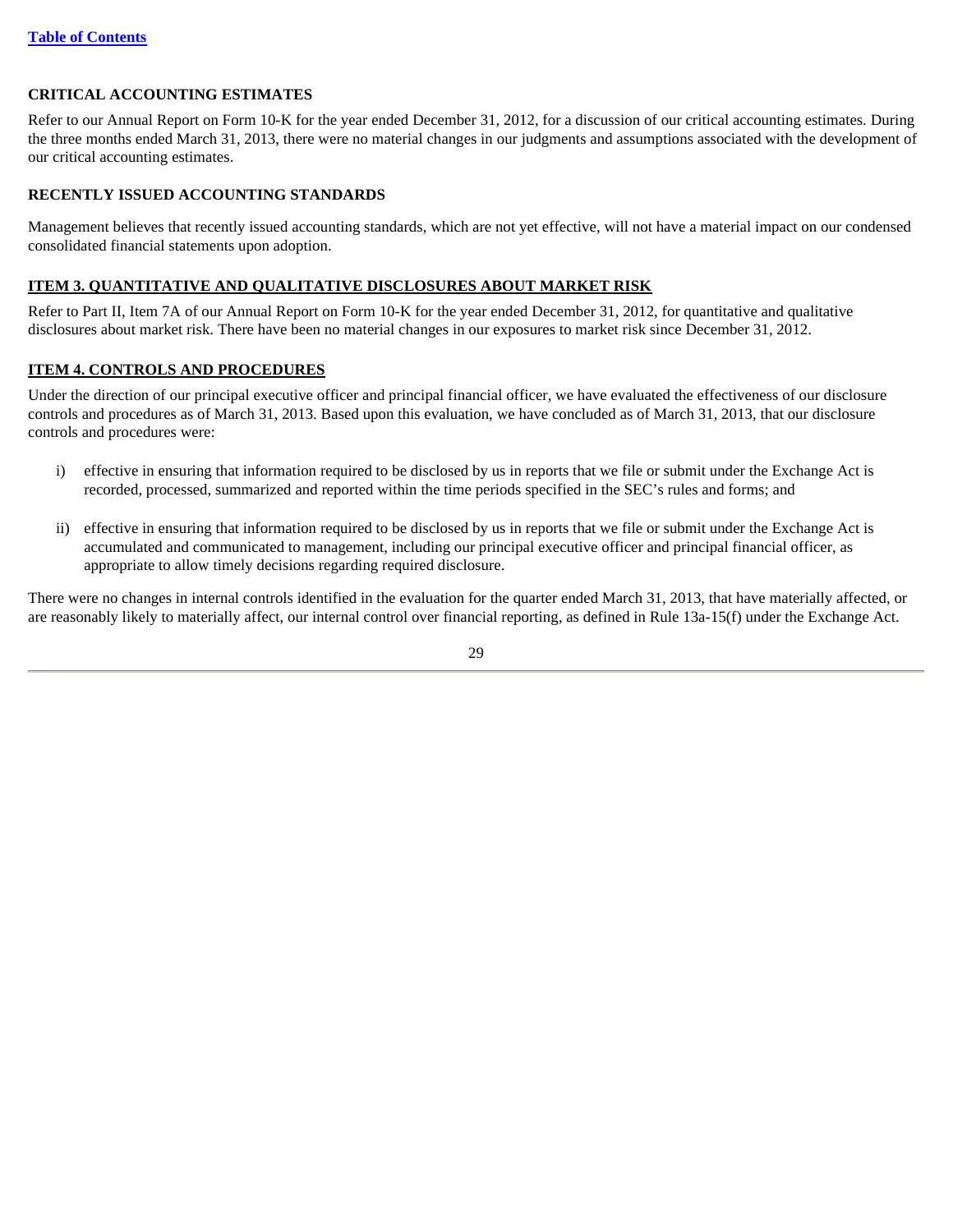# **PART II—OTHER INFORMATION**

# **ITEM 1. LEGAL PROCEEDINGS**

We are involved in various pending or potential legal actions in the ordinary course of our business. Management is unable to predict the ultimate outcome of these actions because of the inherent uncertainty of litigation. However, management believes that the most probable, ultimate resolution of these matters will not have a material adverse effect on our consolidated financial position, results of operations or cash flows.

#### **ITEM 1A. RISK FACTORS**

**\_\_\_\_\_\_\_\_\_\_\_\_\_\_\_\_\_\_\_\_\_\_\_** 

As of the date of this filing, there have been no material changes or updates in our risk factors that were previously disclosed in Part I, Item 1A of our Annual Report on Form 10-K for the year ended December 31, 2012.

#### **ITEM 2. UNREGISTERED SALES OF EQUITY SECURITIES AND USE OF PROCEEDS**

We had no unregistered sales of equity securities during the three months ended March 31, 2013.

The following table summarizes repurchases of our common stock during the three months ended March 31, 2013.

#### **ISSUER PURCHASES OF EQUITY SECURITIES**

| Period                             | <b>Total Number of</b><br><b>Shares</b><br>Purchased (a) |  | <b>Average Price</b><br>Paid per<br>Share | <b>Total Number of</b><br><b>Shares Purchased as</b><br><b>Part of Publicly</b><br><b>Announced Plans or</b><br><b>Programs</b> | <b>Maximum Number</b><br>of Shares That May<br><b>Yet Be Purchased</b><br><b>Under the Plans or</b><br>Programs (b) |  |
|------------------------------------|----------------------------------------------------------|--|-------------------------------------------|---------------------------------------------------------------------------------------------------------------------------------|---------------------------------------------------------------------------------------------------------------------|--|
| January 1, 2013—January 31, 2013   | 278,200                                                  |  | 44.15                                     | 270,000                                                                                                                         | 14,872,016                                                                                                          |  |
| February 1, 2013—February 28, 2013 | 160.370                                                  |  | 48.96                                     | 160,000                                                                                                                         | 14,712,016                                                                                                          |  |
| March 1, 2013—March 31, 2013       | 148,700                                                  |  | 51.67                                     | 140,000                                                                                                                         | 14,572,016                                                                                                          |  |
| Total                              | 587,270                                                  |  | 47.36                                     | 570,000                                                                                                                         | 14,572,016                                                                                                          |  |
|                                    |                                                          |  |                                           |                                                                                                                                 |                                                                                                                     |  |

(a) Represents 570,000 shares of common stock repurchased and held in treasury and 17,270 shares of common stock purchased and held in an employee benefit trust established for the FMC Technologies, Inc. Non-Qualified Savings and Investment Plan. In addition to these shares purchased on the open market, we sold 34,460 shares of registered common stock held in this trust, as directed by the beneficiaries during the three months ended March 31, 2013.

(b) In 2005, we announced a repurchase plan approved by our Board of Directors authorizing the repurchase of up to two million shares of our issued and outstanding common stock through open market purchases. The Board of Directors authorized extensions of this program, adding five million shares in February 2006 and eight million shares in February 2007 for a total of 15 million shares of common stock authorized for repurchase. As a result of the two-for-one stock splits (i) on August 31, 2007, the authorization was increased to 30 million shares; and (ii) on March 31, 2011, the authorization was increased to 60 million shares. In December 2011, the Board of Directors authorized an extension of our repurchase program, adding 15 million shares, for a total of 75 million shares. In addition to the 75 million shares, in July 2008, the Board of Directors authorized the repurchase of \$95.0 million of our outstanding common stock, and as of September 2008, there was no remaining amount available for purchase under the \$95.0 million authorization.

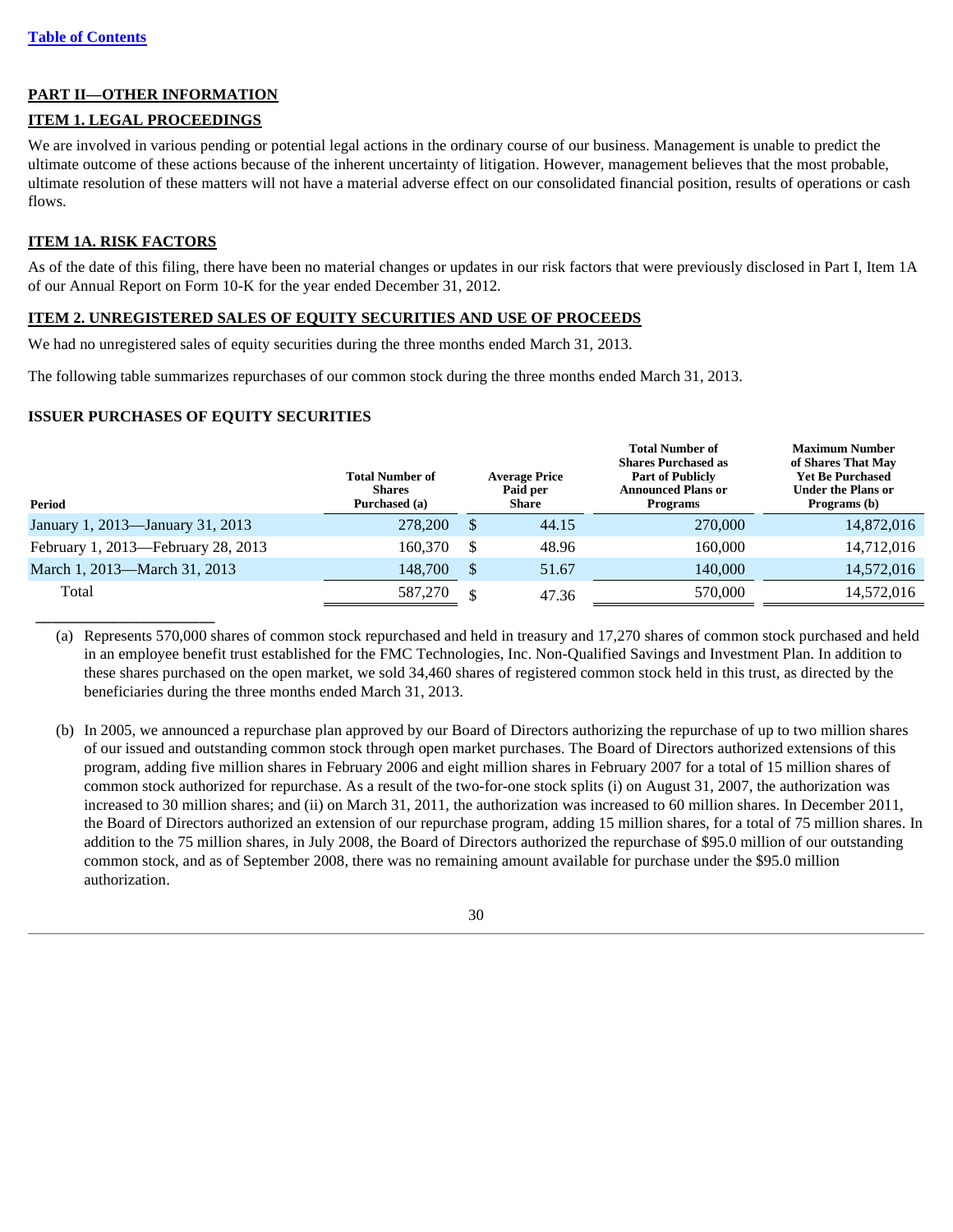# **ITEM 3. DEFAULTS UPON SENIOR SECURITIES**

None

# **ITEM 4. MINE SAFETY DISCLOSURES**

Not applicable

# **ITEM 5. OTHER INFORMATION**

None

# **ITEM 6. EXHIBITS**

Information required by this item is incorporated herein by reference from the section entitled "Exhibit Index" of this Quarterly Report on Form 10-Q for the period ended March 31, 2013.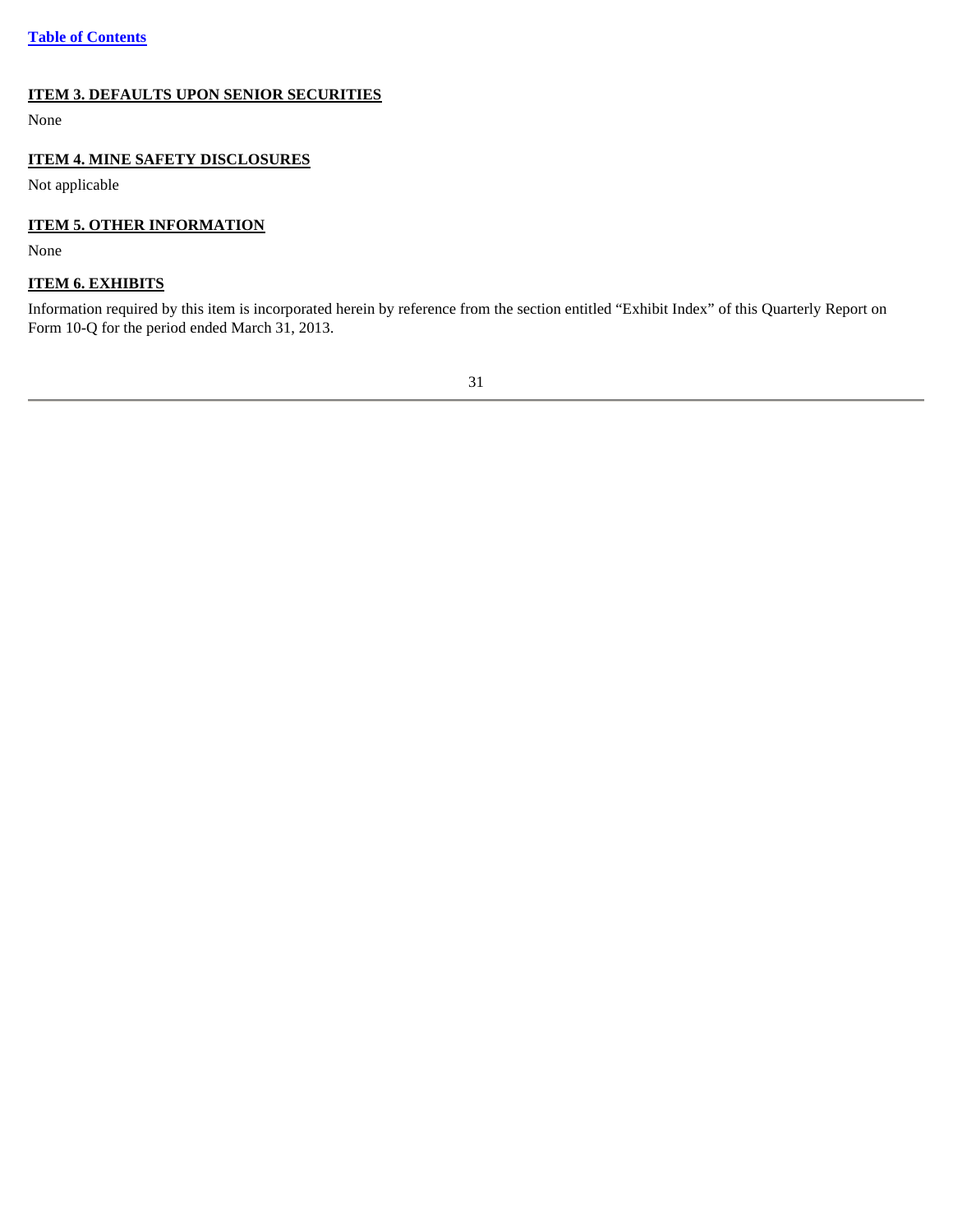#### **SIGNATURE**

Pursuant to the requirements of the Securities Exchange Act of 1934, the registrant has duly caused this report to be signed on its behalf by the undersigned thereunto duly authorized.

FMC Technologies, Inc. (Registrant)

/s/ Jay A. Nutt

Jay A. Nutt Vice President and Controller (Chief Accounting Officer and a Duly Authorized Officer)

Date: April 29, 2013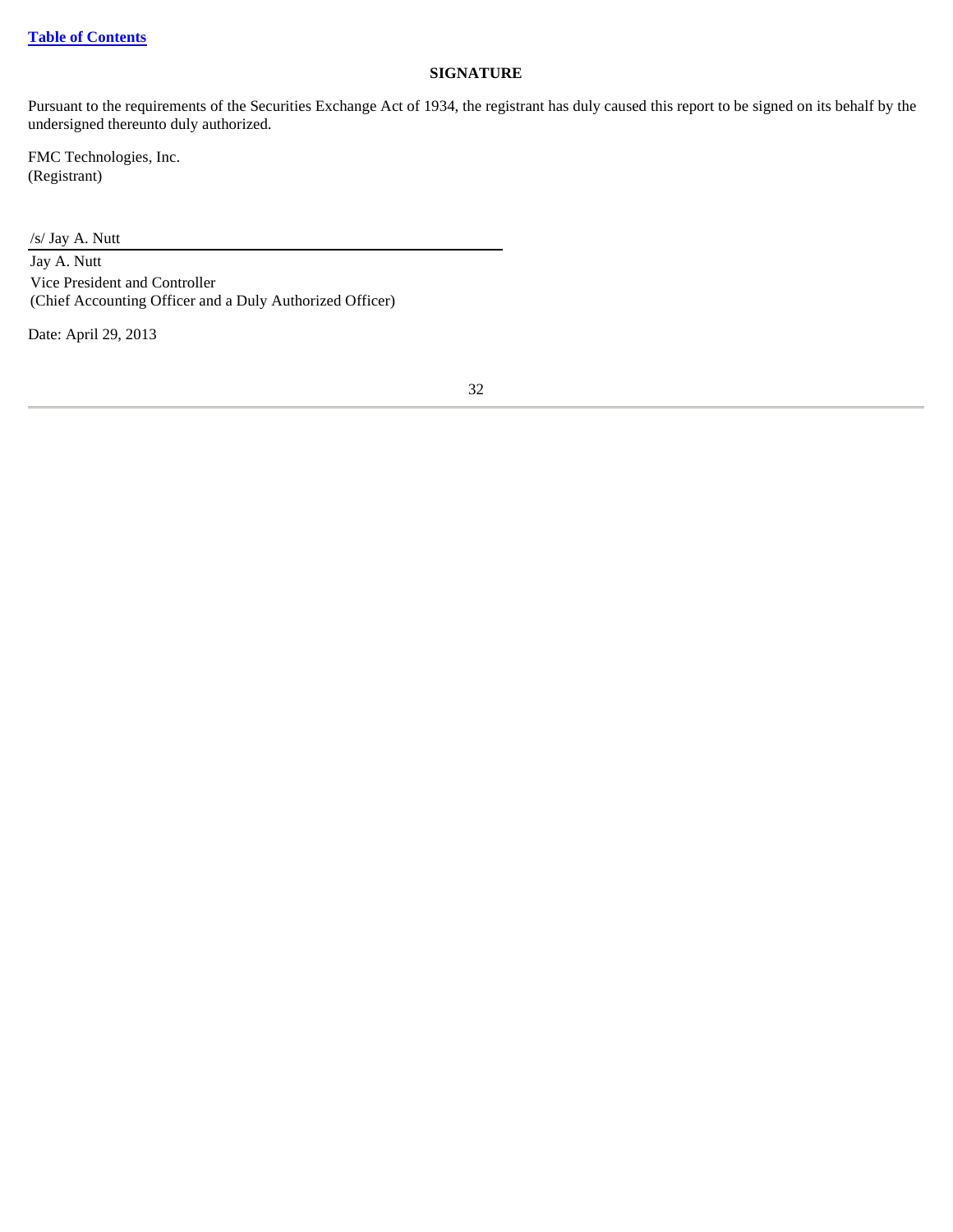#### EXHIBIT INDEX

| Number in<br><b>Exhibit Table</b> | <b>Description</b>                                                                                                                                                                                                                                                                                                                                                                                                   |
|-----------------------------------|----------------------------------------------------------------------------------------------------------------------------------------------------------------------------------------------------------------------------------------------------------------------------------------------------------------------------------------------------------------------------------------------------------------------|
| 2.1                               | Separation and Distribution Agreement by and between FMC Corporation and FMC Technologies, Inc., dated as of May 31,<br>2001 (incorporated by reference from Exhibit 2.1 to the Form S-1/A filed on June 6, 2001) (Registration No. 333-55920).                                                                                                                                                                      |
| 2.2                               | Separation and Distribution Agreement by and between FMC Technologies, Inc. and John Bean Technologies Corporation,<br>dated July 31, 2008 (incorporated by reference from Exhibit 2.1 to the Current Report on Form 8-K filed on August 6, 2008)<br>(File No. 001-16489).                                                                                                                                           |
| 2.2.a                             | Amendment, dated October 25, 2010, by and between FMC Technologies, Inc. and John Bean Technologies Corporation that<br>amends the Separation and Distribution Agreement by and between FMC Technologies, Inc. and John Bean Technologies<br>Corporation, dated July 31, 2008 (incorporated by reference from Exhibit 2.2.a to the Quarterly Report on Form 10-Q filed on<br>November 3, 2010) (File No. 001-16489). |
| 2.3                               | Arrangement Agreement dated August 17, 2012 between FMC Technologies, Inc. and Pure Energy Services Ltd. (incorporated<br>by reference from Exhibit 2.1 to the Current Report on Form 8-K filed on August 20, 2012 (File No. 001-16489)).                                                                                                                                                                            |
| 3.1                               | Restated Certificate of Incorporation of FMC Technologies, Inc. (incorporated by reference from Exhibit 3.1 to the Annual<br>Report on Form 10-K filed on February 22, 2013) (File No. 001-16489).                                                                                                                                                                                                                   |
| 3.2                               | Amended and Restated Bylaws of FMC Technologies, Inc. (incorporated by reference from Exhibit 3.2 to the Annual Report<br>on Form 10-K filed on February 22, 2013) (File No. 001-16489).                                                                                                                                                                                                                             |
| 4.1                               | Form of Specimen Certificate for the Company's Common Stock (incorporated by reference from Exhibit 4.1 to the Form S-<br>1/A filed on May 4, 2001) (File No. 333-55920).                                                                                                                                                                                                                                            |
| 4.2                               | Rights Agreement, dated as of June 5, 2001, between FMC Technologies, Inc. and Computershare Investor Services, LLC, as<br>Rights Agent (incorporated by reference from Exhibit 4.2 to the Form S-8 filed on June 14, 2001) (File No. 333-62996).                                                                                                                                                                    |
| 4.2.a                             | Amendment to Rights Agreement, dated as of September 8, 2009, between FMC Technologies, Inc. and National City Bank,<br>as Rights Agent (incorporated by reference from Exhibit 4.1 to the Current Report on Form 8-K filed on September 14, 2009<br>(File No. 001-16489)).                                                                                                                                          |
| 4.3                               | Indenture, dated September 21, 2012 between FMC Technologies, Inc. and U.S. Bank National Association, as trustee<br>(incorporated by reference from Exhibit 4.1 to the Current Report on Form 8-K filed on September 25, 2012) (File No. 001-<br>16489).                                                                                                                                                            |
| 4.3.a                             | First Supplemental Indenture, dated September 21, 2012 between FMC Technologies, Inc. and U.S. Bank National<br>Association, as trustee (incorporated by reference from Exhibit 4.2 to the Current Report on Form 8-K filed on September 25,<br>2012) (File No. 001-16489).                                                                                                                                          |
| 4.3.b                             | Form of 2.00% Senior Notes dues 2017 (incorporated by reference from Exhibit 4.3 to the Current Report on Form 8-K filed<br>on September 25, 2012) (File No. 001-16489).                                                                                                                                                                                                                                             |
| 4.3.c                             | Second Supplemental Indenture, dated September 21, 2012 between FMC Technologies, Inc. and U.S. Bank National<br>Association, as trustee (incorporated by reference from Exhibit 4.4 to the Current Report on Form 8-K filed on September 25,<br>2012) (File No. 001-16489).                                                                                                                                         |
| 4.3.d                             | Form of 3.45% Senior Notes dues 2022 (incorporated by reference from Exhibit 4.5 to the Current Report on Form 8-K filed<br>on September 25, 2012) (File No. 001-16489).                                                                                                                                                                                                                                             |
| 10.1                              | Amended and Restated FMC Technologies, Inc. Incentive Compensation and Stock Plan, dated February 21, 2013                                                                                                                                                                                                                                                                                                           |

(incorporated by reference from Exhibit 10.4 to the Annual Report on Form 10-K filed on February 22, 2013) (File No. 001- 16489).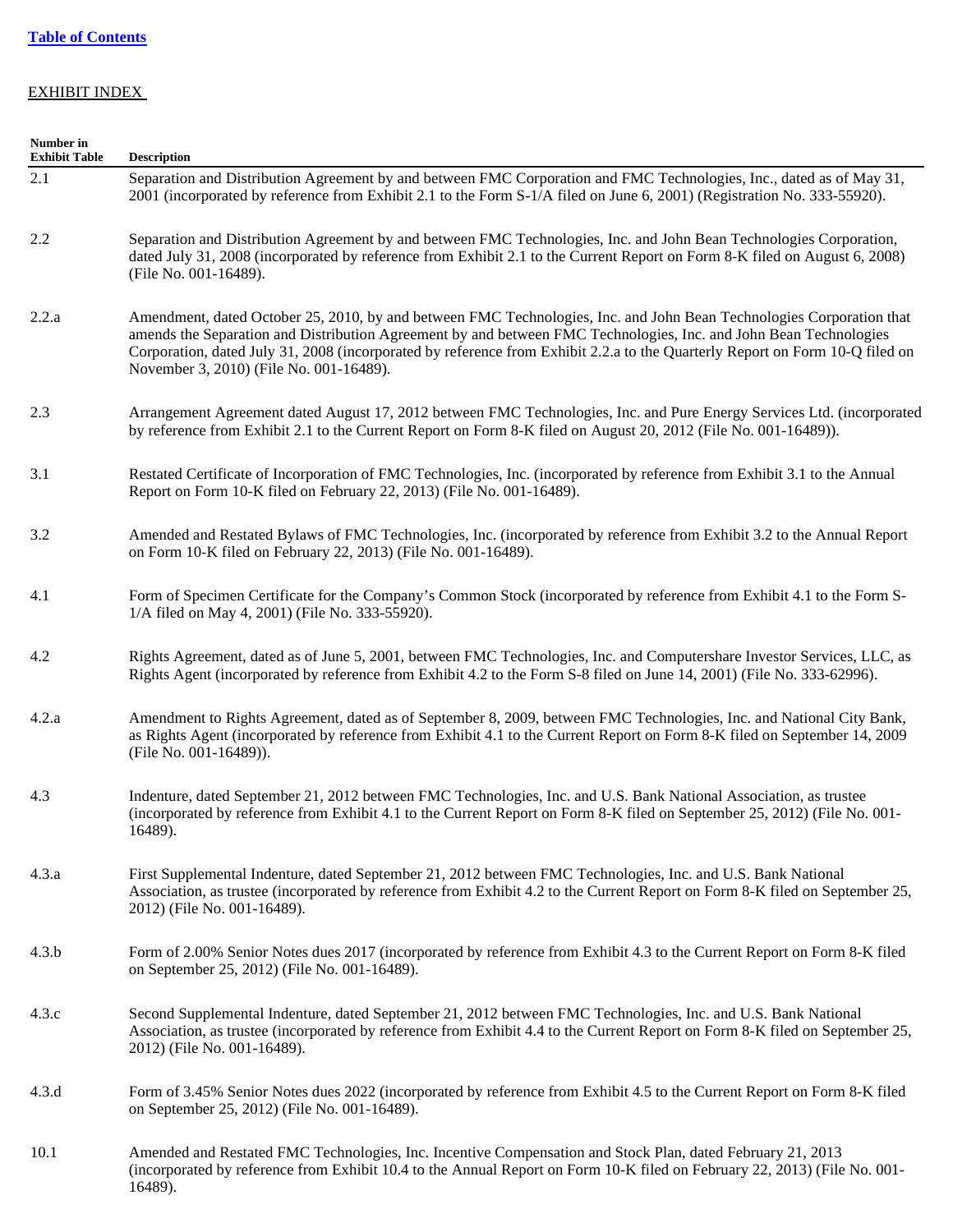- 10.2 Form of FMC Technologies, Inc. Executive Severance Agreement (incorporated by reference from Exhibit 10.15 to the Annual Report on Form 10-K filed on February 22, 2013) (File No. 001-16489).
- 10.3 Amended and Restated FMC Technologies, Inc. Employees' Retirement Program Part I Salaried and Nonunion Hourly Employees' Retirement Plan, dated January 1, 2013 (incorporated by reference from Exhibit 10.16 to the Annual Report on Form 10-K filed on February 22, 2013) (File No. 001-16489).
- 10.4 Amended and Restated FMC Technologies, Inc. Employees' Retirement Program II Union Hourly Employees' Retirement Plan, dated January 1, 2013 (incorporated by reference from Exhibit 10.17 to the Annual Report on Form 10-K filed on February 22, 2013) (File No. 001-16489).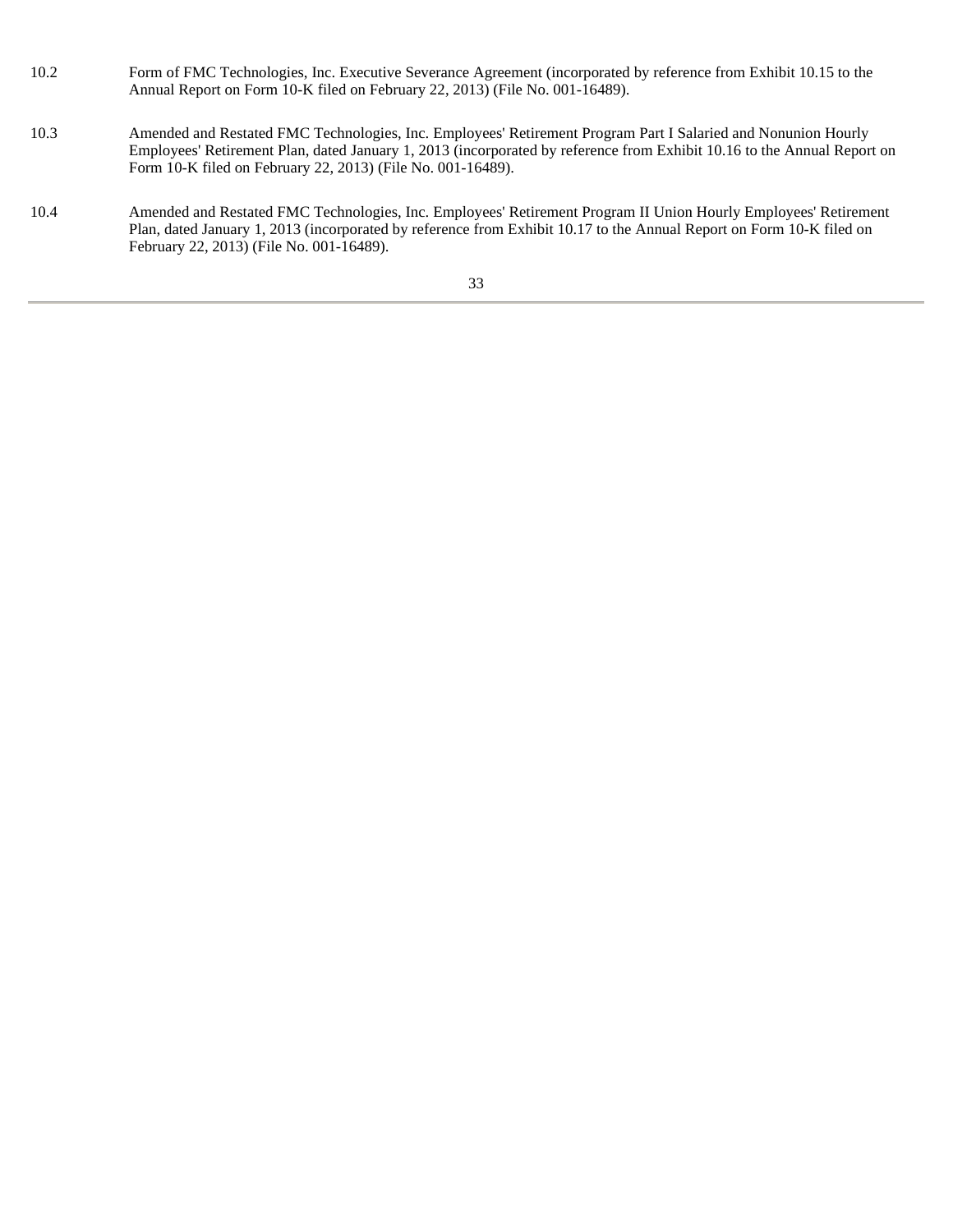- 10.5 Amended and Restated FMC Technologies, Inc. Savings and Investment Plan, dated January 1, 2013 (incorporated by reference from Exhibit 10.20 to the Annual Report on Form 10-K filed on February 22, 2013) (File No. 001-16489)
- 31.1 Certification of Chief Executive Officer Pursuant to Rule 13a-14(a) and Rule 15d-14(a).
- 31.2 Certification of Chief Financial Officer Pursuant to Rule 13a-14(a) and Rule 15d-14(a).
- 32.1 \* Certification of Chief Executive Officer Under Section 906 of the Sarbanes-Oxley Act of 2002, 18 U.S.C. 1350.
- 32.2 \* Certification of Chief Financial Officer Under Section 906 of the Sarbanes-Oxley Act of 2002, 18 U.S.C. 1350.
- 101.INS XBRL Instance Document.
- 101.SCH XBRL Schema Document.
- 101.CAL XBRL Calculation Linkbase Document.
- 101.DEF XBRL Definition Linkbase Document.
- 101.LAB XBRL Label Linkbase Document.
- 101.PRE XBRL Presentation Linkbase Document.
- \* Furnished with this Quarterly Report on Form 10-Q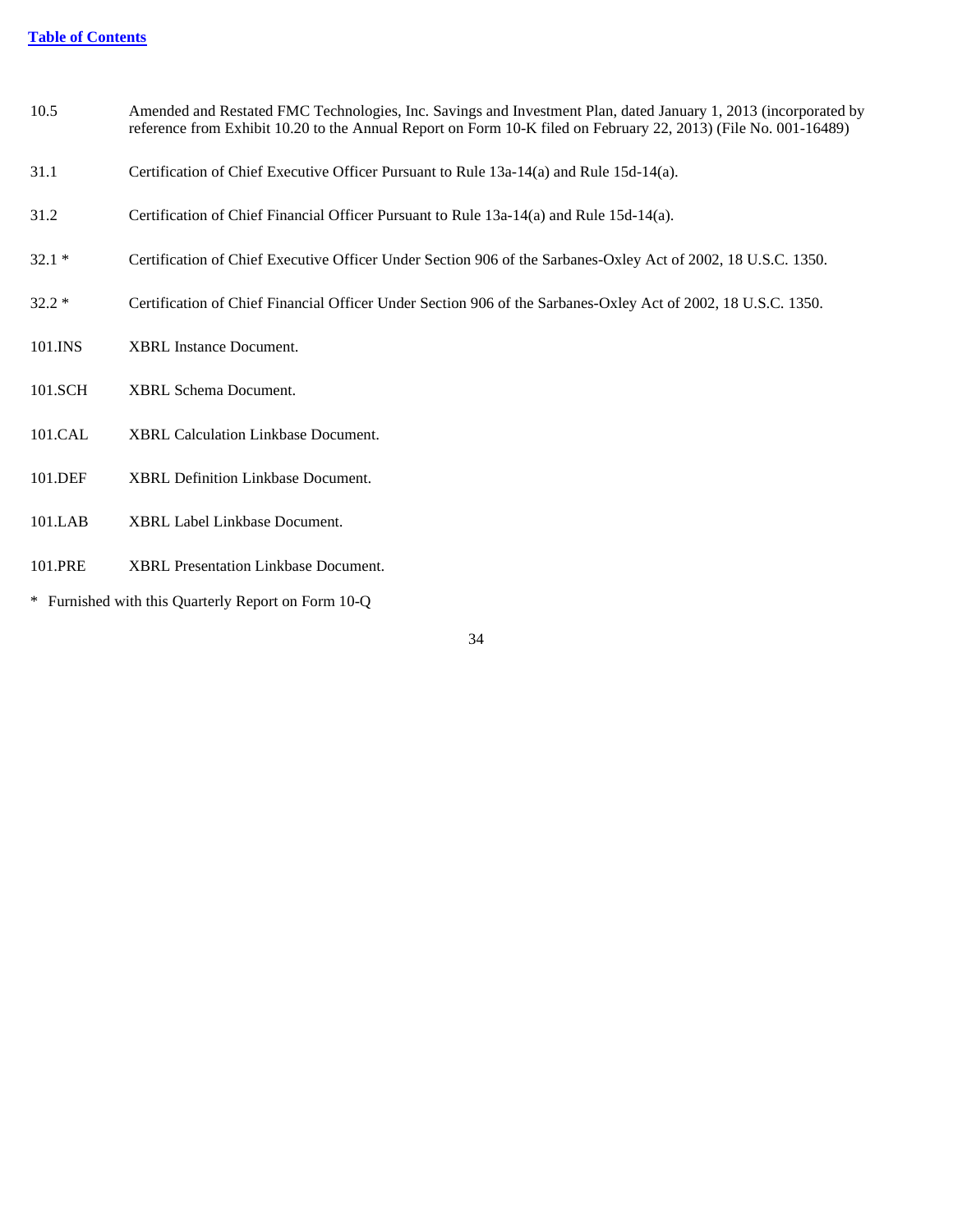#### **CERTIFICATION OF CHIEF EXECUTIVE OFFICER PURSUANT TO RULE 13A-14(A) AND RULE 15D-14(A) OF THE SECURITIES EXCHANGE ACT OF 1934**

I, John T. Gremp, certify that:

- 1. I have reviewed this quarterly report on Form 10-Q of FMC Technologies, Inc. (the "registrant");
- 2. Based on my knowledge, this report does not contain any untrue statement of a material fact or omit to state a material fact necessary to make the statements made, in light of the circumstances under which such statements were made, not misleading with respect to the period covered by this report;
- 3. Based on my knowledge, the financial statements, and other financial information included in this report, fairly present in all material respects the financial condition, results of operations and cash flows of the registrant as of, and for, the periods presented in this report;
- 4. The registrant's other certifying officer and I are responsible for establishing and maintaining disclosure controls and procedures (as defined in Exchange Act Rules 13a-15(e) and 15d-15(e)) and internal control over financial reporting (as defined in Exchange Act Rules 13a-15(f) and 15d-15 (f)) for the registrant and have:
	- a. designed such disclosure controls and procedures, or caused such disclosure controls and procedures to be designed under our supervision, to ensure that material information relating to the registrant, including its consolidated subsidiaries, is made known to us by others within those entities, particularly during the period in which this report is being prepared;
	- b. designed such internal control over financial reporting, or caused such internal control over financial reporting to be designed under our supervision, to provide reasonable assurance regarding the reliability of financial reporting and the preparation of financial statements for external purposes in accordance with generally accepted accounting principles;
	- c. evaluated the effectiveness of the registrant's disclosure controls and procedures and presented in this report our conclusions about the effectiveness of the disclosure controls and procedures, as of the end of the period covered by this report based on such evaluation; and
	- d. disclosed in this report any change in the registrant's internal control over financial reporting that occurred during the registrant's most recent fiscal quarter (the registrant's fourth fiscal quarter in the case of an annual report) that has materially affected, or is reasonably likely to materially affect, the registrant's internal control over financial reporting; and
- 5. The registrant's other certifying officer and I have disclosed, based on our most recent evaluation of internal control over financial reporting, to the registrant's auditors and the audit committee of the registrant's board of directors (or persons performing the equivalent functions):
	- a. all significant deficiencies and material weaknesses in the design or operation of internal control over financial reporting which are reasonably likely to adversely affect the registrant's ability to record, process, summarize and report financial information; and
	- b. any fraud, whether or not material, that involves management or other employees who have a significant role in the registrant's internal control over financial reporting.

Date: April 29, 2013

/s/ John T. Gremp

John T. Gremp Chairman and Chief Executive Officer (Principal Executive Officer)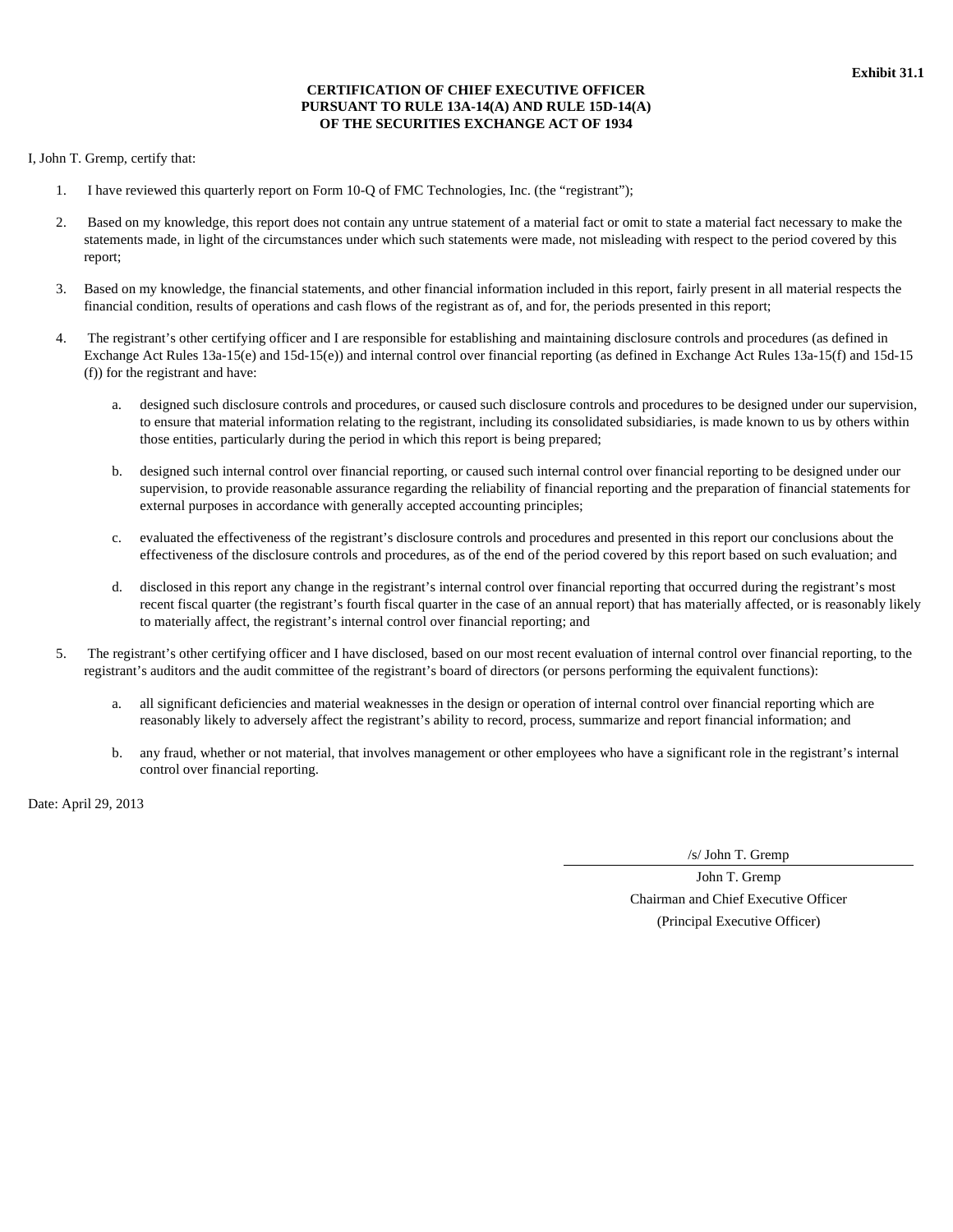#### **CERTIFICATION OF CHIEF FINANCIAL OFFICER PURSUANT TO RULE 13A-14(A) AND RULE 15D-14(A) OF THE SECURITIES EXCHANGE ACT OF 1934**

I, Maryann T. Seaman, certify that:

- 1. I have reviewed this quarterly report on Form 10-Q of FMC Technologies, Inc. (the "registrant");
- 2. Based on my knowledge, this report does not contain any untrue statement of a material fact or omit to state a material fact necessary to make the statements made, in light of the circumstances under which such statements were made, not misleading with respect to the period covered by this report;
- 3. Based on my knowledge, the financial statements, and other financial information included in this report, fairly present in all material respects the financial condition, results of operations and cash flows of the registrant as of, and for, the periods presented in this report;
- 4. The registrant's other certifying officer and I are responsible for establishing and maintaining disclosure controls and procedures (as defined in Exchange Act Rules 13a-15(e) and 15d-15(e)) and internal control over financial reporting (as defined in Exchange Act Rules 13a-15(f) and 15d-15 (f)) for the registrant and have:
	- designed such disclosure controls and procedures, or caused such disclosure controls and procedures to be designed under our supervision, to ensure that material information relating to the registrant, including its consolidated subsidiaries, is made known to us by others within those entities, particularly during the period in which this report is being prepared;
	- b. designed such internal control over financial reporting, or caused such internal control over financial reporting to be designed under our supervision, to provide reasonable assurance regarding the reliability of financial reporting and the preparation of financial statements for external purposes in accordance with generally accepted accounting principles;
	- c. evaluated the effectiveness of the registrant's disclosure controls and procedures and presented in this report our conclusions about the effectiveness of the disclosure controls and procedures, as of the end of the period covered by this report based on such evaluation; and
	- d. disclosed in this report any change in the registrant's internal control over financial reporting that occurred during the registrant's most recent fiscal quarter (the registrant's fourth fiscal quarter in the case of an annual report) that has materially affected, or is reasonably likely to materially affect, the registrant's internal control over financial reporting; and
- 5. The registrant's other certifying officer and I have disclosed, based on our most recent evaluation of internal control over financial reporting, to the registrant's auditors and the audit committee of the registrant's board of directors (or persons performing the equivalent functions):
	- a. all significant deficiencies and material weaknesses in the design or operation of internal control over financial reporting which are reasonably likely to adversely affect the registrant's ability to record, process, summarize and report financial information; and
	- b. any fraud, whether or not material, that involves management or other employees who have a significant role in the registrant's internal control over financial reporting.

Date: April 29, 2013

/s/ Maryann T. Seaman

 Maryann T. Seaman Senior Vice President and Chief Financial Officer

(Principal Financial Officer)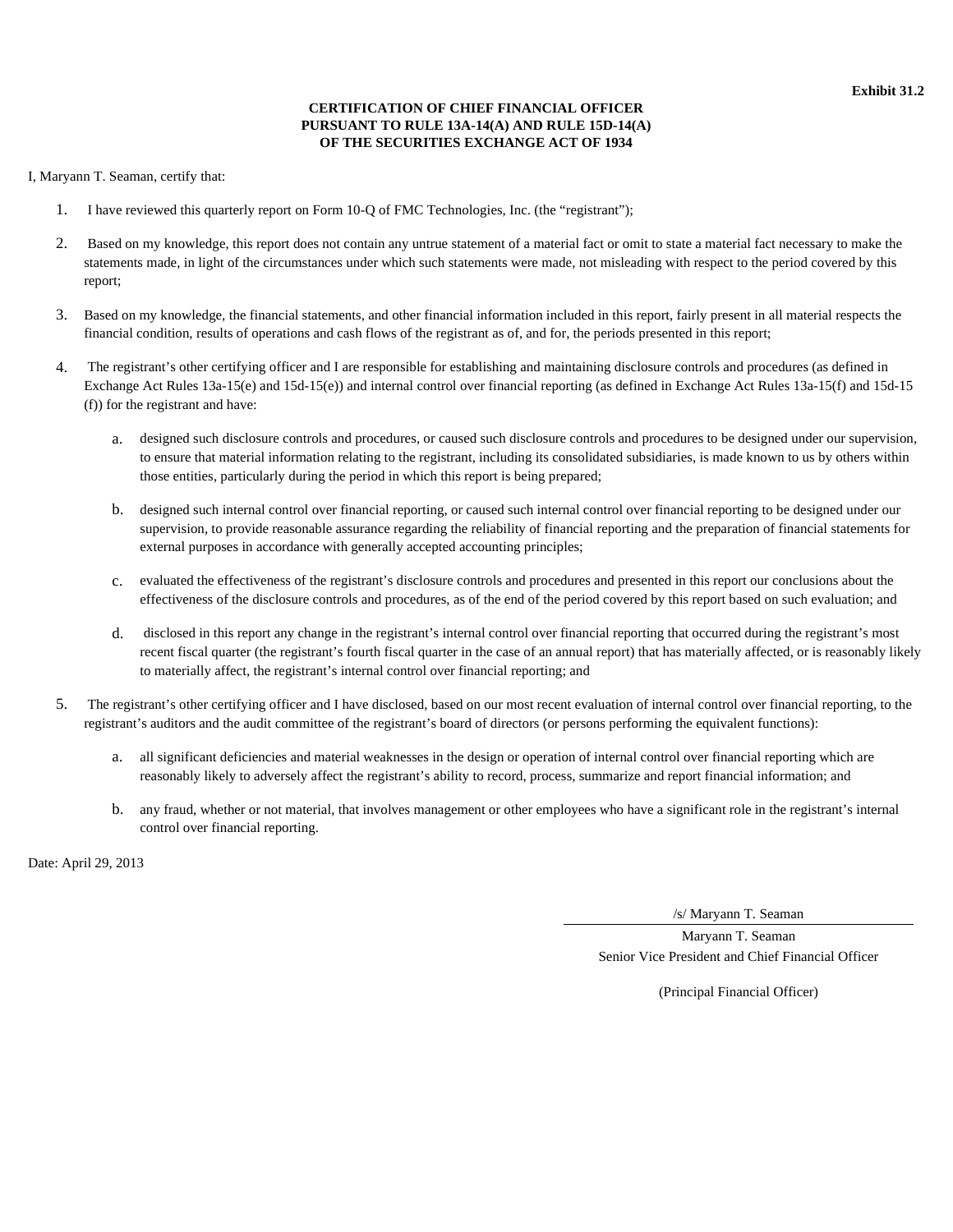#### **CERTIFICATION OF CHIEF EXECUTIVE OFFICER UNDER SECTION 906 OF THE SARBANES-OXLEY ACT OF 2002, 18 U.S.C. 1350**

I, John T. Gremp, Chairman and Chief Executive Officer of FMC Technologies, Inc. (the "Company"), do hereby certify, pursuant to 18 U.S.C. 1350, as adopted pursuant to Section 906 of the Sarbanes-Oxley Act of 2002, that:

(a) the Quarterly Report on Form 10-Q of the Company for the fiscal quarter ended March 31, 2013, as filed with the Securities and Exchange Commission (the "Report"), fully complies with the requirements of Section 13(a) or 15(d) of the Securities Exchange Act of 1934, as amended; and

(b) the information contained in the Report fairly presents, in all material respects, the financial condition and results of operations of the Company.

Date: April 29, 2013

/s/ John T. Gremp

 John T. Gremp Chairman and Chief Executive Officer

(Principal Executive Officer)